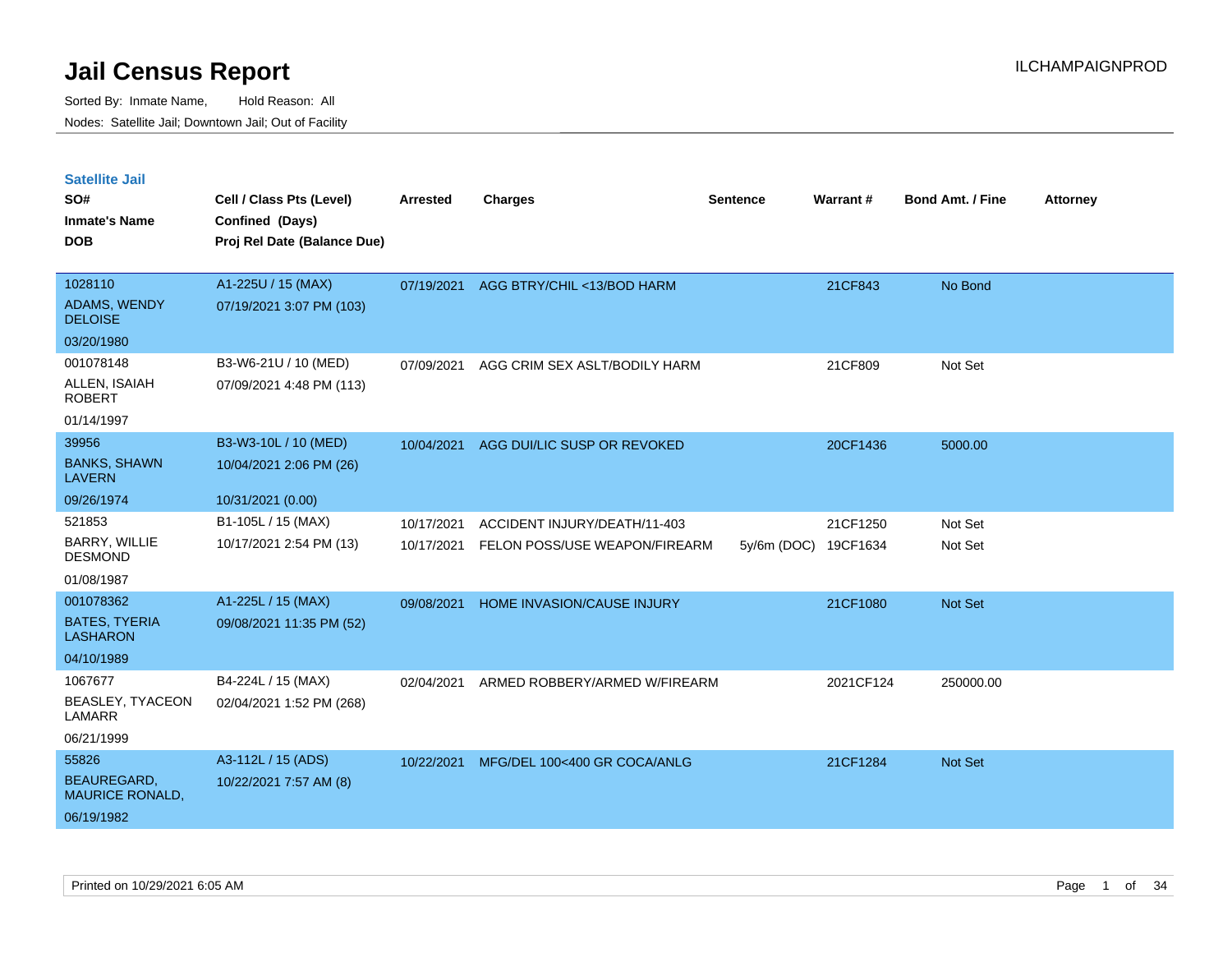| rouco. Calcinic Jan, Downtown Jan, Out of Facility |                                           |                 |                                    |                 |           |                         |                 |
|----------------------------------------------------|-------------------------------------------|-----------------|------------------------------------|-----------------|-----------|-------------------------|-----------------|
| SO#                                                | Cell / Class Pts (Level)                  | <b>Arrested</b> | <b>Charges</b>                     | <b>Sentence</b> | Warrant#  | <b>Bond Amt. / Fine</b> | <b>Attorney</b> |
| Inmate's Name                                      | Confined (Days)                           |                 |                                    |                 |           |                         |                 |
| <b>DOB</b>                                         | Proj Rel Date (Balance Due)               |                 |                                    |                 |           |                         |                 |
|                                                    |                                           |                 |                                    |                 |           |                         |                 |
| 969121                                             | B2-DR / 25 (SPH)                          | 07/19/2021      | HOME INVASION/CAUSE INJURY         |                 | 21CF840   | Not Set                 |                 |
| <b>BECKLEY, ANTHONY</b><br><b>PATRICK</b>          | 07/19/2021 11:10 PM (103)                 |                 |                                    |                 |           |                         |                 |
| 06/30/1989                                         |                                           |                 |                                    |                 |           |                         |                 |
| 001078535                                          | BOOKH-8 / 15 (ADS)                        | 10/26/2021      | CRIM SEX ASSAULT/FORCE             |                 | 21CF1305  | Not Set                 |                 |
| BERRY, DAVID ISAAC                                 | 10/26/2021 10:52 AM (4)                   |                 |                                    |                 |           |                         |                 |
|                                                    |                                           |                 |                                    |                 |           |                         |                 |
| 09/23/2000                                         |                                           |                 |                                    |                 |           |                         |                 |
| 1057334                                            | A3-217L / 15 (ADS)                        | 10/27/2021      | MURDER/INTENT TO KILL/INJURE       |                 |           | No Bond                 |                 |
| BEVERLY, DAVID<br><b>BENJAMIN</b>                  | 10/27/2021 1:42 PM (3)                    |                 |                                    |                 |           |                         |                 |
| 03/31/1987                                         |                                           |                 |                                    |                 |           |                         |                 |
| 51247                                              | B1-202U / 10 (MED)                        | 04/15/2021      | FELON POSS/USE WEAPON/FIREARM      |                 | 21CF411   | Not Set                 |                 |
| <b>BROWN, DANTE</b><br>MAURICE                     | 04/15/2021 6:24 PM (198)                  |                 |                                    |                 |           |                         |                 |
| 04/19/1979                                         |                                           |                 |                                    |                 |           |                         |                 |
| 995432                                             | A3-116L / 10 (ADS)                        | 10/22/2021      | RESIST/OBSTRUCTING A PEACE OFFICEF |                 | 21CM489   | Not Set                 |                 |
| <b>BROWN, JAVON</b><br><b>SHANTEZ</b>              | 10/22/2021 2:36 AM (8)                    | 10/22/2021      | POSSESS DRUG PARAPHERNALIA         |                 | 20CM650   | 10000.00                |                 |
| 10/14/1991                                         |                                           |                 |                                    |                 |           |                         |                 |
| 1035923                                            | B3-W4-13U / 10 (MED)                      | 08/23/2021      | POSS STOLEN VEHICLE > \$25,000     |                 | 21CF1029  | Not Set                 |                 |
| <b>BROWN, KYRELL</b><br>NAJUAN                     | 08/23/2021 9:46 AM (68)                   |                 |                                    |                 |           |                         |                 |
| 06/14/1993                                         |                                           |                 |                                    |                 |           |                         |                 |
| 524872                                             | A4-105L / 10 (MED)                        | 09/29/2021      | <b>DOMESTIC BATTERY</b>            | 4y (DOC)        | 2021CF440 | No Bond                 |                 |
| <b>BROWN, ROBERT</b><br><b>ANTHONY</b>             | 09/29/2021 6:06 PM (31)                   |                 |                                    |                 |           |                         |                 |
| 03/13/1987                                         |                                           |                 |                                    |                 |           |                         |                 |
| 001078537                                          | BOOKH-7 / 10 (ADS)                        | 10/26/2021      | RETAIL THEFT/SHOP CART/>\$300      |                 | 21CF1303  | Not Set                 |                 |
| <b>ANTHONY</b>                                     | BRUMFIELD, MICHAEL 10/26/2021 3:33 PM (4) |                 |                                    |                 |           |                         |                 |
| 02/07/1973                                         |                                           |                 |                                    |                 |           |                         |                 |
|                                                    |                                           |                 |                                    |                 |           |                         |                 |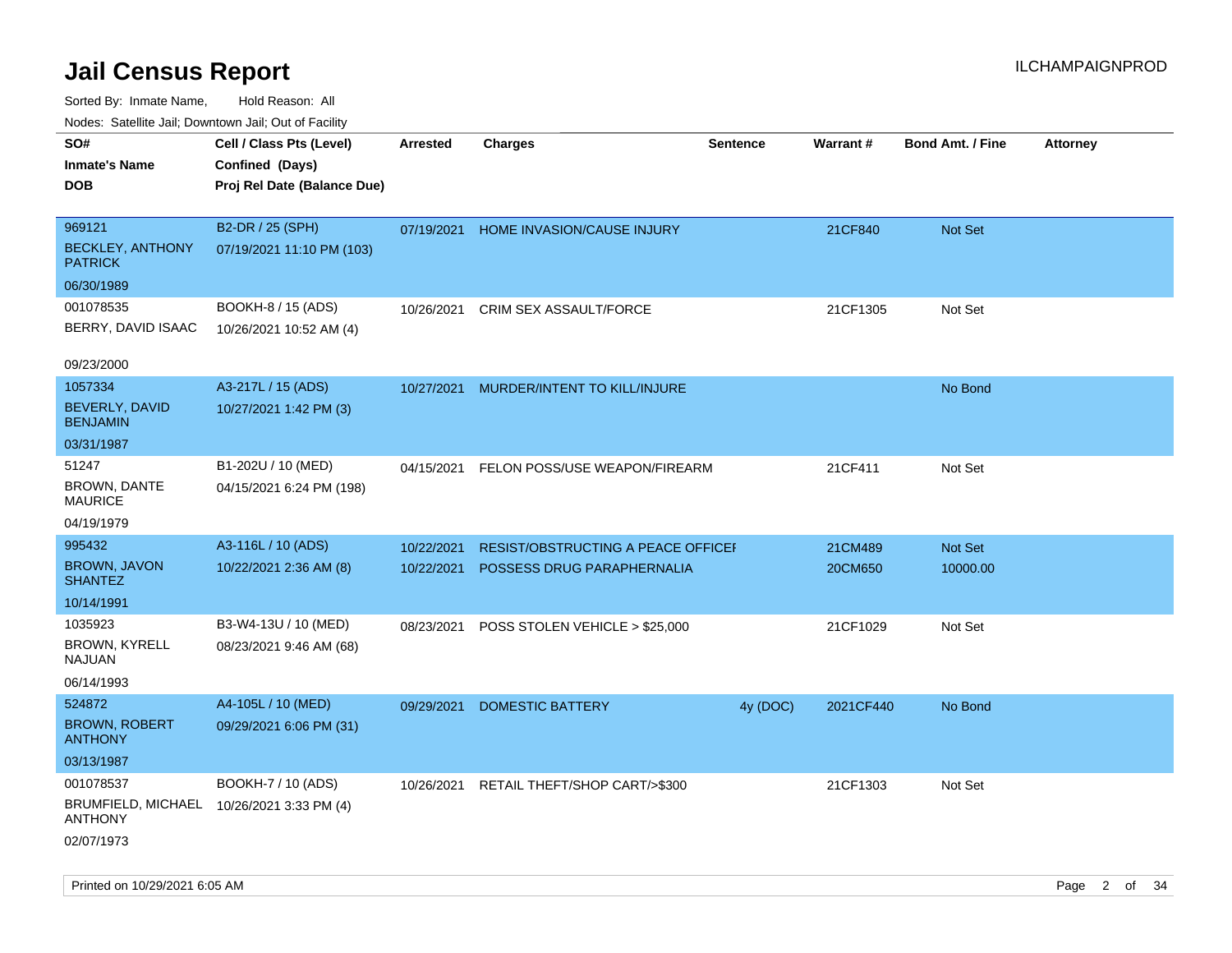Sorted By: Inmate Name, Hold Reason: All Nodes: Satellite Jail; Downtown Jail; Out of Facility

| wacs. Calcinic Jan, Downtown Jan, Out of Facility |                             |            |                                          |                 |            |                         |                 |
|---------------------------------------------------|-----------------------------|------------|------------------------------------------|-----------------|------------|-------------------------|-----------------|
| SO#                                               | Cell / Class Pts (Level)    | Arrested   | <b>Charges</b>                           | <b>Sentence</b> | Warrant#   | <b>Bond Amt. / Fine</b> | <b>Attorney</b> |
| <b>Inmate's Name</b>                              | Confined (Days)             |            |                                          |                 |            |                         |                 |
| <b>DOB</b>                                        | Proj Rel Date (Balance Due) |            |                                          |                 |            |                         |                 |
|                                                   |                             |            |                                          |                 |            |                         |                 |
| 1071534                                           | B2-T2-08L / 10 (SPH)        |            | 09/18/2020 AGG BATTERY/DISCHARGE FIREARM |                 | 20CF1049   | Not Set                 |                 |
| BRYANT, KETONE<br><b>LEVELL</b>                   | 09/18/2020 1:19 PM (407)    |            |                                          |                 |            |                         |                 |
| 04/07/2000                                        |                             |            |                                          |                 |            |                         |                 |
| 61904                                             | BOOKF-1 / 15 (ADS)          | 10/23/2021 | <b>ROBBERY</b>                           |                 | 21CF1287   | Not Set                 |                 |
| <b>BURNETT, TIMOTHY</b><br><b>LYNN</b>            | 10/23/2021 5:43 PM (7)      |            |                                          |                 |            |                         |                 |
| 09/09/1983                                        |                             |            |                                          |                 |            |                         |                 |
| 39474                                             | B1-101U / 10 (ADS)          | 07/06/2021 | MFG/DEL 15<100 GR HEROIN/ANLG            |                 | 21CF792    | Not Set                 |                 |
| CAMPBELL, AARON<br><b>JACOB</b>                   | 07/06/2021 11:56 PM (116)   |            |                                          |                 |            |                         |                 |
| 07/18/1974                                        |                             |            |                                          |                 |            |                         |                 |
| 45896                                             | B2-T3-09U / 10 (SPH)        | 10/12/2021 | CRIM SEXUAL ABUSE/CONSENT                | 10 <sub>y</sub> |            | No Bond                 |                 |
| CARTER, MICHAEL<br>David                          | 10/12/2021 6:26 PM (18)     |            |                                          |                 |            |                         |                 |
| 07/11/1977                                        |                             |            |                                          |                 |            |                         |                 |
| 960551                                            | B4-225L / 10 (MED)          | 08/26/2021 | DOMESTIC BATTERY/HARM/VIO O/P            |                 | 21CF1035   | 100000.00               |                 |
| COFFIN, KYLE LAIR                                 | 08/26/2021 4:43 AM (65)     | 08/26/2021 | POSS HYPO/SYRINGE/NEEDLES/1ST            |                 | 2021 CM116 | 1000.00                 |                 |
|                                                   |                             |            |                                          |                 |            |                         |                 |
| 09/21/1988                                        |                             |            |                                          |                 |            |                         |                 |
| 001078393                                         | B4-121L / 10 (MED)          | 09/16/2021 | THREAT SCHOOL BLDG/PERSN                 |                 | 2021CF1106 | 500000.00               |                 |
| <b>COLLIER, PEREZE</b><br><b>MARCEL</b>           | 09/16/2021 4:51 PM (44)     |            |                                          |                 |            |                         |                 |
| 08/27/2003                                        |                             |            |                                          |                 |            |                         |                 |
| 34805                                             | B4-226L / 15 (MAX)          | 10/01/2021 | <b>DOMESTIC BATTERY</b>                  |                 | 21CF1183   | <b>Not Set</b>          |                 |
| CONERLY, KIN JOSEPH 10/01/2021 1:53 AM (29)       |                             | 10/01/2021 | ARMED HABITUAL CRIMINAL                  |                 | 21CF1184   | Not Set                 |                 |
|                                                   |                             | 10/06/2021 | POSS STOLEN VEHICLE > \$25,000           |                 | 19CF1786   | <b>Not Set</b>          |                 |
| 11/16/1971                                        |                             |            |                                          |                 |            |                         |                 |
| 1074319                                           | A3-117L / 15 (ADS)          | 10/12/2021 | AGGRAVATED CRUELTY TO ANIMALS            |                 | 21CF1238   | Not Set                 |                 |
| CRAIG, DAVUCCI<br>DAVION                          | 10/12/2021 11:36 AM (18)    | 10/14/2021 | <b>MURDER</b>                            |                 | 21CF1239   | Not Set                 |                 |
|                                                   |                             |            |                                          |                 |            |                         |                 |

08/02/2001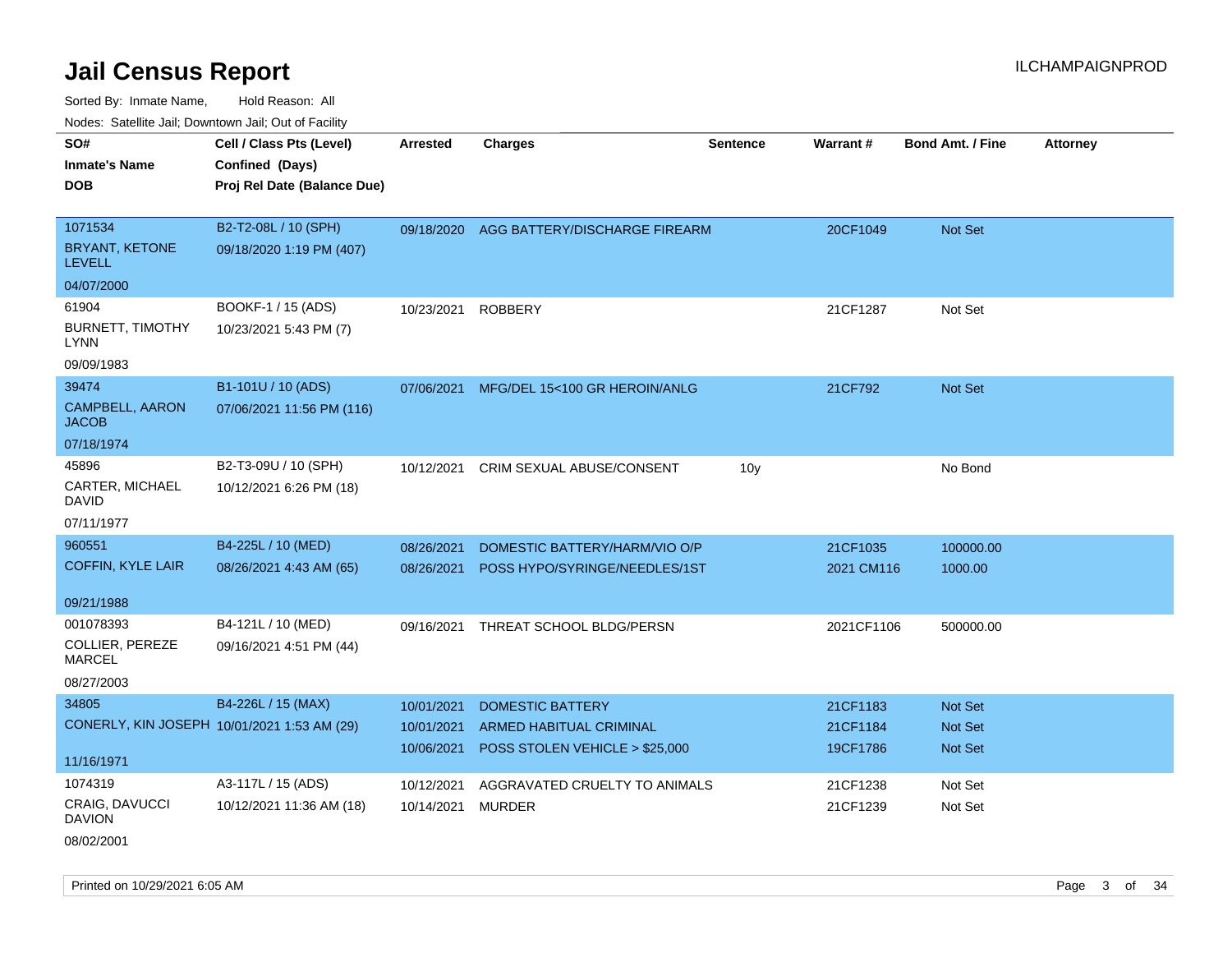Sorted By: Inmate Name, Hold Reason: All Nodes: Satellite Jail; Downtown Jail; Out of Facility

| SO#                                  | Cell / Class Pts (Level)    | <b>Arrested</b> | <b>Charges</b>                        | <b>Sentence</b> | Warrant#   | <b>Bond Amt. / Fine</b> | <b>Attorney</b> |
|--------------------------------------|-----------------------------|-----------------|---------------------------------------|-----------------|------------|-------------------------|-----------------|
| <b>Inmate's Name</b>                 | Confined (Days)             |                 |                                       |                 |            |                         |                 |
| <b>DOB</b>                           | Proj Rel Date (Balance Due) |                 |                                       |                 |            |                         |                 |
|                                      |                             |                 |                                       |                 |            |                         |                 |
| 001077549                            | B2-T3-10L / 10 (SPH)        | 12/22/2020      | PRED CRIM SEX ASLT/VICTIM <13         |                 | 2020CF1469 | Not Set                 |                 |
| CRISTOBAL-MATEO,<br><b>CRISTOBAL</b> | 12/22/2020 1:17 PM (312)    |                 |                                       |                 |            |                         |                 |
| 12/02/1988                           |                             |                 |                                       |                 |            |                         |                 |
| 001077536                            | B2-T1-03U / 10 (SPH)        | 12/20/2020      | <b>ROBBERY</b>                        |                 | 20CF1446   | Not Set                 |                 |
| DAVIS, ARTRE LAVAE                   | 12/20/2020 1:38 PM (314)    |                 |                                       |                 |            |                         |                 |
| 06/26/2002                           |                             |                 |                                       |                 |            |                         |                 |
| 998245                               | BOOKH-3                     |                 | 10/28/2021 VIOLATE SEX OFFENDER REGIS |                 | 21CFAWOW   | Not Set                 |                 |
| DAVIS, JEREMY                        | 10/28/2021 11:59 AM (2)     |                 |                                       |                 |            |                         |                 |
| <b>EDWARD</b>                        |                             |                 |                                       |                 |            |                         |                 |
| 12/20/1990                           |                             |                 |                                       |                 |            |                         |                 |
| 1023587                              | B1-203U / 15 (MAX)          | 09/24/2021      | MFG/DEL CANNABIS/2.5-10 GRAMS         |                 | 21CF1155   | Not Set                 |                 |
| DAVIS, MARTIN<br><b>DENNIS</b>       | 09/24/2021 9:38 PM (36)     | 09/24/2021      | ARMED HABITUAL CRIMINAL               |                 | 2021-CF681 | 500000.00               |                 |
| 12/02/1994                           |                             |                 |                                       |                 |            |                         |                 |
| 001077634                            | A2-223L / 5 (ADS)           | 09/23/2021      | OBSTRUCT JUST/DESTROY EVIDENCE        |                 | 21CF887    | 25000.00                |                 |
| DAVIS, TAMIKA                        | 09/23/2021 12:30 AM (37)    |                 |                                       |                 |            |                         |                 |
| 03/11/1974                           |                             |                 |                                       |                 |            |                         |                 |
| 001078538                            | BOOKH-5 / 10 (ADS)          | 10/26/2021      | CRIM SEX ASSAULT/FORCE                |                 | 21CF1301   | Not Set                 |                 |
| DAWKINS, LEN                         | 10/26/2021 8:18 PM (4)      |                 |                                       |                 |            |                         |                 |
| 03/23/1987                           |                             |                 |                                       |                 |            |                         |                 |
| 56972                                | B4-227U / 10 (MED)          | 08/30/2021      | POSS STOLEN VEHICLE > \$25,000        |                 | 21CF1044   | Not Set                 |                 |
| DAY, DANIEL JOSEPH                   | 08/30/2021 3:07 PM (61)     | 09/04/2021      | <b>BURGLARY</b>                       |                 | 21CF1054   | Not Set                 |                 |
|                                      |                             |                 |                                       |                 |            |                         |                 |
| 10/16/1982                           |                             |                 |                                       |                 |            |                         |                 |
| 64070                                | B3-W8-32L / 10 (MED)        | 10/07/2021      | <b>RESIDENTIAL BURGLARY</b>           |                 | 21CF001176 | 25000.00                |                 |
| DECKER, ANTHONY V                    | 10/07/2021 9:14 AM (23)     |                 |                                       |                 |            |                         |                 |

11/27/1982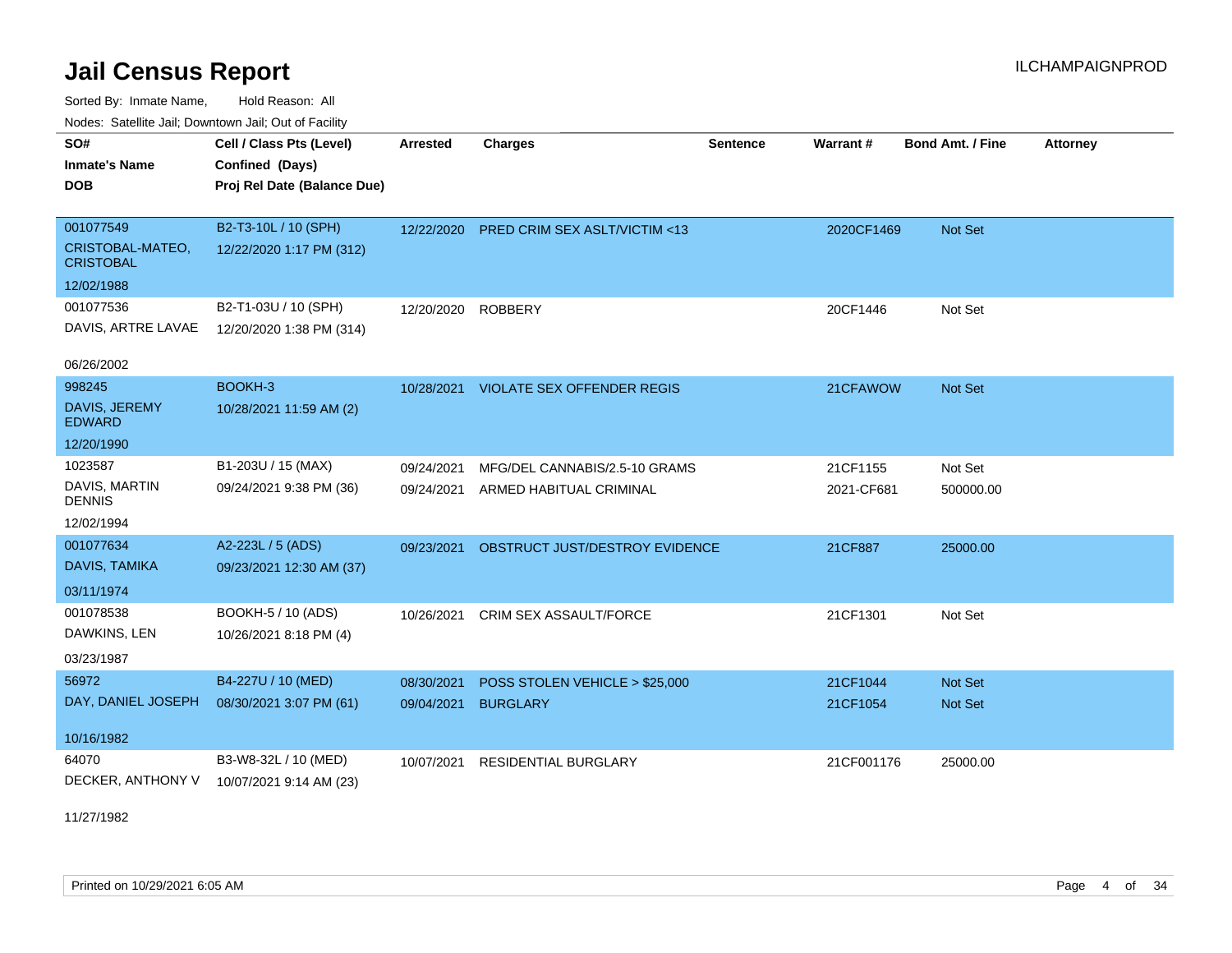| SO#                             | Cell / Class Pts (Level)    | <b>Arrested</b> | <b>Charges</b>                            | <b>Sentence</b> | Warrant #   | <b>Bond Amt. / Fine</b> | <b>Attorney</b> |
|---------------------------------|-----------------------------|-----------------|-------------------------------------------|-----------------|-------------|-------------------------|-----------------|
| <b>Inmate's Name</b>            | Confined (Days)             |                 |                                           |                 |             |                         |                 |
| <b>DOB</b>                      | Proj Rel Date (Balance Due) |                 |                                           |                 |             |                         |                 |
|                                 |                             |                 |                                           |                 |             |                         |                 |
| 989143                          | B3-W2-06L / 10 (MED)        | 09/27/2021      | <b>STALKING/CAUSE PERSON DISTRESS</b>     |                 | 21CF1149    | 50000.00                |                 |
| DIAL, CLAYTON COLE              | 09/27/2021 4:12 PM (33)     | 09/27/2021      | <b>VIOLATE ORDER PROTECTION</b>           |                 | 21CM440     | 25000.00                |                 |
|                                 |                             | 09/27/2021      | POSSESSION OF METH<5 GRAMS                |                 | 20CF1030    | 9430.00                 |                 |
| 07/28/1991                      |                             |                 |                                           |                 |             |                         |                 |
| 001077846                       | A1-224L / 5 (ADS)           | 04/12/2021      | BATTERY/MAKES PHYSICAL CONTACT            |                 | 21CM142     | Not Set                 |                 |
| DONAHUE, JEANICE                | 04/12/2021 9:50 AM (201)    | 08/19/2021      | <b>CRIMINAL TRESPASS TO LAND</b>          |                 | 2019CM378   | 5000.00                 |                 |
| LUELLA                          |                             | 08/19/2021      | CRIM DAMAGE TO PROPERTY <\$500            |                 | 2020CM299   | 1500.00                 |                 |
| 07/03/1993                      |                             | 08/19/2021      | CRIMINAL TRESPASS TO LAND                 |                 | 2020CM297   | 1500.00                 |                 |
|                                 |                             | 08/19/2021      | <b>RETAIL THEFT</b>                       |                 | 2020CM455   | 1500.00                 |                 |
| 1061304                         | B1-207U / 15 (MAX)          | 10/11/2021      | ARMED HABITUAL CRIMINAL                   |                 | 21CF1226    | No Bond                 |                 |
| DORRIS, KEMION                  | 10/11/2021 7:30 PM (19)     | 10/11/2021      | <b>ARMED HABITUAL CRIMINAL</b>            |                 | 21CF1227    | No Bond                 |                 |
| <b>DAETOCE</b>                  |                             | 10/11/2021      | <b>HOME INVASION/FIREARM</b>              |                 | 21CF1228    | No Bond                 |                 |
| 11/19/1997                      |                             |                 |                                           |                 |             |                         |                 |
| 527379                          | A3-217U / 15 (ADS)          | 10/25/2021      | ARMED HABITUAL CRIMINAL                   |                 | 21CF1297    | Not Set                 |                 |
| DRAKE, MARCELL<br><b>DEON</b>   | 10/25/2021 5:05 PM (5)      | 10/27/2021      | AGG DOMESTIC BATTERY/STRANGLE             |                 | 21CF1245    | Not Set                 |                 |
| 04/20/1987                      |                             |                 |                                           |                 |             |                         |                 |
| 55465                           | A3-216L / 5 (ADS)           | 10/25/2021      | DRIVING ON REVOKED LICENSE                |                 | 21CF119     | No Bond                 |                 |
| ELMORE, TONY PAUL               | 10/25/2021 3:56 PM (5)      |                 |                                           |                 |             |                         |                 |
|                                 |                             |                 |                                           |                 |             |                         |                 |
| 10/25/1966                      | 11/17/2021 (0.00)           |                 |                                           |                 |             |                         |                 |
| 45194                           | A3-211U / 10 (ADS)          | 10/20/2021      | DOMESTIC BATTERY/OTHER PRIOR              |                 | 21CF1265    | Not Set                 |                 |
| FALLS, ANDREW                   | 10/20/2021 12:59 AM (10)    |                 |                                           |                 |             |                         |                 |
| 08/15/1976                      |                             |                 |                                           |                 |             |                         |                 |
| 527081                          | B3-W6-24L / 10 (MED)        |                 | 09/06/2021 ARSON/REAL/PERSONAL PROP>\$150 |                 | 2021 CF 797 | 25000.00                |                 |
| FERGUSON,<br><b>CHRISTOPHER</b> | 09/06/2021 1:18 PM (54)     |                 |                                           |                 |             |                         |                 |
| 12/21/1981                      |                             |                 |                                           |                 |             |                         |                 |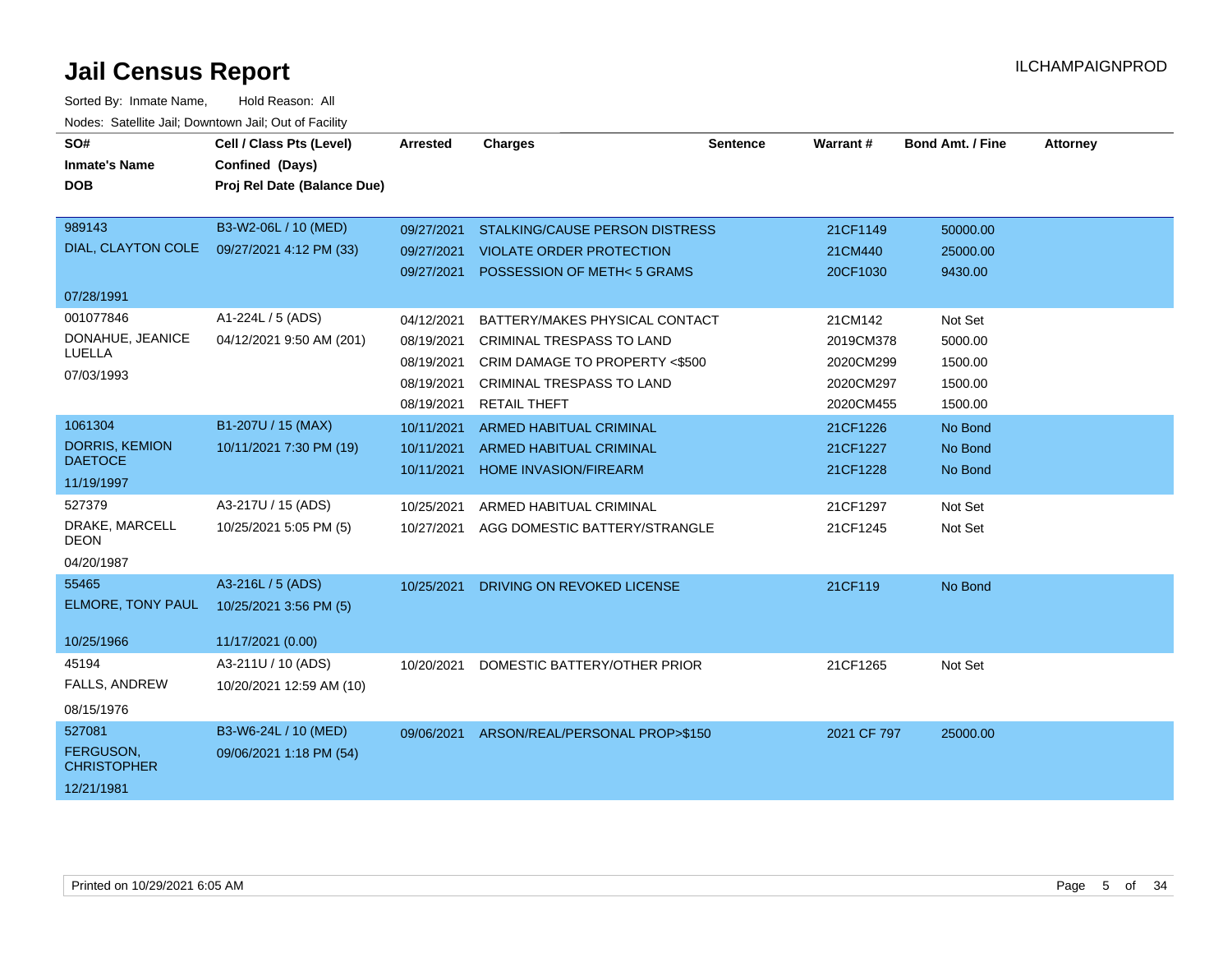Sorted By: Inmate Name, Hold Reason: All Nodes: Satellite Jail; Downtown Jail; Out of Facility

| voues. Saleline Jail, Downtown Jail, Out of Facility |                                             |                 |                                    |                 |            |                         |                 |
|------------------------------------------------------|---------------------------------------------|-----------------|------------------------------------|-----------------|------------|-------------------------|-----------------|
| SO#                                                  | Cell / Class Pts (Level)                    | <b>Arrested</b> | <b>Charges</b>                     | <b>Sentence</b> | Warrant#   | <b>Bond Amt. / Fine</b> | <b>Attorney</b> |
| <b>Inmate's Name</b>                                 | Confined (Days)                             |                 |                                    |                 |            |                         |                 |
| DOB.                                                 | Proj Rel Date (Balance Due)                 |                 |                                    |                 |            |                         |                 |
|                                                      |                                             |                 |                                    |                 |            |                         |                 |
| 524764                                               | B3-W2-08L / 5 (MIN)                         | 09/18/2021      | METH DELIVERY/15<100 GRAMS         |                 | 21CF627    | 50000.00                |                 |
| <b>FISCUS, ROBERT</b><br><b>LOWELL</b>               | 09/18/2021 10:50 AM (42)                    |                 |                                    |                 |            |                         |                 |
| 02/17/1986                                           |                                             |                 |                                    |                 |            |                         |                 |
| 997549                                               | B1-106L / 10 (MED)                          | 10/12/2021      | FELON POSS/USE WEAPON/FIREARM      | 3y (DOC)        | 19CF1089   | Not Set                 |                 |
| FLOWERS, FENTON<br>ARNEZ                             | 10/12/2021 2:25 PM (18)                     |                 |                                    |                 |            |                         |                 |
| 12/14/1991                                           |                                             |                 |                                    |                 |            |                         |                 |
| 518395                                               | B2-T3-12L / 15 (SPH)                        | 07/07/2020      | <b>CRIMINAL SEXUAL ASSAULT</b>     |                 | 2020-CF735 | 250000.00               |                 |
|                                                      | FRANDLE, MARK RYAN 07/07/2020 3:42 PM (480) |                 |                                    |                 |            |                         |                 |
|                                                      |                                             |                 |                                    |                 |            |                         |                 |
| 09/10/1985                                           |                                             |                 |                                    |                 |            |                         |                 |
| 001077934                                            | A1-125U / 10 (MED)                          | 08/22/2021      | DOMESTIC BATTERY                   |                 | 21 CM 172  | 10000.00                |                 |
| FREED, LOGAN<br><b>SUZANNE</b>                       | 08/22/2021 11:45 PM (69)                    | 08/22/2021      | AGG DUI/ACCIDENT/DEATH             |                 | 21CF1024   | Not Set                 |                 |
| 08/18/1996                                           |                                             |                 |                                    |                 |            |                         |                 |
| 001078290                                            | A1-124L / 10 (ADS)                          | 08/19/2021      | <b>MACHINE GUN/AUTO WEAPON/VEH</b> |                 | 21CF1012   | Not Set                 |                 |
| <b>FREEMAN, ANGEL</b><br><b>JANILA KAY</b>           | 08/19/2021 1:26 AM (72)                     |                 |                                    |                 |            |                         |                 |
| 12/25/1995                                           |                                             |                 |                                    |                 |            |                         |                 |
| 001078450                                            | A3-114L / 10 (ADS)                          | 10/26/2021      | <b>BURGLARY W/O CAUSING DAMAGE</b> |                 | 21CF1307   | Not Set                 |                 |
| GAMBLE, HAKEEM<br><b>DARION</b>                      | 10/26/2021 1:01 PM (4)                      | 10/26/2021      | AGGRAVATED BATTERY                 |                 | 21CF1306   | Not Set                 |                 |
| 12/17/1999                                           |                                             |                 |                                    |                 |            |                         |                 |
| 1013012                                              | B4-222L / 15 (MAX)                          | 07/08/2021      | FELON POSS/USE FIREARM PRIOR       |                 | 21CF798    | Not Set                 |                 |
| GARY, XAVIER LAMAR                                   | 07/08/2021 9:24 AM (114)                    | 07/08/2021      | ATTEMPT (FIRST DEGREE MURDER)      |                 | 2021CF790  | 1000000.00              |                 |
|                                                      |                                             | 07/08/2021      | FELON POSS/USE FIREARM PRIOR       |                 | 2020CF650  | 25000.00                |                 |
| 12/14/1991                                           |                                             |                 |                                    |                 |            |                         |                 |
| 56342                                                | A3-111U / 10 (ADS)                          | 10/21/2021      | ARMED HABITUAL CRIMINAL            |                 | 21CF1279   | Not Set                 |                 |
| <b>GRIFFIN, NATHAN</b><br><b>EUGENE</b>              | 10/21/2021 4:20 PM (9)                      | 10/21/2021      | THEFT CONTROL INTENT <\$500        |                 | 17CF1451   | 10000.00                |                 |
| 02/24/1969                                           |                                             | 10/21/2021      | DRIVING ON REVOKED LICENSE         |                 | 20TR1979   | 3000.00                 |                 |

Printed on 10/29/2021 6:05 AM **Page 6** of 34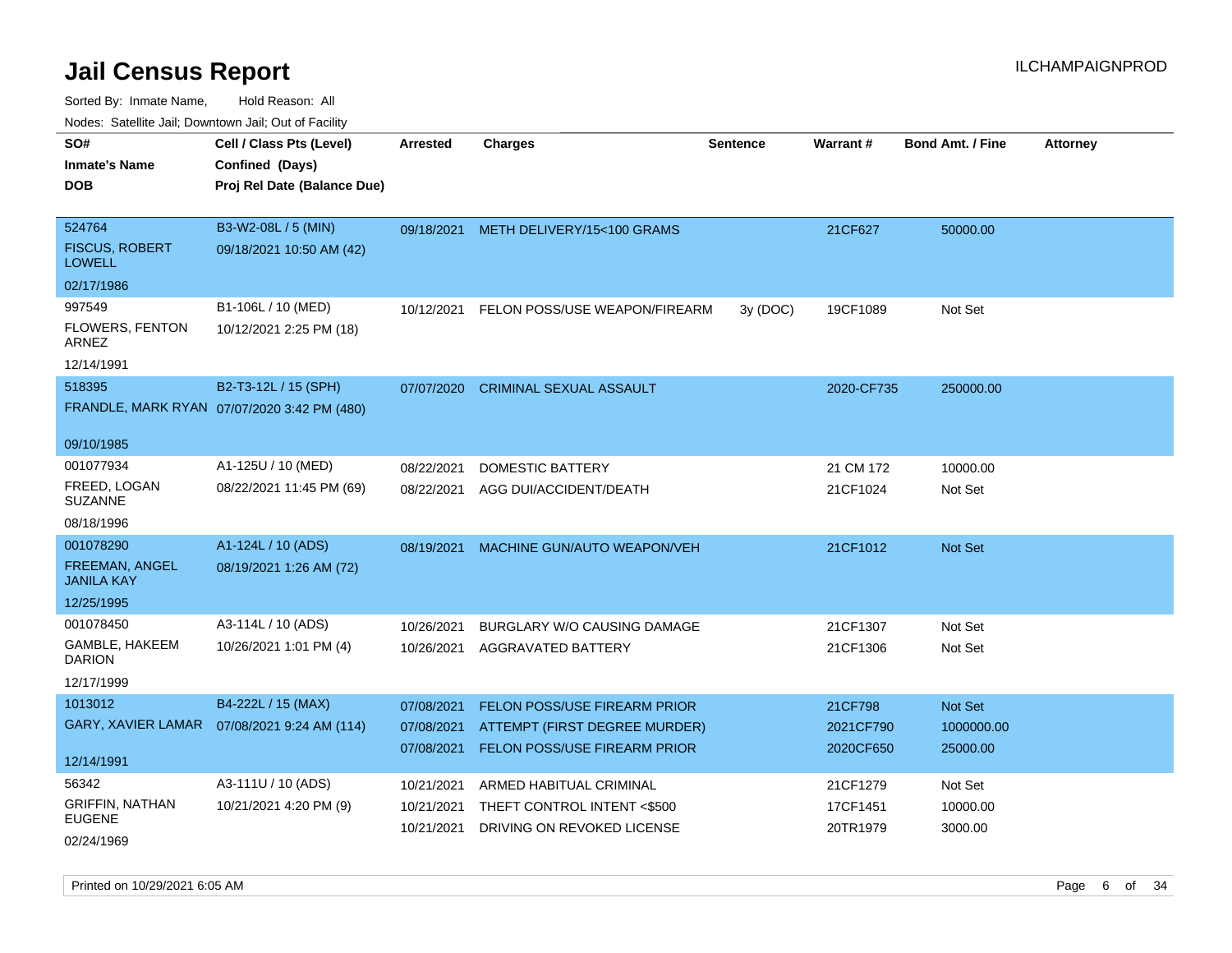| SO#                                    | Cell / Class Pts (Level)    | <b>Arrested</b> | <b>Charges</b>                       | <b>Sentence</b> | Warrant#   | <b>Bond Amt. / Fine</b> | <b>Attorney</b> |
|----------------------------------------|-----------------------------|-----------------|--------------------------------------|-----------------|------------|-------------------------|-----------------|
| <b>Inmate's Name</b>                   | Confined (Days)             |                 |                                      |                 |            |                         |                 |
| <b>DOB</b>                             | Proj Rel Date (Balance Due) |                 |                                      |                 |            |                         |                 |
|                                        |                             |                 |                                      |                 |            |                         |                 |
| 1041176                                | B4-223U / 15 (MAX)          | 10/05/2021      | <b>PAROLE REVOCATION</b>             |                 |            | <b>Not Set</b>          |                 |
| HART, DAVEON<br><b>LATTEEF</b>         | 10/05/2021 10:35 AM (25)    | 10/06/2021      | AGGRAVATED DOMESTIC BATTERY          |                 |            | Not Set                 |                 |
| 03/15/1996                             |                             |                 |                                      |                 |            |                         |                 |
| 544770                                 | B4-122L / 10 (MED)          | 08/14/2021      | AGG DOMESTIC BATTERY/STRANGLE        |                 | 2021CF514  | 25000.00                |                 |
| HAYES, DEVON<br><b>JERMAINE</b>        | 08/14/2021 2:56 AM (77)     | 08/14/2021      | AGGRAVATED DOMESTIC BATTERY          |                 | 21CF977    | No Bond                 |                 |
| 11/07/1987                             |                             |                 |                                      |                 |            |                         |                 |
| 965829                                 | <b>BOOKH-4 / 10 (ADS)</b>   | 09/09/2021      | <b>HRSMT/NO CONVERSATION/KILL</b>    |                 | 2021CF1072 | 25000.00                |                 |
| <b>HEINZ, ANDREW</b><br><b>MICHAEL</b> | 09/09/2021 5:21 PM (51)     | 09/13/2021      | <b>PROBATION VIOLATION</b>           |                 | 21CF7      | <b>Not Set</b>          |                 |
| 07/01/1987                             |                             |                 |                                      |                 |            |                         |                 |
| 28016                                  | B3-W4-14L / 10 (MED)        | 08/30/2021      | DOM BTRY/CONTACT/4+ PRECONV          |                 | 21CF904    | 50000.00                |                 |
| <b>HENRY, CRAIG</b><br><b>ANDREW</b>   | 08/30/2021 3:34 PM (61)     |                 |                                      |                 |            |                         |                 |
| 12/04/1962                             |                             |                 |                                      |                 |            |                         |                 |
| 001078488                              | B2-T4-15U / 15 (SPH)        | 10/14/2021      | PRED CRIM SEX ASLT/VICTIM <13        |                 | 21CF1232   | 500000.00               |                 |
| HERNANDEZ-LOPEZ,<br><b>ERNESTO</b>     | 10/14/2021 3:15 PM (16)     | 10/14/2021      | <b>FUGITIVE FROM JUSTICE</b>         |                 | 21CF1246   | <b>Not Set</b>          |                 |
| 11/28/1975                             |                             |                 |                                      |                 |            |                         |                 |
| 1041135                                | A3-211L / 15 (MAX)          | 10/19/2021      | ARMED VIOLENCE/CATEGORY I            |                 | 21CF1266   | No Bond                 |                 |
| HILL, DEONANCE<br><b>JAMES</b>         | 10/19/2021 5:46 PM (11)     |                 |                                      |                 |            |                         |                 |
| 04/28/1992                             |                             |                 |                                      |                 |            |                         |                 |
| 975293                                 | B2-T4-14L / 10 (SPH)        | 07/21/2021      | <b>STALKING</b>                      |                 | 2021CF863  | Not Set                 |                 |
| HILL, JACOB MILES                      | 07/21/2021 8:43 PM (101)    | 07/21/2021      | VIO ORDER/PRIOR VIO OF ORDER         |                 | 21CF914    | No Bond                 |                 |
|                                        |                             | 07/25/2021      | PAROLE REVOCATION                    |                 | CH2104646  | <b>Not Set</b>          |                 |
| 02/06/1988                             |                             | 08/18/2021      | <b>HARASS WITNESS/FAMILY MBR/REP</b> |                 | 21CF992    | <b>Not Set</b>          |                 |
|                                        |                             | 09/09/2021      | AGG STALKING/BODILY HARM             |                 | 21CF1073   | <b>Not Set</b>          |                 |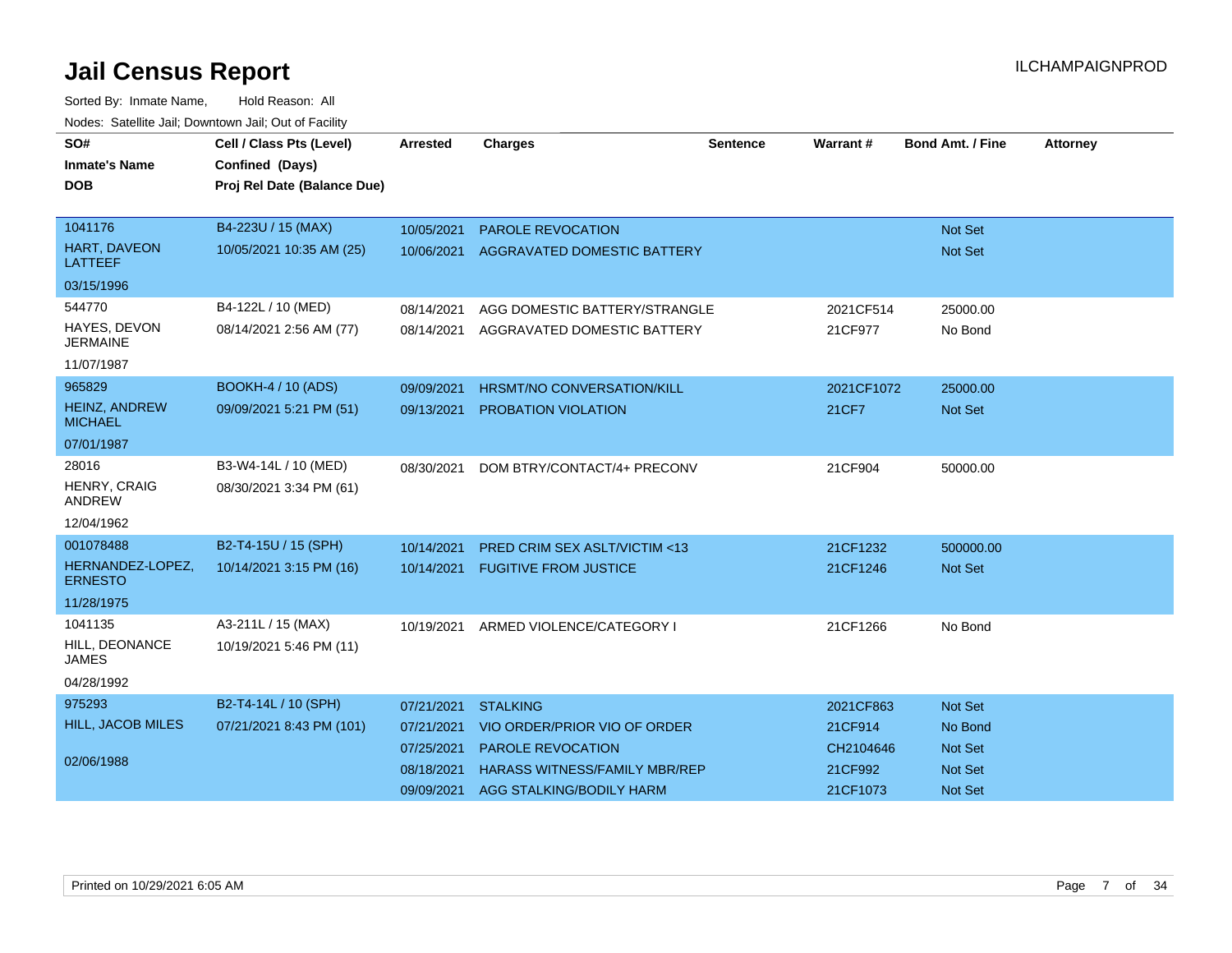| roaco. Catolino dall, Downtown dall, Out of Fability |                                                                            |            |                                |                 |                 |                         |                 |
|------------------------------------------------------|----------------------------------------------------------------------------|------------|--------------------------------|-----------------|-----------------|-------------------------|-----------------|
| SO#<br><b>Inmate's Name</b><br><b>DOB</b>            | Cell / Class Pts (Level)<br>Confined (Days)<br>Proj Rel Date (Balance Due) | Arrested   | Charges                        | <b>Sentence</b> | <b>Warrant#</b> | <b>Bond Amt. / Fine</b> | <b>Attorney</b> |
| 48471<br><b>HILL, RAMESH</b><br><b>JERMAINE</b>      | B1-207L / 15 (MAX)<br>08/08/2021 4:45 AM (83)                              | 08/08/2021 | AGG BATTERY/DISCHARGE FIREARM  |                 | 21CF946         | <b>Not Set</b>          |                 |
| 12/11/1978                                           |                                                                            |            |                                |                 |                 |                         |                 |
| 980939                                               | A4-103L / 10 (ADS)                                                         | 10/12/2021 | <b>BURGLARY/MV</b>             |                 | 21CF1229        | Not Set                 |                 |
| HILL, XAVIER<br>LENSHAUN                             | 10/12/2021 12:18 PM (18)                                                   |            |                                |                 |                 |                         |                 |
| 06/18/1988                                           |                                                                            |            |                                |                 |                 |                         |                 |
| 49618                                                | <b>BOOKH-7 / 5 (ADS)</b>                                                   | 10/26/2021 | AGG FLEEING POLICE/21 MPH OVER |                 | 21CF1300        | No Bond                 |                 |
| HITES, STEVEN<br>WAYNE                               | 10/26/2021 7:42 AM (4)                                                     |            |                                |                 |                 |                         |                 |
| 12/31/1979                                           |                                                                            |            |                                |                 |                 |                         |                 |
| 1045186                                              | B4-121U / 15 (MAX)                                                         | 08/16/2021 | FELON POSS/USE WEAPON/FIREARM  |                 | 19CF968         | Not Set                 |                 |
| HOLBROOK, JOHNNIE<br><b>MATHIS</b>                   | 08/16/2021 11:07 AM (75)                                                   | 08/16/2021 | AGG FLEEING POLICE/21 MPH OVER |                 | 21CF988         | Not Set                 |                 |
| 07/19/1996                                           |                                                                            | 08/16/2021 | FELON POSS/USE WEAPON/FIREARM  |                 | 21CF989         | Not Set                 |                 |
|                                                      |                                                                            | 08/16/2021 | ARMED VIOLENCE/CATEGORY I      |                 | 21CF934         | 1000000.00              |                 |
| 38993                                                | B4-127L / 15 (MAX)                                                         | 02/13/2021 | ATTEMPT (FIRST DEGREE MURDER)  |                 | 21CF181         | <b>Not Set</b>          |                 |
| <b>JACKSON, LAMONT</b><br><b>JEREMIE</b>             | 02/13/2021 7:45 AM (259)                                                   |            |                                |                 |                 |                         |                 |
| 07/31/1973                                           |                                                                            |            |                                |                 |                 |                         |                 |
| 532426                                               | A1-126L / 10 (ADS)                                                         | 05/16/2021 | AGGRAVATED BATTERY/NURSE       |                 | 2021CF344       | 5000.00                 |                 |
| JACKSON, NATASHA<br><b>RENETTA</b>                   | 05/16/2021 12:24 AM (167)                                                  |            |                                |                 |                 |                         |                 |
| 01/02/1987                                           |                                                                            |            |                                |                 |                 |                         |                 |
| 001077487                                            | B3-W8-30L / 10 (MED)                                                       | 12/03/2020 | FELON POSS/USE WEAPON/FIREARM  |                 | 20CF1377        | <b>Not Set</b>          |                 |
| <b>JACKSON, TERREL</b><br><b>DANDRE</b>              | 12/03/2020 10:18 AM (331)                                                  |            |                                |                 |                 |                         |                 |
| 08/11/1990                                           |                                                                            |            |                                |                 |                 |                         |                 |
| 001077864<br>D                                       | B1-103L / 15 (MAX)<br>JAMERSON, ANTHONY 04/18/2021 7:21 PM (195)           | 04/18/2021 | FELON POSS/USE WEAPON/FIREARM  |                 | 21CF428         | Not Set                 |                 |
| 01/26/1990                                           |                                                                            |            |                                |                 |                 |                         |                 |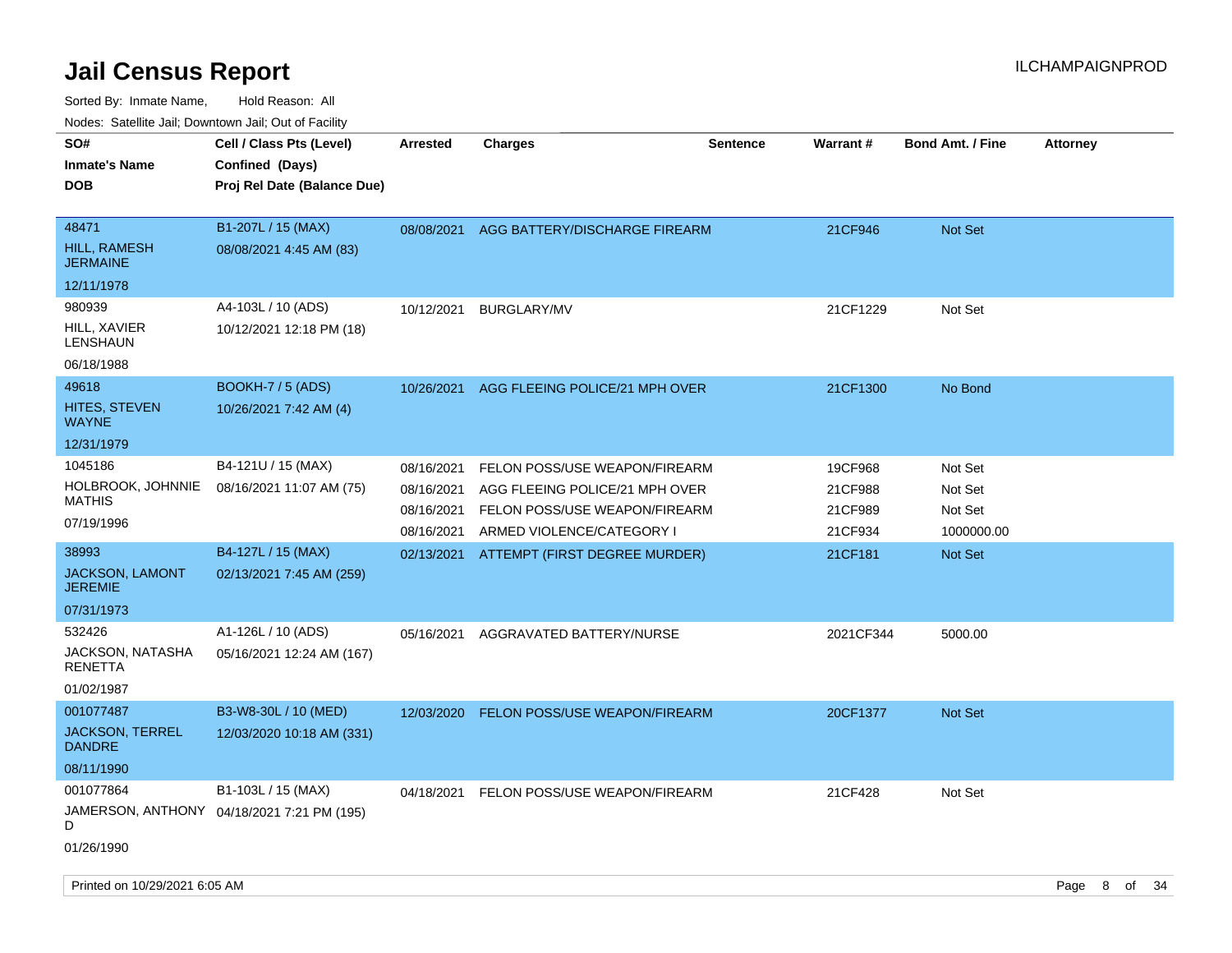| SO#                                       | Cell / Class Pts (Level)    | <b>Arrested</b> | <b>Charges</b>                            | <b>Sentence</b> | <b>Warrant#</b> | <b>Bond Amt. / Fine</b> | <b>Attorney</b> |
|-------------------------------------------|-----------------------------|-----------------|-------------------------------------------|-----------------|-----------------|-------------------------|-----------------|
| <b>Inmate's Name</b>                      | Confined (Days)             |                 |                                           |                 |                 |                         |                 |
| <b>DOB</b>                                | Proj Rel Date (Balance Due) |                 |                                           |                 |                 |                         |                 |
|                                           |                             |                 |                                           |                 |                 |                         |                 |
| 001077437                                 | B1-205U / 10 (MED)          | 08/23/2021      | DOM BTRY/CONTACT/1-2 PRECONV              |                 | 21CF1025        | Not Set                 |                 |
| <b>JOHNSON, ANTONIO</b><br><b>LASHAUN</b> | 08/23/2021 7:48 PM (68)     |                 |                                           |                 |                 |                         |                 |
| 01/06/1980                                |                             |                 |                                           |                 |                 |                         |                 |
| 1007508                                   | B4-222U / 10 (MED)          | 09/28/2021      | POSSESSION OF METH/5<15 GRAMS             |                 | 21CF1168        | Not Set                 |                 |
| JOHNSON, KAWAME<br><b>TERRENCEIM</b>      | 09/28/2021 1:55 PM (32)     | 09/28/2021      | FELON POSS/USE FIREARM PRIOR              |                 | 2021CF200       | 50000.00                |                 |
| 06/08/1990                                |                             |                 |                                           |                 |                 |                         |                 |
| 1071536                                   | B1-206U / 15 (MAX)          | 06/17/2021      | ATTEMPT (FIRST DEGREE MURDER)             |                 | 21CF702         | Not Set                 |                 |
| JOHNSON, ZACHERY<br><b>EDWARD</b>         | 06/17/2021 2:00 AM (135)    |                 |                                           |                 |                 |                         |                 |
| 10/30/1987                                |                             |                 |                                           |                 |                 |                         |                 |
| 1017120                                   | BOOKH-6                     | 10/29/2021      | AGG BATTERY/PUBLIC PLACE                  |                 | 21CFAWOW        | Not Set                 |                 |
| JONES, JOSHUA LYNN 10/29/2021 3:15 AM (1) |                             | 10/29/2021      | RESIST/OBSTRUCTING A PEACE OFFICEI        |                 | 21CFAWOW        | Not Set                 |                 |
| 05/16/1993                                |                             |                 |                                           |                 |                 |                         |                 |
| 001077784                                 |                             |                 |                                           |                 |                 |                         |                 |
|                                           | A3-214L / 10 (ADS)          | 10/21/2021      | DELIVERY OF OR POSSESSION OF W/ INT       |                 | 21CF1278        | Not Set                 |                 |
| <b>JONES, KEEFER</b><br><b>LAMONT</b>     | 10/21/2021 10:30 AM (9)     |                 |                                           |                 |                 |                         |                 |
| 07/26/1970                                |                             |                 |                                           |                 |                 |                         |                 |
| 506244                                    | B1-204L / 15 (MAX)          | 07/15/2021      | ARMED ROBBERY/ARMED W/FIREARM             |                 | 2021CF791       | 250000.00               |                 |
| JOSLIN, JASON LEE                         | 07/15/2021 4:38 AM (107)    |                 |                                           |                 |                 |                         |                 |
|                                           |                             |                 |                                           |                 |                 |                         |                 |
| 12/22/1985                                |                             |                 |                                           |                 |                 |                         |                 |
| 49797                                     | B1-106U / 10 (MED)          | 10/12/2021      | POSSESSING A CONTROLLED SUBSTANC 4y (DOC) |                 | 21CF365         | No Bond                 |                 |
| <b>KELLY, WARREN</b><br><b>DYTRALE</b>    | 10/12/2021 2:59 PM (18)     |                 |                                           |                 |                 |                         |                 |
| 10/23/1979                                |                             |                 |                                           |                 |                 |                         |                 |
| 001078401                                 | A4-101L / 10 (ADS)          | 09/19/2021      | UNLAWFUL VEHICULAR INVASION               |                 | 21CF1134        | Not Set                 |                 |
| KNIGHT, ERIC                              | 09/19/2021 7:32 PM (41)     | 09/19/2021      | HRSMT/THREATEN PERSON/KILL                |                 | 2021CF561       | 50000.00                |                 |
| 07/11/1991                                |                             | 09/21/2021      | <b>BURGLARY</b>                           |                 | 21CF1139        | Not Set                 |                 |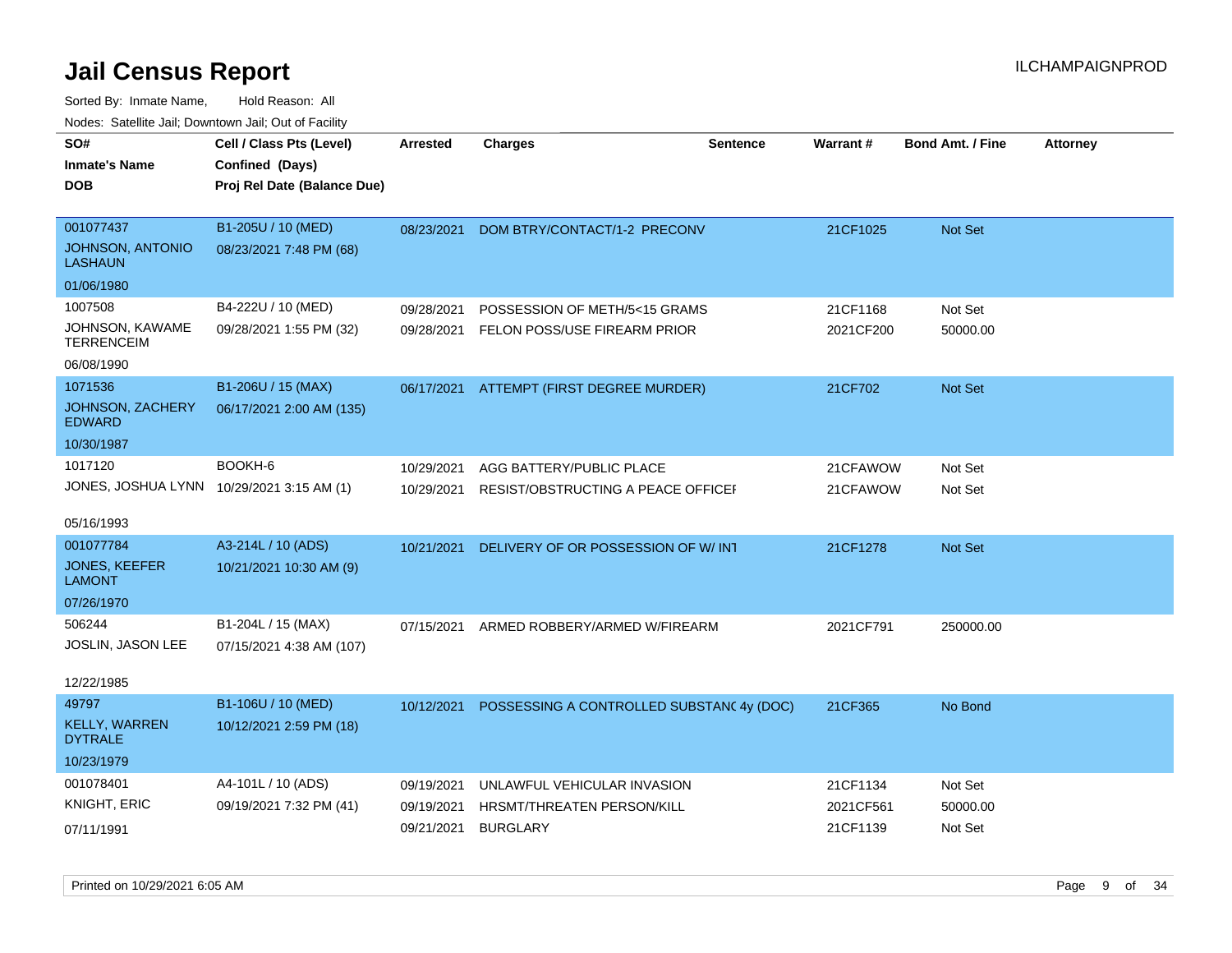| roaco. Calcinio dan, Downtown dan, Oal or Fability |                                                                            |                          |                                                 |                 |                        |                           |                 |
|----------------------------------------------------|----------------------------------------------------------------------------|--------------------------|-------------------------------------------------|-----------------|------------------------|---------------------------|-----------------|
| SO#<br>Inmate's Name<br>DOB                        | Cell / Class Pts (Level)<br>Confined (Days)<br>Proj Rel Date (Balance Due) | Arrested                 | Charges                                         | <b>Sentence</b> | <b>Warrant#</b>        | <b>Bond Amt. / Fine</b>   | <b>Attorney</b> |
| 1070011<br>LAWS, WILLIAM<br>ZARAK, Third           | B4-124U / 15 (MAX)<br>08/03/2021 3:53 PM (88)                              | 08/03/2021               | AGG DISCH FIREARM/1ST AID PERS                  |                 | 21CF929                | <b>Not Set</b>            |                 |
| 07/06/1999                                         |                                                                            |                          |                                                 |                 |                        |                           |                 |
| 001078470                                          | B4-221U / 15 (MAX)                                                         | 10/10/2021               | MURDER/INTENT TO KILL/INJURE                    |                 | 21CF1221               | Not Set                   |                 |
| LEE, AMAHRION<br>JA'MERE                           | 10/10/2021 1:23 PM (20)                                                    |                          |                                                 |                 |                        |                           |                 |
| 11/05/2002                                         |                                                                            |                          |                                                 |                 |                        |                           |                 |
| 548089                                             | B1-204U / 15 (MAX)                                                         | 12/04/2020               | AGG DOMESTIC BATTERY/STRANGLE                   |                 | 18CF1507               | 10000.00                  |                 |
| LEWIS, LAWRENCE                                    | 12/04/2020 4:42 AM (330)                                                   | 12/04/2020               | METH DELIVERY/100<400 GRAMS                     |                 | 20CF1481               | <b>Not Set</b>            |                 |
| PAUL, Third                                        |                                                                            | 12/04/2020               | ATTEMPT (FIRST DEGREE MURDER)                   |                 | 20CF1378               | Not Set                   |                 |
| 02/08/1993                                         |                                                                            |                          |                                                 |                 |                        |                           |                 |
| 001077524                                          | B2-T4-13U / 10 (SPH)                                                       | 12/14/2020               | AGG BATTERY/JUDGE/EMT                           |                 | 2020-CF-1212           | 10000.00                  |                 |
| LEWIS, TREVOR<br>DANIEL                            | 12/14/2020 5:16 PM (320)                                                   | 12/14/2020               | <b>RESIDENTIAL ARSON</b>                        |                 | 2020-CF-1388           | 150000.00                 |                 |
|                                                    |                                                                            | 12/14/2020               | AGG BATTERY/PUBLIC PLACE                        |                 | 2020-CF-1231           | 50000.00                  |                 |
| 06/03/2002                                         |                                                                            | 12/14/2020               | AGG BATTERY/PEACE OFFICER                       |                 | 2020-CF-1211           | 10000.00                  |                 |
| 001078440                                          | A1-124U / 10 (MED)                                                         | 10/01/2021               | AGGRAVATED DOMESTIC BATTERY                     |                 | 21CF1180               | <b>Not Set</b>            |                 |
| <b>MONIQUE</b>                                     | MAGEE, ANAYSHA KAY 10/01/2021 7:19 AM (29)                                 |                          |                                                 |                 |                        |                           |                 |
| 08/12/1994                                         |                                                                            |                          |                                                 |                 |                        |                           |                 |
| 1000869                                            | A4-102L / 15 (MAX)                                                         | 09/11/2021               | FELON POSS/USE WEAPON/FIREARM                   |                 | 21CF1102               | Not Set                   |                 |
| MARTIN, MANNIX<br>Tilmond                          | 09/12/2021 12:40 AM (48)                                                   |                          |                                                 |                 |                        |                           |                 |
| 07/19/1991                                         |                                                                            |                          |                                                 |                 |                        |                           |                 |
| 001077938                                          | <b>BOOKH-2 / 15 (ADS)</b>                                                  | 05/10/2021               | AGG KIDNAPING DISCH FIR/HARM                    |                 | 21CF532                | <b>Not Set</b>            |                 |
| MCGAHA,<br><b>CHRISTOPHER D</b>                    | 05/10/2021 7:02 PM (173)                                                   | 05/11/2021<br>05/27/2021 | <b>MURDER</b><br>ESCAPE FROM DEPT OF CORRECTION |                 | 2021-CF-215<br>21CF600 | No Bond<br><b>Not Set</b> |                 |
| 07/27/1991                                         |                                                                            |                          |                                                 |                 |                        |                           |                 |
| 39106                                              | B2-T2-07U / 10 (SPH)                                                       | 10/12/2021               | DOMESTIC BATTERY/OTHER PRIOR                    |                 | 21CF1217               | Not Set                   |                 |
| Junior                                             | MOORE, ANDREW LEE, 10/12/2021 1:02 AM (18)                                 |                          |                                                 |                 |                        |                           |                 |
| 04/12/1973                                         |                                                                            |                          |                                                 |                 |                        |                           |                 |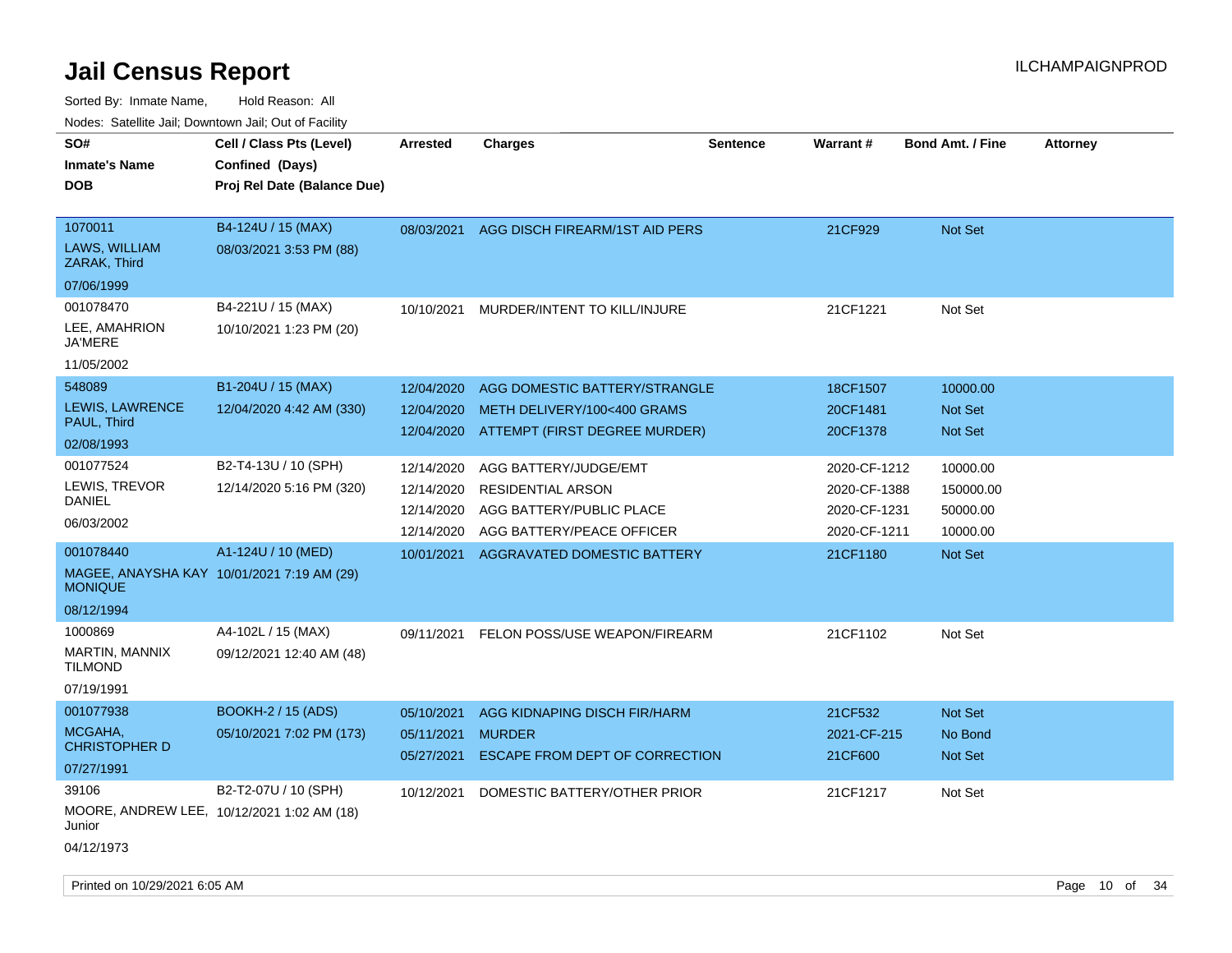Sorted By: Inmate Name, Hold Reason: All Nodes: Satellite Jail; Downtown Jail; Out of Facility

| ivodes. Satellite Jali, Downtown Jali, Out of Facility |                             |                 |                                           |                 |              |                         |                 |
|--------------------------------------------------------|-----------------------------|-----------------|-------------------------------------------|-----------------|--------------|-------------------------|-----------------|
| SO#                                                    | Cell / Class Pts (Level)    | <b>Arrested</b> | <b>Charges</b>                            | <b>Sentence</b> | Warrant#     | <b>Bond Amt. / Fine</b> | <b>Attorney</b> |
| Inmate's Name                                          | Confined (Days)             |                 |                                           |                 |              |                         |                 |
| <b>DOB</b>                                             | Proj Rel Date (Balance Due) |                 |                                           |                 |              |                         |                 |
|                                                        |                             |                 |                                           |                 |              |                         |                 |
| 1076384                                                | BOOKF-2                     |                 | 10/28/2021 RETAIL THEFT/DISP MERCH/<\$300 |                 | 21CM149      | 12500.00                |                 |
| MURPHY, AZIA CIMONE 10/29/2021 12:49 AM (1)            |                             |                 |                                           |                 |              |                         |                 |
| 09/23/1995                                             |                             |                 |                                           |                 |              |                         |                 |
| 001078517                                              | A3-214U / 15 (ADS)          | 10/19/2021      | ATTEMPT (FIRST DEGREE MURDER)             |                 | 21CF1267     | Not Set                 |                 |
| NELSON, RORY<br>DEMOND                                 | 10/19/2021 3:55 AM (11)     |                 |                                           |                 |              |                         |                 |
| 08/14/1984                                             |                             |                 |                                           |                 |              |                         |                 |
| 526895                                                 | A1-226L / 5 (ADS)           | 09/27/2021      | <b>RETAIL THEFT</b>                       | 1y              | 2016 CF 717  | No Bond                 |                 |
| <b>OWENS, ANDREA</b><br><b>MICHELLE</b>                | 09/27/2021 11:50 AM (33)    |                 |                                           |                 |              |                         |                 |
| 02/01/1988                                             |                             |                 |                                           |                 |              |                         |                 |
| 001077516                                              | A3-111L / 15 (ADS)          | 10/25/2021      | FELON POSS/USE WEAPON/FIREARM             | 5y (DOC)        | 2021CF769    | No Bond                 |                 |
| PAGET, GREGORY<br>LAMAR                                | 10/25/2021 12:47 PM (5)     |                 |                                           |                 |              |                         |                 |
| 05/27/1986                                             |                             |                 |                                           |                 |              |                         |                 |
| 1022441                                                | A3-115L / 10 (MED)          | 10/27/2021      | AGG BATTERY/PEACE OFFICER                 |                 | 2021 CF 12   | No Bond                 |                 |
| PICKENS, DONTRELL<br><b>DEMAR</b>                      | 10/27/2021 1:39 PM (3)      | 10/27/2021      | AGG BATTERY/PEACE OFFICER                 |                 | 2020 CF 1488 | No Bond                 |                 |
| 12/10/1993                                             |                             |                 |                                           |                 |              |                         |                 |
| 999352                                                 | B3-W7-28L / 10 (MED)        | 09/09/2021      | VIOLATE OP/OTHER PRIOR                    |                 | 21CF1092     | Not Set                 |                 |
| PIRLOT, JUSTIN LEE                                     | 09/09/2021 11:28 AM (51)    | 10/23/2021      | <b>FALSE REPORT OF OFFENSE</b>            |                 | 2019CF836    | 5000.00                 |                 |
|                                                        |                             |                 |                                           |                 |              |                         |                 |
| 11/08/1982                                             |                             |                 |                                           |                 |              |                         |                 |
| 1069524                                                | B4-221L / 15 (MAX)          | 08/08/2021      | MFG/DEL CANNABIS/30-500 GRAMS             |                 | 21CF953      | <b>Not Set</b>          |                 |
| RAY DAVIS, KAMARI<br><b>DAYVON</b>                     | 08/09/2021 2:44 AM (82)     |                 |                                           |                 |              |                         |                 |
| 03/30/2000                                             |                             |                 |                                           |                 |              |                         |                 |
| 1053270                                                | B4-125L                     | 08/11/2021      | ARM VIOLENCE/CATEGORY III/2ND             | 8y (DOC)        | 21CF957      | Not Set                 |                 |
| RICHARDSON, WILLIE<br>LEE                              | 08/11/2021 3:07 AM (80)     |                 |                                           |                 |              |                         |                 |
| 07/20/1994                                             |                             |                 |                                           |                 |              |                         |                 |

Printed on 10/29/2021 6:05 AM **Page 11 of 34** Page 11 of 34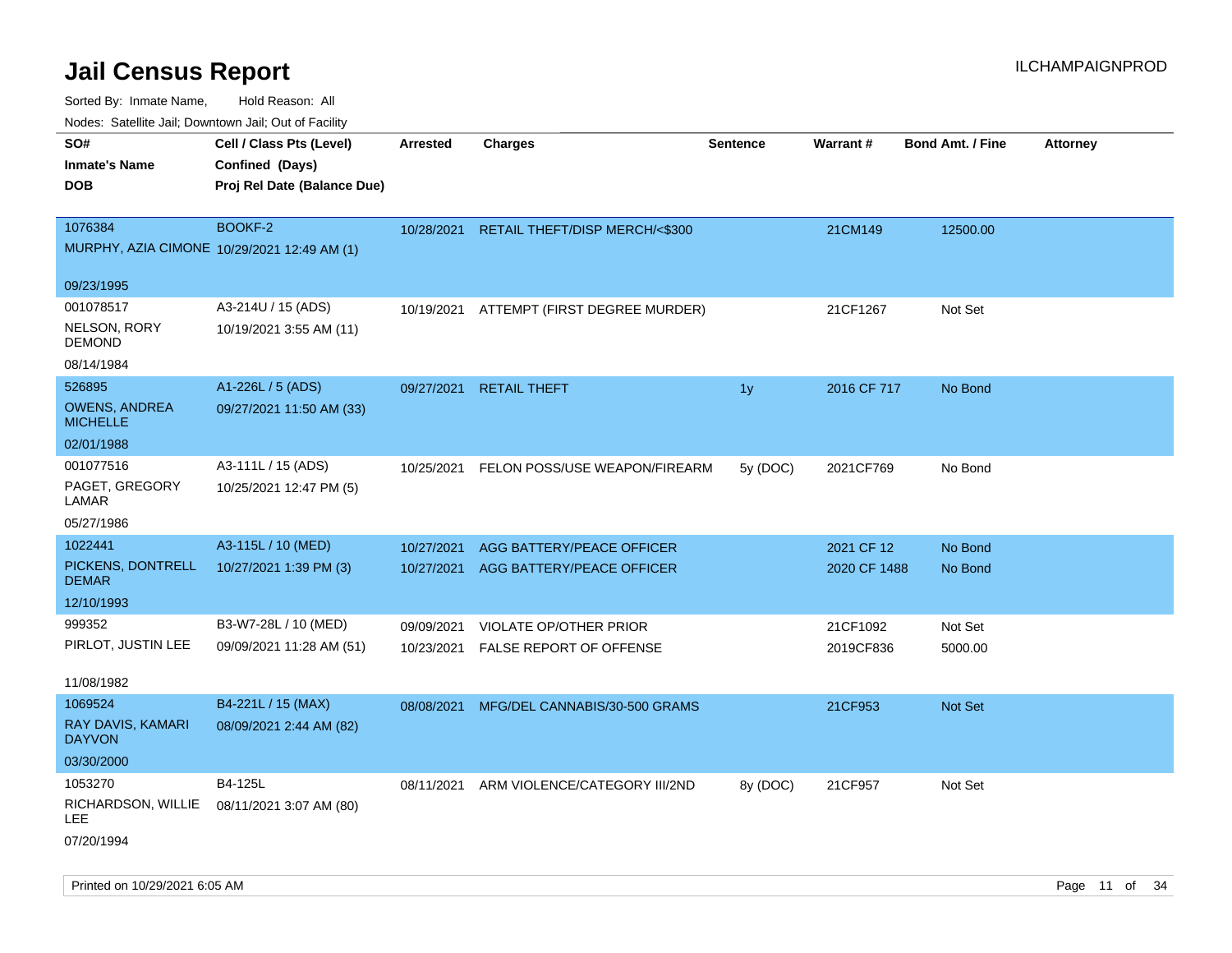| SO#<br>Inmate's Name<br><b>DOB</b>             | Cell / Class Pts (Level)<br>Confined (Days)<br>Proj Rel Date (Balance Due) | <b>Arrested</b>          | <b>Charges</b>                                      | <b>Sentence</b> | Warrant#               | <b>Bond Amt. / Fine</b>    | <b>Attorney</b> |
|------------------------------------------------|----------------------------------------------------------------------------|--------------------------|-----------------------------------------------------|-----------------|------------------------|----------------------------|-----------------|
| 1006507                                        | A4-205L / 10 (ADS)                                                         | 10/21/2021               | AGG ASLT/USE DDLY WEAPON                            |                 | 21CM123                | 1000.00                    |                 |
| RODGERS, DYLAN<br><b>ROBERT</b>                | 10/21/2021 12:34 AM (9)                                                    | 10/21/2021<br>10/21/2021 | DOMESTIC BATTERY/OTHER PRIOR<br>PROBATION VIOLATION |                 | 21CF1269<br>2019CF1220 | <b>Not Set</b><br>10000.00 |                 |
| 12/12/1991                                     |                                                                            |                          |                                                     |                 |                        |                            |                 |
| 979485                                         | B2-T4-16L / 15 (ADS)                                                       | 03/12/2021               | PRED CRIM SEX ASLT/VICTIM <13                       |                 | 21CF282                | Not Set                    |                 |
| RODRIGUEZ, JOSHUA<br><b>ANTHONY</b>            | 03/12/2021 1:57 PM (232)                                                   |                          |                                                     |                 |                        |                            |                 |
| 04/06/1990                                     |                                                                            |                          |                                                     |                 |                        |                            |                 |
| 1075587                                        | B4-225U / 15 (MAX)                                                         | 10/18/2021               | AGG UNLAWFUL USE WEAPON/PERSON 2y/0m/0d (DO         |                 |                        | No Bond                    |                 |
| <b>ROSS, JAMARQUIS</b><br><b>ANTHONY TYREE</b> | 10/18/2021 9:46 AM (12)                                                    |                          |                                                     |                 |                        |                            |                 |
| 05/03/2000                                     |                                                                            |                          |                                                     |                 |                        |                            |                 |
| 1071161                                        | B4-124L / 15 (MAX)                                                         | 08/18/2021               | DELIVERY OF OR POSSESSION OF W/INT                  |                 | 21CF1008               | No Bond                    |                 |
| SANDERS, MARKELL<br>LAMAR                      | 08/18/2021 6:18 PM (73)                                                    | 08/19/2021               | PAROLE REVOCATION                                   |                 | CH2105176              | No Bond                    |                 |
| 02/02/2000                                     |                                                                            |                          |                                                     |                 |                        |                            |                 |
| 1047469                                        | B3-W7-26L / 10 (MED)                                                       | 07/03/2021               | <b>CRIMINAL SEX ASSAULT/CONSENT</b>                 |                 | 21CF773                | Not Set                    |                 |
| <b>ALLEN</b>                                   | SCHINDLER, RICHARD 07/03/2021 10:25 PM (119)                               |                          |                                                     |                 |                        |                            |                 |
| 10/16/1979                                     |                                                                            |                          |                                                     |                 |                        |                            |                 |
| 001078441                                      | BOOKF-3 / 15 (ADS)                                                         | 10/01/2021               | ARMED HABITUAL CRIMINAL                             |                 | 21CF1182               | Not Set                    |                 |
| SINGLETON, CORRIE<br>DERRELL                   | 10/01/2021 12:36 PM (29)                                                   |                          |                                                     |                 |                        |                            |                 |
| 05/07/1983                                     |                                                                            |                          |                                                     |                 |                        |                            |                 |
| 1034452                                        | A4-106L / 10 (MED)                                                         | 09/24/2021               | MFG/DEL 1<15 GR HEROIN/ANALOG                       | 4y (DOC)        | 20CF001071             | 500000.00                  |                 |
| <b>SMITH, CHERNENKO</b><br><b>CONSTANTINE</b>  | 09/24/2021 11:57 AM (36)                                                   |                          |                                                     |                 |                        |                            |                 |
| 08/17/1985                                     |                                                                            |                          |                                                     |                 |                        |                            |                 |
| 001078347                                      | A1-125L / 5 (MIN)                                                          | 09/04/2021               | CHILD ABDUCTN/CONCEAL/DETAIN                        |                 | 21CF942                | 500000.00                  |                 |
| SMITH, CRYSTAL<br><b>MARGARET</b>              | 09/04/2021 3:34 PM (56)                                                    |                          |                                                     |                 |                        |                            |                 |
| 10/15/1992                                     |                                                                            |                          |                                                     |                 |                        |                            |                 |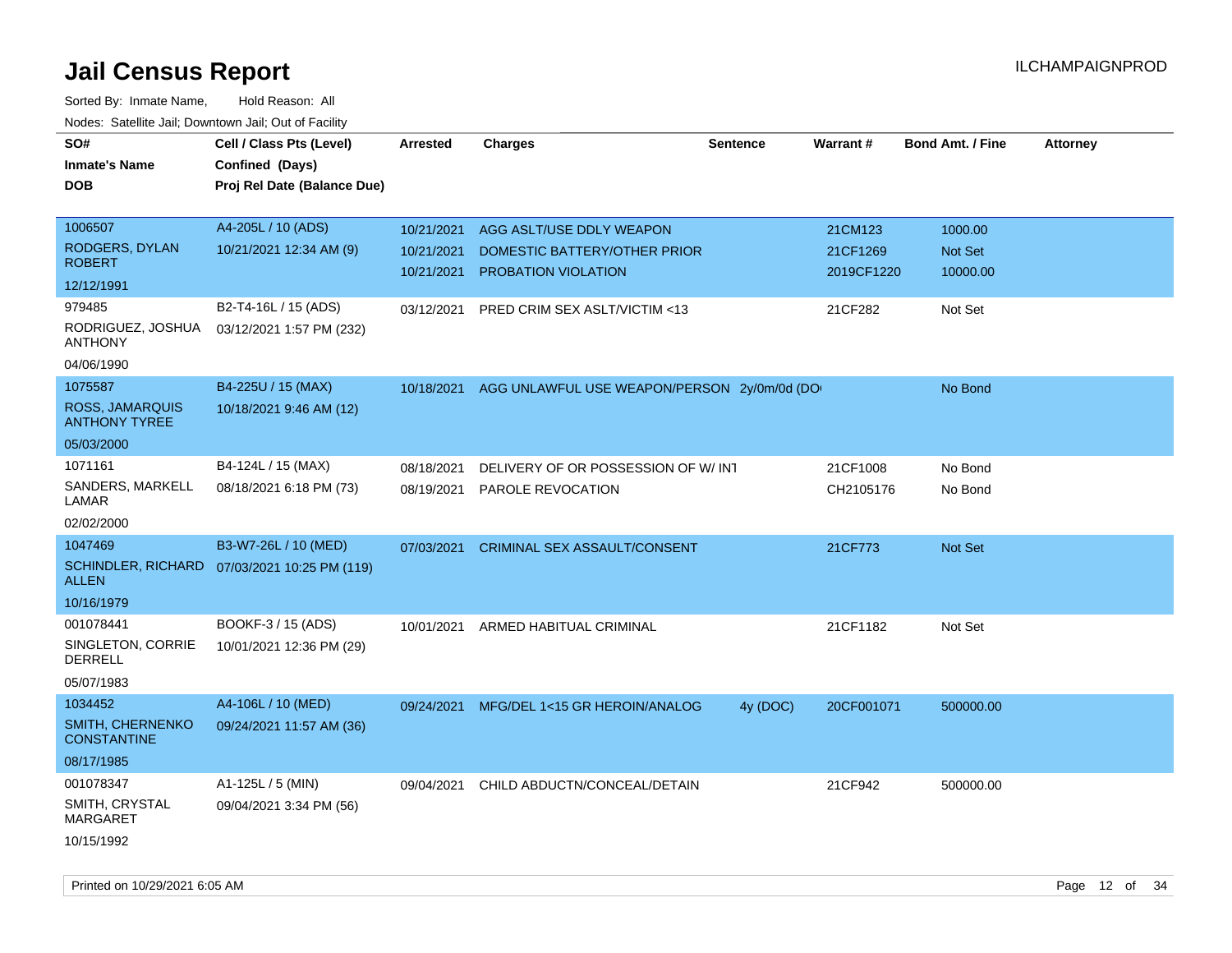| SO#<br><b>Inmate's Name</b>                | Cell / Class Pts (Level)<br>Confined (Days) | <b>Arrested</b> | <b>Charges</b>                      | <b>Sentence</b> | Warrant# | <b>Bond Amt. / Fine</b> | <b>Attorney</b> |
|--------------------------------------------|---------------------------------------------|-----------------|-------------------------------------|-----------------|----------|-------------------------|-----------------|
| DOB                                        | Proj Rel Date (Balance Due)                 |                 |                                     |                 |          |                         |                 |
| 001078115                                  | B4-224U / 15 (MAX)                          | 07/01/2021      | ARMED VIOLENCE/CATEGORY I           |                 | 21CF772  | Not Set                 |                 |
| <b>SMITH, JAMES</b><br>NASHAUN, Junior     | 07/01/2021 2:44 PM (121)                    | 07/30/2021      | DRIVING ON SUSPENDED LICENSE        |                 | 21TR5804 | 1500.00                 |                 |
| 09/18/2000                                 |                                             |                 |                                     |                 |          |                         |                 |
| 55331                                      | B4-126L / 15 (MAX)                          | 07/31/2021      | ARMED HABITUAL CRIMINAL             |                 | 21CF900  | Not Set                 |                 |
| SMITH, TARRIO<br><b>TERRELLE</b>           | 07/31/2021 2:22 AM (91)                     |                 |                                     |                 |          |                         |                 |
| 04/25/1982                                 |                                             |                 |                                     |                 |          |                         |                 |
| 1034702                                    | A4-207L / 10 (ADS)                          | 10/22/2021      | AGG DOMESTIC BATTERY/STRANGLE       |                 | 21CF1123 | 50000.00                |                 |
| SOULE, AUSTIN TYLER 10/22/2021 6:49 AM (8) |                                             |                 |                                     |                 |          |                         |                 |
| 03/18/1995                                 |                                             |                 |                                     |                 |          |                         |                 |
| 1025740                                    | A3-215L / 10 (MED)                          | 03/19/2021      | AGG DOMESTIC BATTERY/STRANGLE       | 4y/0m/0d (DO    |          | Not Set                 |                 |
| STANFORD,<br><b>TERRANCE NAWOUN</b>        | 03/20/2021 12:48 AM (224)                   |                 |                                     |                 |          |                         |                 |
| 12/06/1992                                 |                                             |                 |                                     |                 |          |                         |                 |
| 1064759                                    | A3-213L / 10 (ADS)                          | 10/19/2021      | <b>DOMESTIC BATTERY</b>             |                 | 21CM482  | Not Set                 |                 |
| STEEL, ROBERT LEE                          | 10/19/2021 8:01 PM (11)                     |                 |                                     |                 |          |                         |                 |
| 02/20/1959                                 |                                             |                 |                                     |                 |          |                         |                 |
| 38305                                      | B2-T2-06L / 10 (SPH)                        | 03/18/2020      | <b>CRIMINAL SEXUAL ABUSE</b>        |                 | 20CF-343 | 500000.00               |                 |
| STOVER, JOSH<br>ANDREW                     | 03/18/2020 10:24 AM (591)                   |                 |                                     |                 |          |                         |                 |
| 08/18/1973                                 |                                             |                 |                                     |                 |          |                         |                 |
| 001078436                                  | B2-T1-04L / 10 (SPH)                        | 09/30/2021      | <b>CRIMINAL SEX ASSAULT/CONSENT</b> |                 | 20CF255  | 150000.00               |                 |
| STRONG, CORTEZ                             | 09/30/2021 2:47 PM (30)                     |                 |                                     |                 |          |                         |                 |
| 04/13/1996                                 |                                             |                 |                                     |                 |          |                         |                 |
| 1066794                                    | B3-W2-07U / 5 (MIN)                         | 09/07/2021      | <b>VIOLATE OP/OTHER PRIOR</b>       |                 | 21CF1061 | Not Set                 |                 |
| TAYLOR, STANLEY<br>JAMES                   | 09/07/2021 7:01 AM (53)                     |                 |                                     |                 |          |                         |                 |
| 01/05/1994                                 |                                             |                 |                                     |                 |          |                         |                 |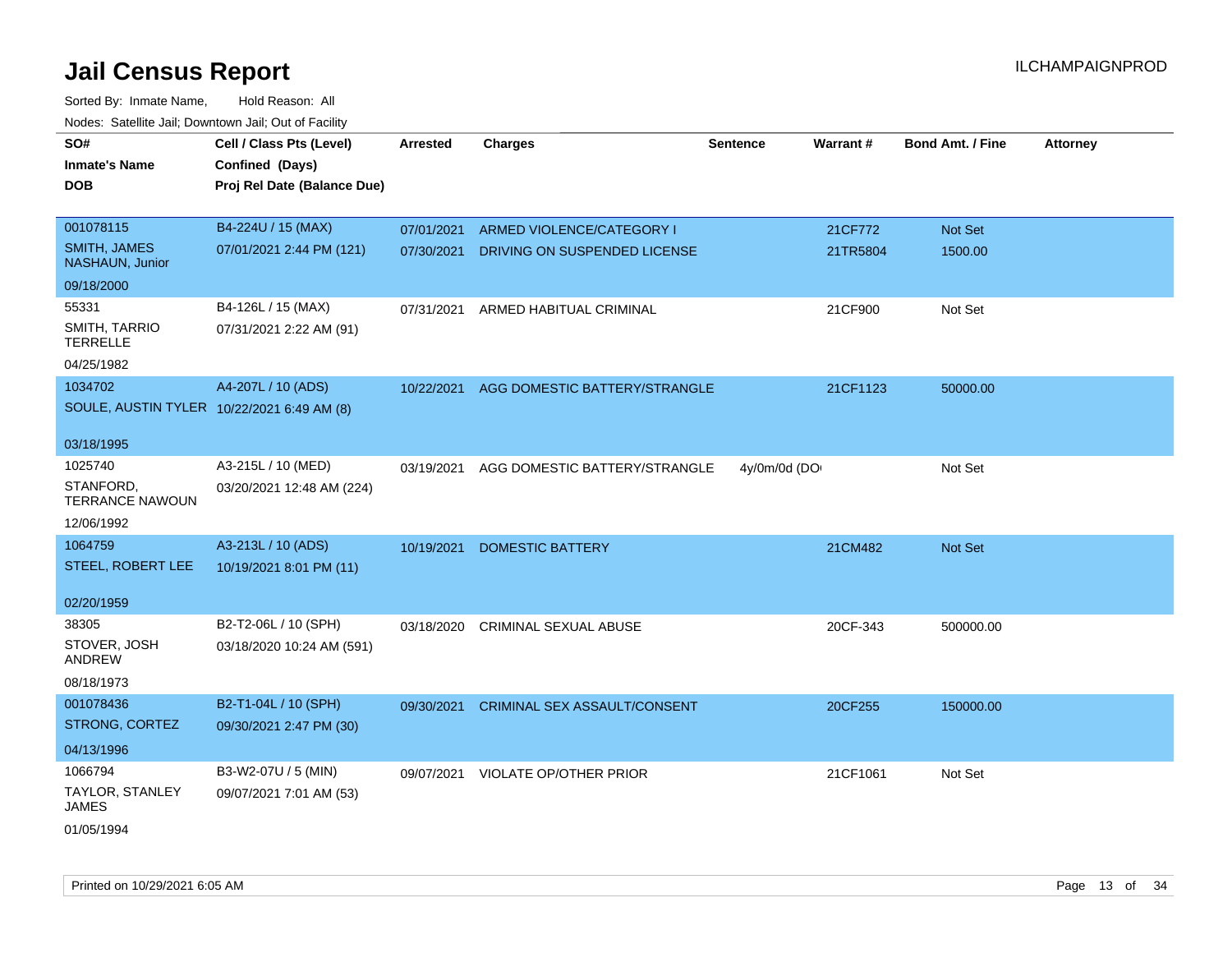| SO#<br><b>Inmate's Name</b><br><b>DOB</b>                       | Cell / Class Pts (Level)<br>Confined (Days)<br>Proj Rel Date (Balance Due) | <b>Arrested</b>                        | <b>Charges</b>                                                                                    | <b>Sentence</b> | Warrant#                             | <b>Bond Amt. / Fine</b>        | <b>Attorney</b> |
|-----------------------------------------------------------------|----------------------------------------------------------------------------|----------------------------------------|---------------------------------------------------------------------------------------------------|-----------------|--------------------------------------|--------------------------------|-----------------|
| 001078471<br><b>THATCH, OMARION</b><br><b>DIAMONTE</b>          | B4-227L / 10 (MED)<br>10/11/2021 1:26 AM (19)                              | 10/11/2021                             | AGG UUW/VEHICLE/<21                                                                               |                 | 21CF1210                             | 100.00                         |                 |
| 09/05/2003                                                      |                                                                            |                                        |                                                                                                   |                 |                                      |                                |                 |
| 21252<br>THOMAS, ELIJAH<br>07/31/1962                           | BOOKH-1 / 15 (ADS)<br>10/18/2021 12:35 AM (12)                             | 10/18/2021<br>10/18/2021<br>10/18/2021 | MFG/DEL 1<15 GR COCAINE/ANLG<br>POSS AMT CON SUB EXCEPT(A)/(D)<br>THEFT/DISP MERCH/<\$300/PRECONV |                 | 2021CF172<br>2020CF1306<br>2018CF893 | 25000.00<br>5000.00<br>5000.00 |                 |
| 32058<br>THOMPSON, STEVEN<br><b>ONEAL</b><br>03/14/1969         | B4-123U / 15 (MAX)<br>06/14/2021 6:44 AM (138)                             | 06/14/2021                             | <b>AGG DISCH FIREARM</b>                                                                          |                 | 21CF690                              | Not Set                        |                 |
| 1004142<br>TOY, KAYON LARENZ<br>09/12/1991                      | A4-206L / 15 (ADS)<br>10/22/2021 1:01 PM (8)                               | 10/22/2021<br>10/27/2021               | PAROLE REVOCATION<br>POSSESSION OF METH/15<100GRAMS                                               |                 | 2021CF1298                           | Not Set<br>1500000.00          |                 |
| 32910<br>TULL, CHRISTOPHER<br><b>MICHAEL</b><br>04/02/1971      | B2-T2-05U / 10 (SPH)<br>10/04/2021 10:53 PM (26)                           | 10/04/2021                             | DOM BTRY/HARM/1-2 PRECONV                                                                         |                 | 21CF1189                             | Not Set                        |                 |
| 001078529<br>VANHOOK, ALEXIS<br>ANNE<br>10/25/1998              | A2-122L / 10 (ADS)<br>10/23/2021 5:50 PM (7)                               | 10/23/2021                             | ARMED ROBBERY/NO FIREARM                                                                          |                 | 21CF1286                             | Not Set                        |                 |
| 1070904<br><b>WANKEL, JONAH</b><br><b>JAMES</b><br>12/15/1993   | BOOKH-8<br>10/28/2021 3:42 AM (2)                                          | 10/28/2021                             | <b>BURGLARY</b>                                                                                   |                 | 2021CF321                            | 15000.00                       |                 |
| 1070737<br>WASHINGTON,<br><b>JASTINA VIRGINIA</b><br>04/11/2000 | A1-227L / 15 (MAX)<br>10/14/2021 12:02 PM (16)                             | 10/14/2021                             | AGG KIDNAPG/<13/INTEL DISABL                                                                      |                 | 2020CF418                            | 250000.00                      |                 |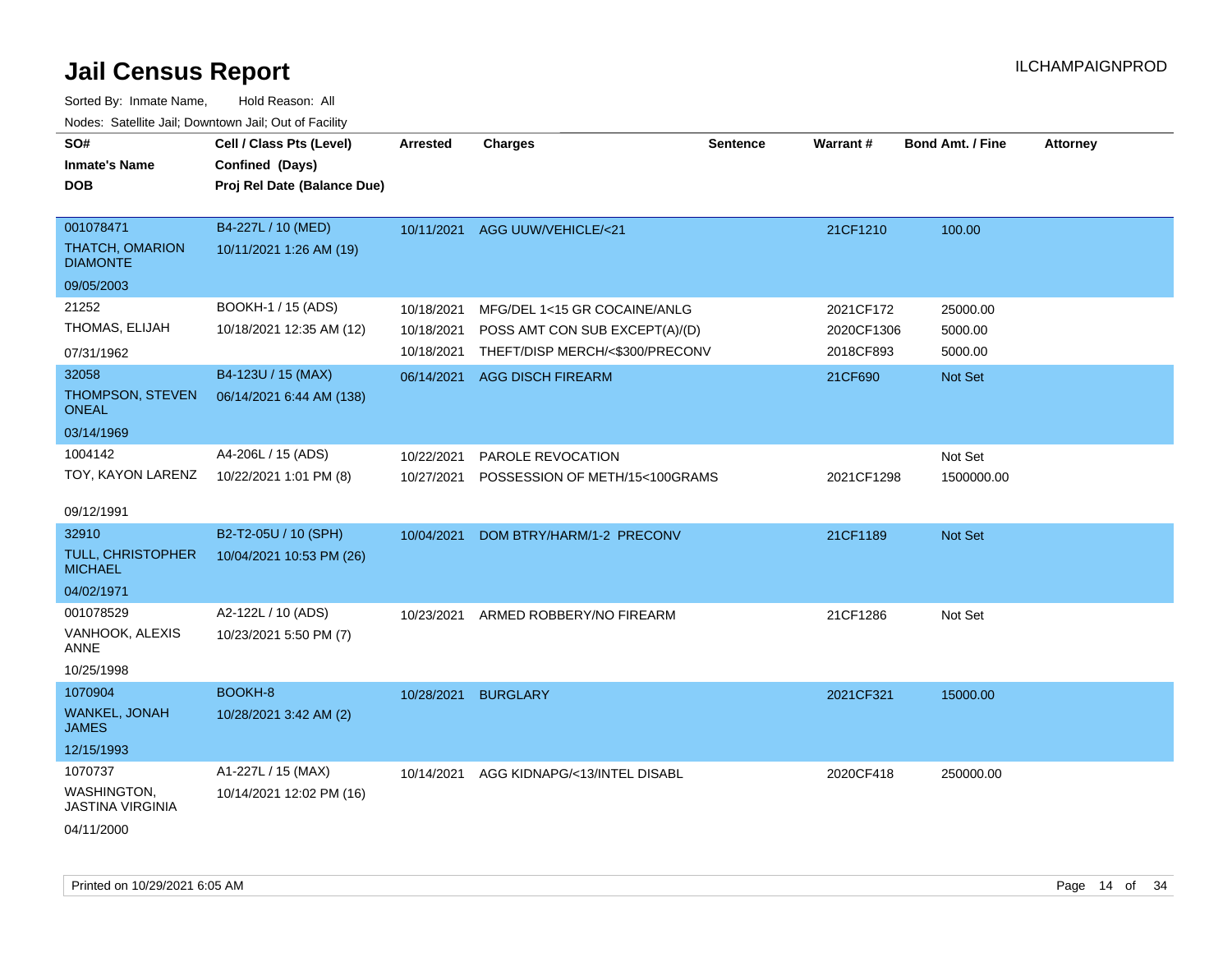| SO#                                      | Cell / Class Pts (Level)    | <b>Arrested</b> | <b>Charges</b>                    | <b>Sentence</b> | <b>Warrant#</b> | <b>Bond Amt. / Fine</b> | <b>Attorney</b> |
|------------------------------------------|-----------------------------|-----------------|-----------------------------------|-----------------|-----------------|-------------------------|-----------------|
| <b>Inmate's Name</b>                     | Confined (Days)             |                 |                                   |                 |                 |                         |                 |
| <b>DOB</b>                               | Proj Rel Date (Balance Due) |                 |                                   |                 |                 |                         |                 |
|                                          |                             |                 |                                   |                 |                 |                         |                 |
| 977140                                   | A3-112U / 15 (ADS)          | 10/24/2021      | ARMED HABITUAL CRIMINAL           |                 | 21CF1289        | <b>Not Set</b>          |                 |
| <b>WEBSTER, DERRIAL</b><br><b>DEVON</b>  | 10/24/2021 2:46 AM (6)      |                 |                                   |                 |                 |                         |                 |
| 01/14/1990                               |                             |                 |                                   |                 |                 |                         |                 |
| 1062558                                  | A4-107U / 10 (MED)          | 10/02/2021      | FELON POSS/USE WEAPON/FIREARM     |                 | 21CF1185        | Not Set                 |                 |
| WELLS, JIAMANTE<br><b>AMORE</b>          | 10/02/2021 8:29 PM (28)     |                 |                                   |                 |                 |                         |                 |
| 09/02/1995                               |                             |                 |                                   |                 |                 |                         |                 |
| 44836                                    | BOOKH-3                     | 10/28/2021      | <b>CRIMINAL TRESPASS BUILDING</b> |                 | 2021CMAWOW      | <b>Not Set</b>          |                 |
| <b>WESLEY, FRANK</b>                     | 10/28/2021 11:18 PM (2)     | 10/28/2021      | <b>THEFT</b>                      |                 | 2021CMAWOW      | Not Set                 |                 |
| <b>LADELL</b>                            |                             | 10/28/2021      | <b>CRIMINAL TRESPASS BUILDING</b> |                 | 2021CMAWOW      | 100.00                  |                 |
| 09/17/1977                               |                             |                 |                                   |                 |                 |                         |                 |
| 001078328                                | B1-201L / 15 (MAX)          | 08/30/2021      | FELON POSS/USE WEAPON/FIREARM     |                 | 21CF1045        | Not Set                 |                 |
| WHITE, JUSTIN<br><b>STEVEN</b>           | 08/30/2021 10:48 AM (61)    |                 |                                   |                 |                 |                         |                 |
| 10/25/1995                               |                             |                 |                                   |                 |                 |                         |                 |
| 1022068                                  | A4-101U / 15 (ADS)          | 10/10/2021      | FELON POSS/USE WEAPON/FIREARM     |                 | 21CF1212        | Not Set                 |                 |
| <b>WILKINS, MICHAEL</b><br>CARL          | 10/10/2021 5:07 AM (20)     |                 |                                   |                 |                 |                         |                 |
| 07/10/1992                               |                             |                 |                                   |                 |                 |                         |                 |
| 001078511                                | A3-212L / 5 (MIN)           | 10/18/2021      | WRIT                              |                 | 20CF1318        | No Bond                 |                 |
| WILLIAMS, KANAAN<br><b>AUBREY</b>        | 10/18/2021 2:21 PM (12)     |                 |                                   |                 |                 |                         |                 |
| 03/17/2000                               |                             |                 |                                   |                 |                 |                         |                 |
| 638552                                   | B2-DR / 5 (SPH)             | 10/07/2021      | CHILD PORNOGRAPHY/PHOTOGRAPH      |                 | 2021CF1207      | No Bond                 |                 |
| <b>WILLIAMS, MICHAEL</b><br><b>JAMES</b> | 10/07/2021 12:20 PM (23)    |                 |                                   |                 |                 |                         |                 |
| 03/29/1964                               |                             |                 |                                   |                 |                 |                         |                 |
| 1066370                                  | B1-101L / 15 (MAX)          | 07/28/2021      | ARMED VIOLENCE/CATEGORY III       |                 | 2021 CF 882     | Not Set                 |                 |
| <b>WILLIAMS, REONTE</b><br><b>REMIR</b>  | 07/28/2021 5:40 AM (94)     |                 |                                   |                 |                 |                         |                 |
| 05/14/1999                               |                             |                 |                                   |                 |                 |                         |                 |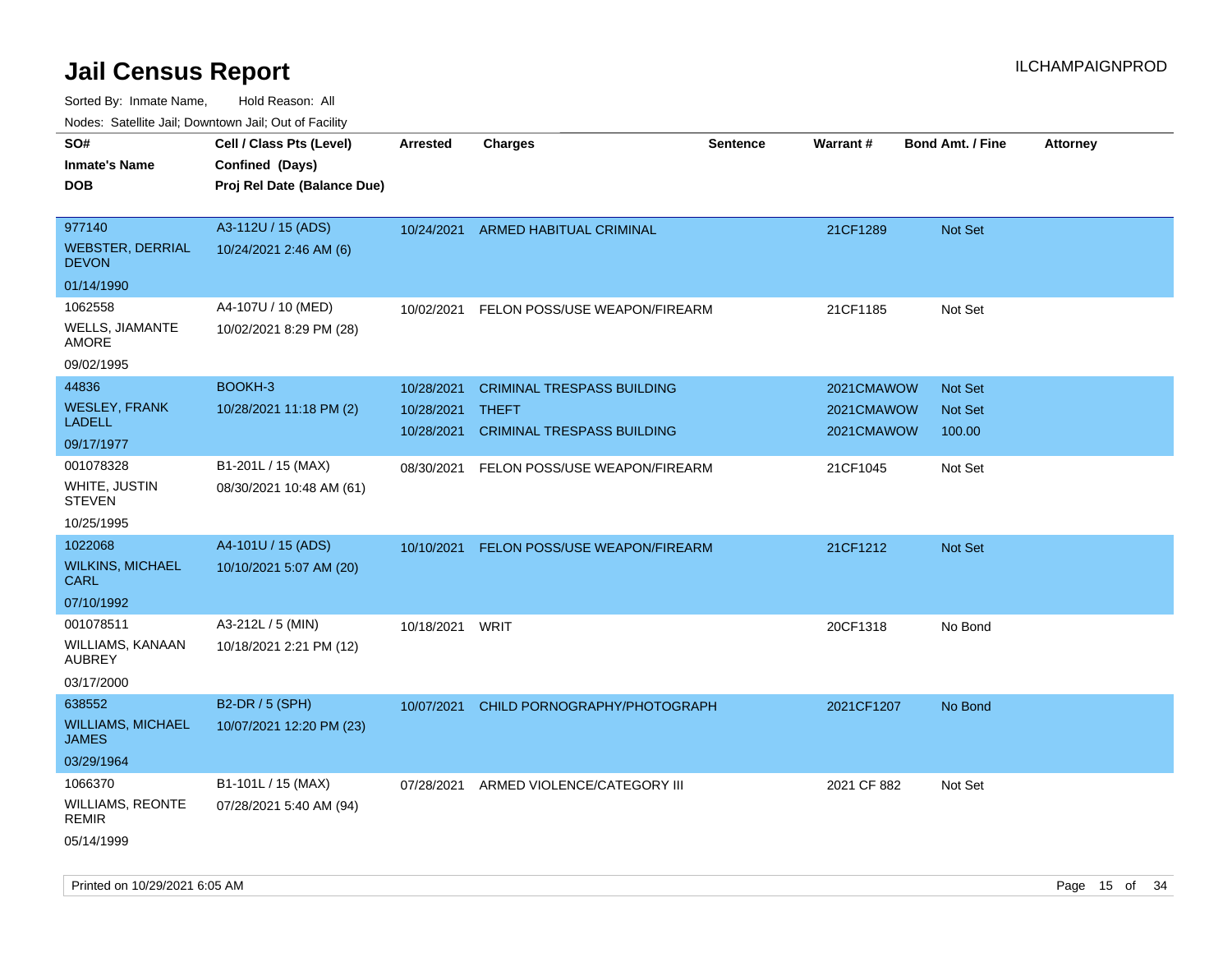| SO#<br><b>Inmate's Name</b><br><b>DOB</b>                  | Cell / Class Pts (Level)<br>Confined (Days)<br>Proj Rel Date (Balance Due) | Arrested   | <b>Charges</b>                 | <b>Sentence</b> | Warrant# | <b>Bond Amt. / Fine</b> | <b>Attorney</b> |
|------------------------------------------------------------|----------------------------------------------------------------------------|------------|--------------------------------|-----------------|----------|-------------------------|-----------------|
| 001078494<br><b>WILLIAMS, TAVARAZ</b><br><b>LASHAWN</b>    | B1-104L / 15 (MAX)<br>10/15/2021 12:17 PM (15)                             | 10/15/2021 | AGG UNLAWFUL USE OF WEAPON/VEH |                 | 21CF1254 | No Bond                 |                 |
| 04/19/1990                                                 |                                                                            |            |                                |                 |          |                         |                 |
| 001078539<br><b>WRIGHT, AMARION</b><br>MALIK<br>10/31/2002 | BOOKH-8 / 15 (ADS)<br>10/27/2021 7:31 AM (3)                               | 10/27/2021 | AGG DISCHARGE FIREARM          |                 | 21CF1296 | 750000.00               |                 |
| <b>Total Satellite Jail: 119</b>                           |                                                                            | Males: 106 | Unknown: 0<br>Females: 13      |                 |          |                         |                 |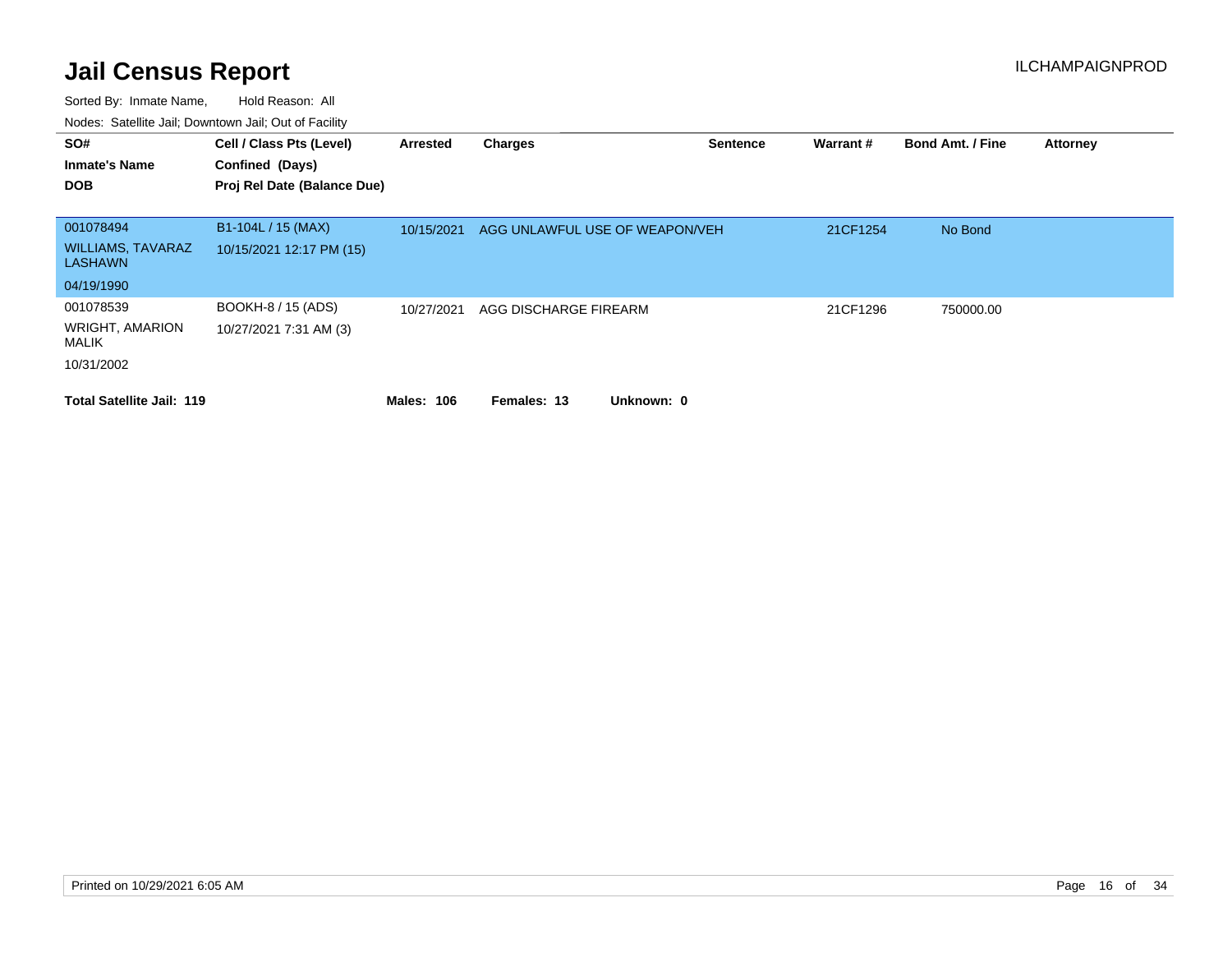| <b>Downtown Jail</b><br>SO#<br><b>Inmate's Name</b><br><b>DOB</b>         | Cell / Class Pts (Level)<br>Confined (Days)<br>Proj Rel Date (Balance Due) | <b>Arrested</b>                                                    | <b>Charges</b>                                                                                                                                  | <b>Sentence</b> | Warrant#                                               | <b>Bond Amt. / Fine</b>                                             | <b>Attorney</b> |
|---------------------------------------------------------------------------|----------------------------------------------------------------------------|--------------------------------------------------------------------|-------------------------------------------------------------------------------------------------------------------------------------------------|-----------------|--------------------------------------------------------|---------------------------------------------------------------------|-----------------|
| 1073165<br><b>ACKERMAN, CODY</b><br><b>JAMES</b><br>02/01/1989<br>1058975 | G4L / 5 (MIN)<br>04/30/2021 4:48 PM (183)<br>J5U / 10 (MED)                | 04/30/2021<br>04/30/2021<br>04/30/2021<br>05/03/2021<br>09/20/2021 | <b>BURGLARY</b><br>UNLWFL POSS/DRIVER/VEH/STOLEN<br>FORGERY/ISSUE/DELIVER DOCUMENT<br>FORGERY/ISSUE/DELIVER DOCUMENT<br><b>DOMESTIC BATTERY</b> |                 | 21CF516<br>21CF486<br>19CF143<br>2018CF689<br>21CF1136 | Not Set<br><b>Not Set</b><br>75000.00<br>2500.00 / 75.00<br>Not Set |                 |
| ANDERSON, LAROME<br><b>ROMEO</b><br>11/19/1996                            | 09/20/2021 11:18 PM (40)                                                   |                                                                    |                                                                                                                                                 |                 |                                                        |                                                                     |                 |
| 517915<br><b>BOXLEY, CHARLES</b><br><b>OMAR</b><br>01/10/1985             | G8U / 5 (MIN)<br>08/03/2021 2:18 PM (88)                                   | 08/03/2021<br>08/03/2021<br>08/03/2021                             | <b>BURGLARY</b><br><b>BURGLARY</b><br>FORGERY/ISSUE/DELIVER DOCUMENT                                                                            |                 | 21CF289<br>21CF679                                     | 20000.00<br>20000.00<br>No Bond                                     |                 |
| 1075941<br><b>BROWN, LIONEL</b><br><b>TERRELL</b><br>10/19/1981           | G2L / 5 (MIN)<br>10/08/2021 5:16 PM (22)                                   | 10/08/2021                                                         | HARASS WITNESS/FAMILY MBR/REP                                                                                                                   |                 | 2021CF1188                                             | 500000.00                                                           |                 |
| 1075361<br><b>COWART, TORREY</b><br><b>BENJAMEN, Junior</b><br>11/22/1987 | J6L / 5 (ADS)<br>04/16/2021 9:17 PM (197)                                  | 04/16/2021                                                         | <b>BURGLARY</b>                                                                                                                                 |                 | 21CF414                                                | Not Set                                                             |                 |
| 001078067<br><b>CRAYTON, MARSALIS</b><br><b>DBOAH</b><br>03/27/1991       | 14 / 10 (ADS)<br>06/25/2021 1:11 PM (127)                                  | 06/25/2021<br>06/25/2021                                           | AGG BATTERY/PUBLIC PLACE<br>AGG BATTERY/PUBLIC PLACE                                                                                            |                 | 21CF749<br>21CF748                                     | Not Set<br>Not Set                                                  |                 |
| 56063<br>DAVIS, DAMIEN<br><b>DOMINIQUE</b><br>02/28/1977                  | H4L / 10 (ADS)<br>09/18/2021 4:25 AM (42)                                  | 09/18/2021<br>09/19/2021                                           | <b>AGGRAVATED BATTERY</b><br><b>AGGRAVATED BATTERY</b>                                                                                          |                 | 21CF1127<br>21CF1132                                   | <b>Not Set</b><br><b>Not Set</b>                                    |                 |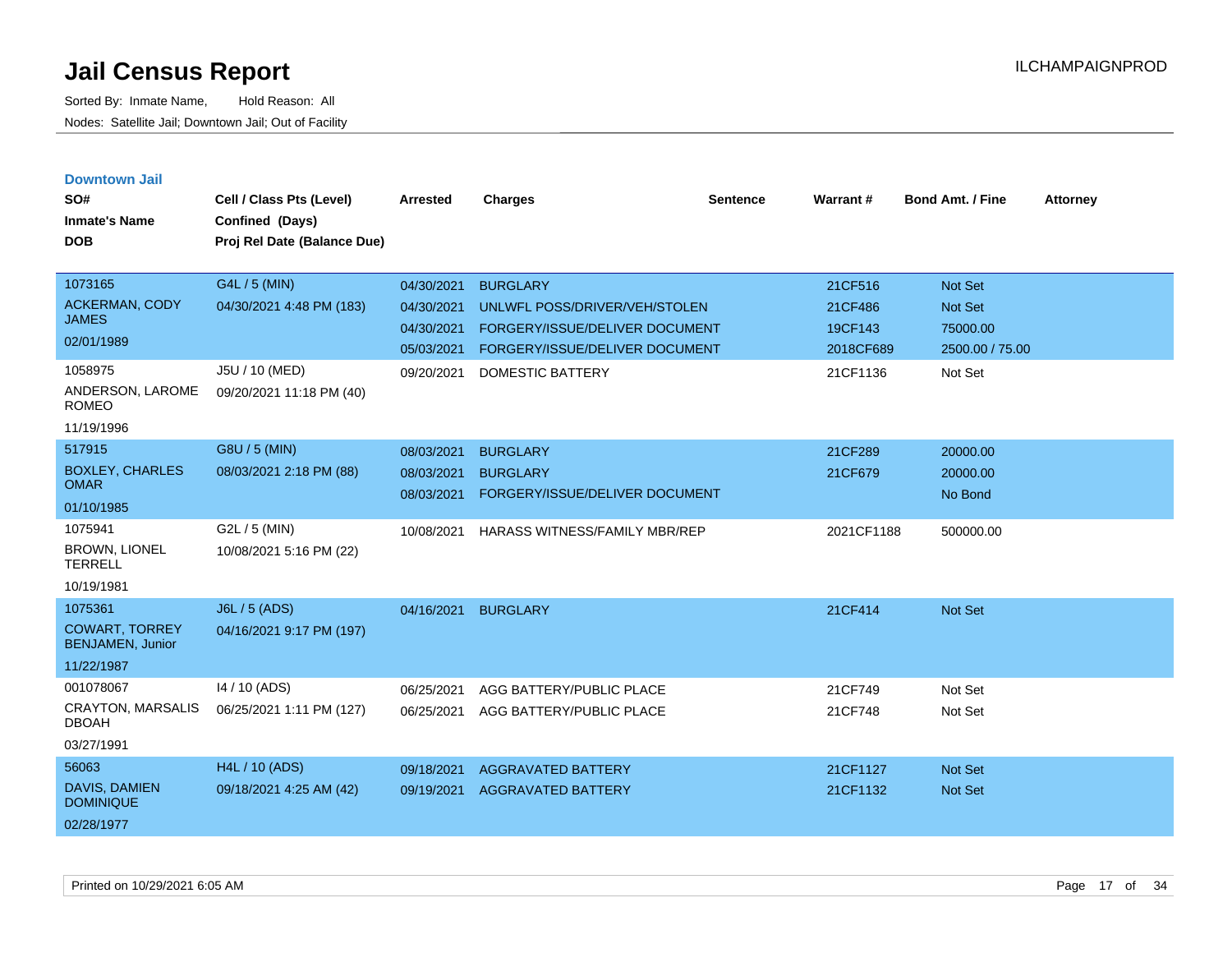| SO#<br><b>Inmate's Name</b><br>DOB                  | Cell / Class Pts (Level)<br>Confined (Days)<br>Proj Rel Date (Balance Due) | Arrested                 | <b>Charges</b>                                                | <b>Sentence</b> | <b>Warrant#</b>    | <b>Bond Amt. / Fine</b> | <b>Attorney</b> |
|-----------------------------------------------------|----------------------------------------------------------------------------|--------------------------|---------------------------------------------------------------|-----------------|--------------------|-------------------------|-----------------|
| 1066719                                             | C3L / 10 (MED)                                                             | 06/09/2021               | AGG DOMESTIC BATTERY/STRANGLE                                 |                 | 21CF310            | 100000.00               |                 |
| <b>DAVIS, TAVEON</b><br><b>CORNELIUS</b>            | 06/09/2021 10:50 PM (143)                                                  | 06/09/2021<br>06/09/2021 | RET THEFT/DISP MERCH/>\$300<br>RETAIL THEFT/DISP MERCH/<\$300 |                 | 19CF959<br>19CM897 | 5000.00<br>3000.00      |                 |
| 12/21/1997                                          |                                                                            |                          |                                                               |                 |                    |                         |                 |
| 571307                                              | J3L / 15 (ADS)                                                             | 09/14/2020               | CRIM SEXUAL ABUSE/CONSENT                                     |                 | 2020CF1026         | Not Set                 |                 |
| DOMINGO-<br>CASTANEDA.                              | 09/14/2020 11:19 PM (411)                                                  | 09/14/2020               | PRED CRIM SEX ASLT/VICTIM <13                                 |                 | 2020CF1025         | Not Set                 |                 |
| 09/29/1989                                          |                                                                            |                          |                                                               |                 |                    |                         |                 |
| 25659                                               | C9L / 15 (MAX)                                                             | 06/15/2021               | <b>RESIDENTIAL BURGLARY</b>                                   |                 | 2020CF1218         | 50000.00                |                 |
| DORRIS, LORENZO                                     | 06/15/2021 6:17 AM (137)                                                   | 06/15/2021               | <b>BURGLARY</b>                                               |                 | 21CF689            | Not Set                 |                 |
| 07/19/1966                                          |                                                                            |                          |                                                               |                 |                    |                         |                 |
| 959292<br>DUNCAN, COREYON<br><b>ANTHONY</b>         | K1 / 15 (ADS)<br>04/01/2021 8:46 PM (212)                                  | 04/01/2021               | ATTEMPT (FIRST DEGREE MURDER)                                 |                 | 2020CF565          | 2000000.00              |                 |
| 01/17/1989                                          |                                                                            |                          |                                                               |                 |                    |                         |                 |
| 1053207                                             | K2 / 15 (SPH)                                                              | 06/06/2019               | MURDER/INTENT TO KILL/INJURE                                  |                 | 2019-CF849         | 2000000.00              |                 |
| FAUST, JAQUAVEON<br><b>LAVELL</b>                   | 06/06/2019 2:24 PM (877)                                                   |                          |                                                               |                 |                    |                         |                 |
| 07/25/1996                                          |                                                                            |                          |                                                               |                 |                    |                         |                 |
| 962759                                              | E6L / 5 (ADS)                                                              | 07/16/2021               | <b>METH DELIVERY&lt;5 GRAMS</b>                               |                 | 21CF833            | Not Set                 |                 |
|                                                     | FINLEY, KEVIN DANTE 07/16/2021 9:44 PM (106)                               | 07/29/2021               | AGG CRIM SEX ASSAULT/FELONY                                   |                 | 21CF891            | No Bond                 |                 |
| 12/28/1988                                          |                                                                            |                          |                                                               |                 |                    |                         |                 |
| 1068917                                             | H1L / 5 (MIN)                                                              | 08/11/2021               | VIO ORDER/PRIOR VIO OF ORDER                                  |                 | 21CF965            | Not Set                 |                 |
| <b>GARCIA, JUAN</b><br><b>CARLOS</b>                | 08/11/2021 9:24 PM (80)                                                    |                          |                                                               |                 |                    |                         |                 |
| 10/21/1997                                          |                                                                            |                          |                                                               |                 |                    |                         |                 |
| 001077490<br>GOURDINE, XAVIER<br><b>CHRISTOPHER</b> | J7L / 5 (ADS)<br>07/12/2021 12:31 AM (110)                                 | 07/12/2021               | BATTERY/MAKES PHYSICAL CONTACT                                |                 | 20CM761            | 7500.00                 |                 |
| 09/28/1997                                          |                                                                            |                          |                                                               |                 |                    |                         |                 |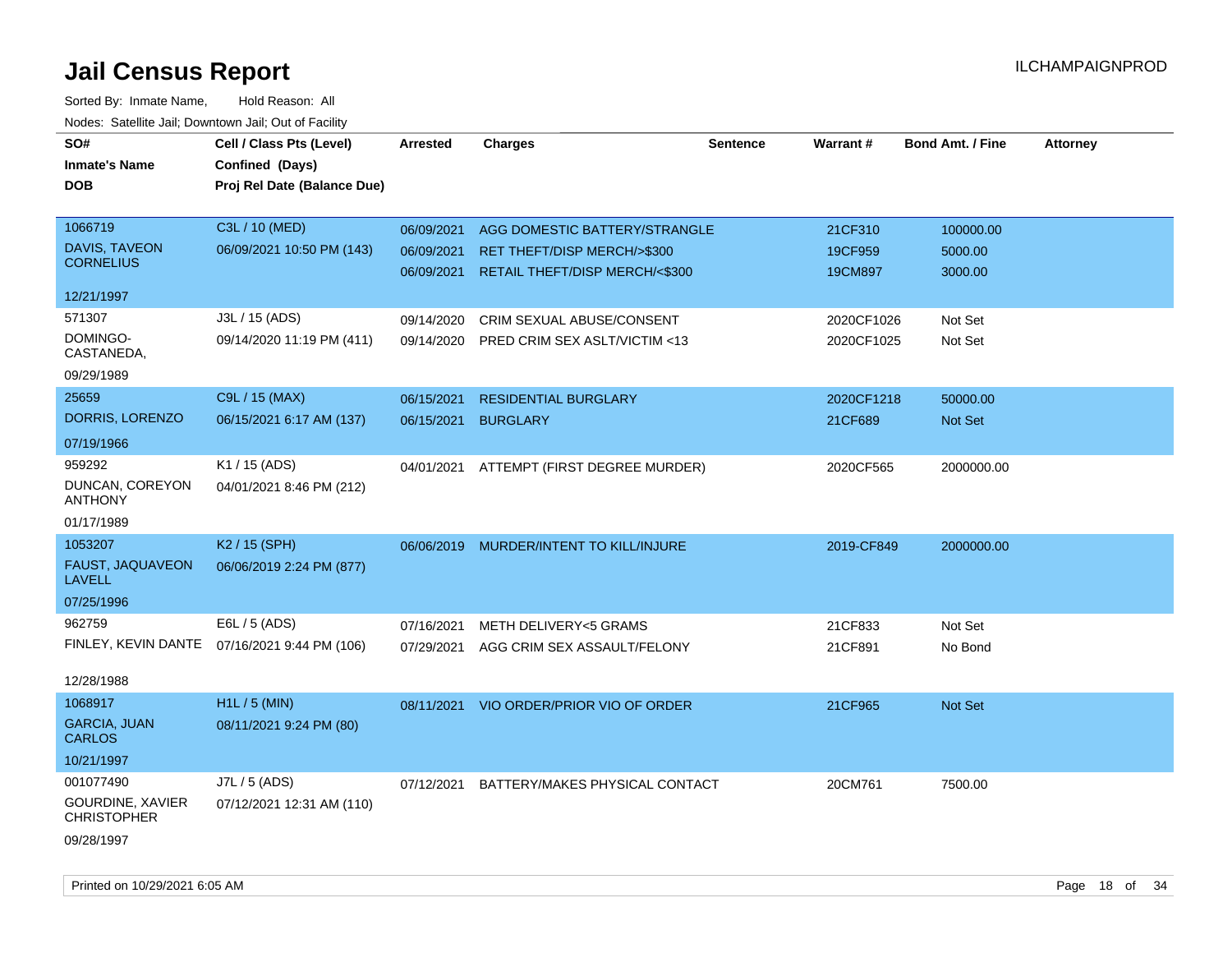| rouce. Calcinic Jan, Downtown Jan, Out or Facility |                                                                            |                    |                                           |                 |             |                         |                 |
|----------------------------------------------------|----------------------------------------------------------------------------|--------------------|-------------------------------------------|-----------------|-------------|-------------------------|-----------------|
| SO#<br><b>Inmate's Name</b><br><b>DOB</b>          | Cell / Class Pts (Level)<br>Confined (Days)<br>Proj Rel Date (Balance Due) | <b>Arrested</b>    | <b>Charges</b>                            | <b>Sentence</b> | Warrant#    | <b>Bond Amt. / Fine</b> | <b>Attorney</b> |
|                                                    |                                                                            |                    |                                           |                 |             |                         |                 |
| 001078510                                          | G1U / 5 (MIN)                                                              | 10/18/2021 WRIT    |                                           |                 |             | No Bond                 |                 |
| <b>HARRIS, WHITFIELD</b><br><b>AJANI</b>           | 10/18/2021 10:59 AM (12)                                                   |                    |                                           |                 |             |                         |                 |
| 10/04/2001                                         |                                                                            |                    |                                           |                 |             |                         |                 |
| 1073611                                            | G5L / 5 (MIN)                                                              | 02/09/2021         | MFG 15>100 GR ECSTASY/ANALOG              |                 | 21CF121     | 500000.00               |                 |
| HAYES, CAMERON<br><b>TAYLOR MALEEK</b>             | 02/09/2021 3:10 PM (263)                                                   | 02/09/2021         | DELIVERY OF OR POSSESSION OF W/INT        |                 | 21CF160     | Not Set                 |                 |
| 08/10/1998                                         |                                                                            |                    |                                           |                 |             |                         |                 |
| 1015002                                            | J1L / 10 (ADS)                                                             | 07/22/2021         | <b>AGGRAVATED BATTERY</b>                 |                 | 2021CF861   | Not Set                 |                 |
| HERRERA, ANDREW<br>WESLEY                          | 07/22/2021 9:17 PM (100)                                                   |                    |                                           |                 |             |                         |                 |
| 12/17/1993                                         |                                                                            |                    |                                           |                 |             |                         |                 |
| 1024228                                            | K3 / 15 (SPH)                                                              |                    | 04/24/2018 *MURDER/INTENT TO KILL/INJURE  |                 | 2018-CF1170 | 5000000.00              |                 |
| HILL, JAMONTE<br>RASHAD                            | 04/24/2018 4:07 PM (1,285)                                                 |                    |                                           |                 |             |                         |                 |
| 05/23/1994                                         |                                                                            |                    |                                           |                 |             |                         |                 |
| 953555                                             | C4L / 15 (MAX)                                                             | 03/10/2021         | <b>CRIM TRESPASS TO RESIDENCE</b>         |                 | 21CF272     | Not Set                 |                 |
| HUNT, TAVARIS EARL                                 | 03/10/2021 4:58 AM (234)                                                   |                    | 04/14/2021 AGG FLEEING POLICE/21 MPH OVER | 3y (DOC)        | 2020CF94    | 10000.00                |                 |
| 12/29/1987                                         |                                                                            |                    |                                           |                 |             |                         |                 |
| 1073894                                            | E2L / 10 (ADS)                                                             | 09/09/2021         | VIOLATE SEX OFFENDER REGIS/2+             |                 | 2021CF920   | 10000.00                |                 |
| JOKICH, ANTON VEGO                                 | 09/09/2021 2:14 PM (51)                                                    |                    |                                           |                 |             |                         |                 |
| 05/30/1969                                         |                                                                            |                    |                                           |                 |             |                         |                 |
| 23138                                              | D1 / 15 (MAX)                                                              | 06/17/2021         | STALKING/TRANSMITS THREAT                 |                 | 18CF1332    | Not Set                 |                 |
| JONES, GLENN<br><b>CLAYTON</b>                     | 06/17/2021 12:51 PM (135)                                                  | 06/17/2021         | AGG CRIM SEXUAL ABUSE/FELONY              |                 | 18-CF-1333  | Not Set                 |                 |
| 08/17/1958                                         |                                                                            |                    |                                           |                 |             |                         |                 |
| 24308                                              | D2 / 15 (MAX)                                                              | 06/03/2021 ROBBERY |                                           |                 | 21CF625     | No Bond                 |                 |
| KWIATKOWSKI,<br>ROBERT JOHN                        | 06/03/2021 10:40 PM (149)                                                  |                    |                                           |                 |             |                         |                 |
| 08/08/1963                                         |                                                                            |                    |                                           |                 |             |                         |                 |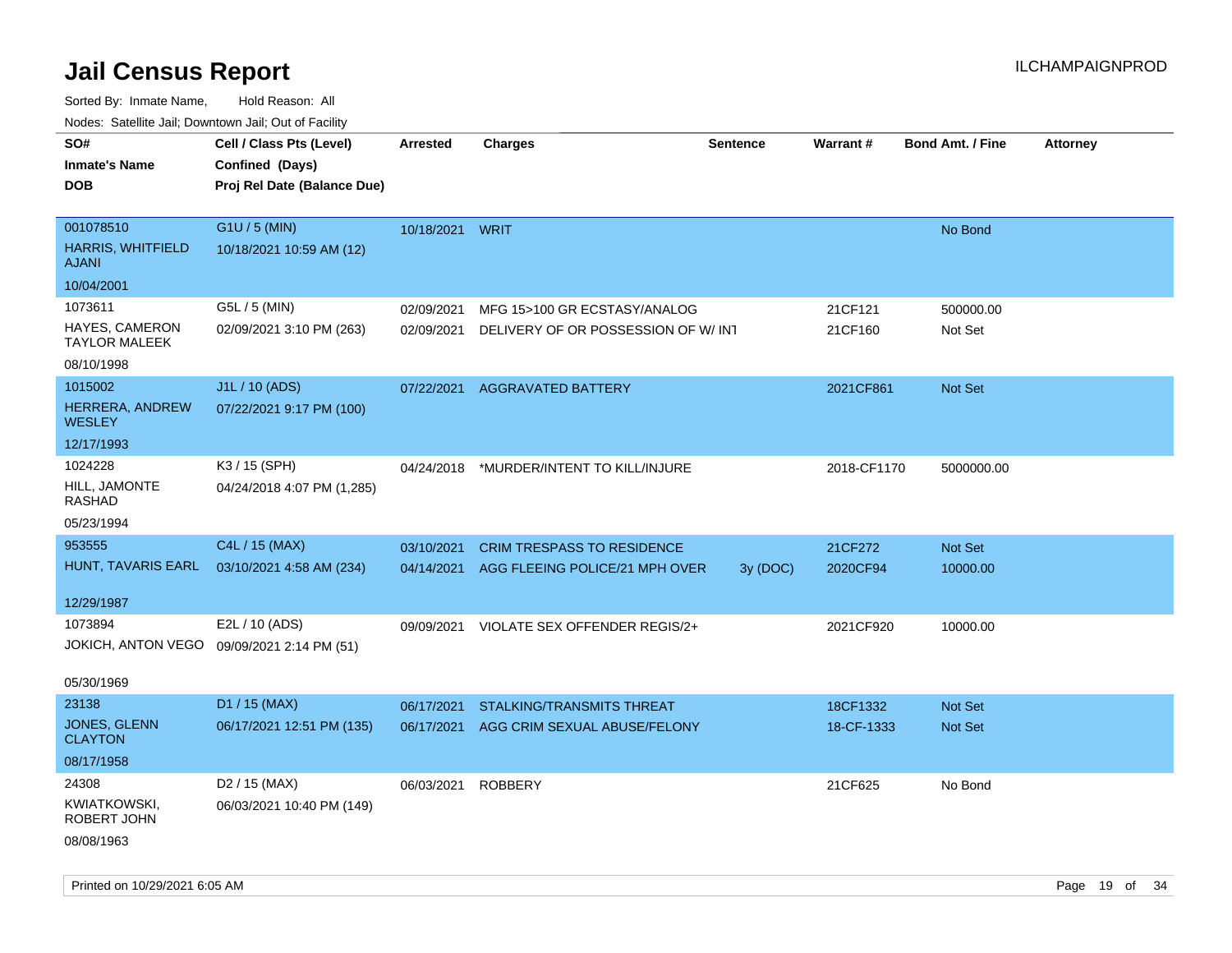Sorted By: Inmate Name, Hold Reason: All

Nodes: Satellite Jail; Downtown Jail; Out of Facility

| SO#                                                          |                             |                 |                                    |                 | Warrant#    |                         |                 |
|--------------------------------------------------------------|-----------------------------|-----------------|------------------------------------|-----------------|-------------|-------------------------|-----------------|
|                                                              | Cell / Class Pts (Level)    | <b>Arrested</b> | <b>Charges</b>                     | <b>Sentence</b> |             | <b>Bond Amt. / Fine</b> | <b>Attorney</b> |
| <b>Inmate's Name</b>                                         | Confined (Days)             |                 |                                    |                 |             |                         |                 |
| <b>DOB</b>                                                   | Proj Rel Date (Balance Due) |                 |                                    |                 |             |                         |                 |
| 37260                                                        | C2U / 10 (ADS)              | 09/09/2021      | FORGERY/ISSUE DOCUMENT/1 UPC       |                 | 2019 CF 559 | 200000.00               |                 |
| LENARD, DEMETRIUS<br><b>MARQUIS</b>                          | 09/09/2021 1:44 AM (51)     |                 |                                    |                 |             |                         |                 |
| 07/03/1973                                                   |                             |                 |                                    |                 |             |                         |                 |
| 29681                                                        | J2L / 15 (ADS)              | 07/14/2020      | PREDATORY CRIMINAL SEX ASSLT/CHILD |                 | 20CF-781    | 250000.00               |                 |
| LENOIR, JOHN<br><b>CHRISTOPHER</b>                           | 07/14/2020 12:51 PM (473)   |                 |                                    |                 |             |                         |                 |
| 04/20/1966                                                   |                             |                 |                                    |                 |             |                         |                 |
| 001078249                                                    | B3 / 10 (MED)               | 08/07/2021      | FELON POSS/USE WEAPON/FIREARM      |                 | 21CF947     | Not Set                 |                 |
| MCCLENDON, CALVIN<br>M                                       | 08/07/2021 8:56 AM (84)     |                 |                                    |                 |             |                         |                 |
| 04/29/1990                                                   |                             |                 |                                    |                 |             |                         |                 |
| 35598                                                        | D6 / 10 (ADS)               | 09/24/2021      | CRIM SEXUAL ABUSE/CONSENT/2+       |                 | 21CF1147    | Not Set                 |                 |
| MERRIFIELD, THEJUAN 09/24/2021 4:36 AM (36)<br><b>CORTEZ</b> |                             |                 |                                    |                 |             |                         |                 |
| 09/12/1970                                                   |                             |                 |                                    |                 |             |                         |                 |
| 40235                                                        | G9U / 5 (MIN)               | 10/04/2021      | AGG DUI/4                          |                 | 2021CF1145  | 35000.00                |                 |
| MERRIWEATHER,<br><b>MARCUS TODD</b>                          | 10/04/2021 4:41 PM (26)     |                 |                                    |                 |             |                         |                 |
| 11/28/1967                                                   |                             |                 |                                    |                 |             |                         |                 |
| 1040273                                                      | E4L / 15 (ADS)              | 09/30/2021      | PRED CRIM SEX ASLT/VICTIM <13      |                 | 21CF329     | 500000.00               |                 |
| METCALFE, LANELL<br>JARON                                    | 09/30/2021 11:32 PM (30)    |                 |                                    |                 |             |                         |                 |
| 09/22/1988                                                   |                             |                 |                                    |                 |             |                         |                 |
| 1075635                                                      | B <sub>2</sub> / 10 (ADS)   | 05/11/2021      | MFG/DEL CANNABIS/30-500 GRAMS      |                 | 20CF1402    | 100000.00               |                 |
| MILES, DEVLON VON,<br>Junior                                 | 05/11/2021 10:39 PM (172)   | 05/11/2021      | AGG DISCHARGE FIREARM/OCC VEH      |                 | 21CF538     | <b>Not Set</b>          |                 |
| 11/04/2000                                                   |                             |                 |                                    |                 |             |                         |                 |
| 1069209                                                      | H <sub>2</sub> L / 10 (ADS) | 04/07/2021      | AGG BATTERY/GREAT BODILY HARM      |                 | 21CF376     | Not Set                 |                 |
| MOORE, DEVONTE<br>JAMAL                                      | 04/07/2021 6:25 PM (206)    |                 |                                    |                 |             |                         |                 |
| 09/24/1995                                                   |                             |                 |                                    |                 |             |                         |                 |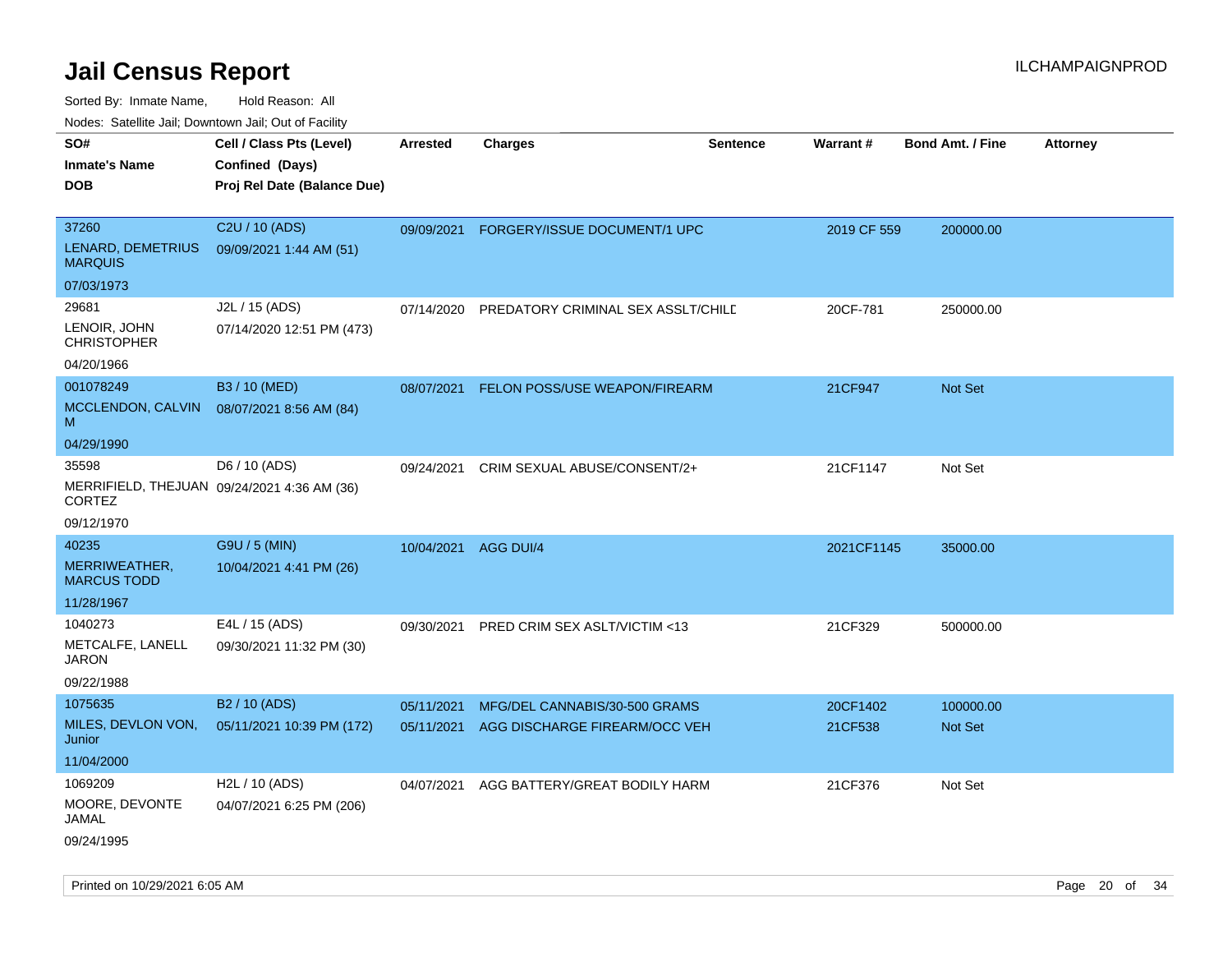Sorted By: Inmate Name, Hold Reason: All Nodes: Satellite Jail; Downtown Jail; Out of Facility

| SO#<br><b>Inmate's Name</b><br><b>DOB</b>                  | Cell / Class Pts (Level)<br>Confined (Days)<br>Proj Rel Date (Balance Due) | <b>Arrested</b>                        | <b>Charges</b>                                                                         | <b>Sentence</b> | Warrant#                           | Bond Amt. / Fine                 | <b>Attorney</b> |
|------------------------------------------------------------|----------------------------------------------------------------------------|----------------------------------------|----------------------------------------------------------------------------------------|-----------------|------------------------------------|----------------------------------|-----------------|
| 001078357<br>PETTIGREW, CAREY                              | H6L / 15 (ADS)<br>09/17/2021 9:56 AM (43)                                  | 09/17/2021<br>09/17/2021               | ARMED ROBBERY/ARMED W/FIREARM<br>ARMED ROBBERY/ARMED W/FIREARM                         |                 | 21CF1128<br>21CF1129               | Not Set<br>Not Set               |                 |
| <b>CORNITRIAS DEOBLO</b><br>08/31/1986                     |                                                                            | 09/17/2021                             | ARMED ROBBERY/ARMED W/FIREARM                                                          |                 | 21CF1230                           | <b>Not Set</b>                   |                 |
| 1070610<br>PHILLIS, AARON<br><b>MONTRELL</b><br>03/26/1999 | D <sub>4</sub> / 10 (ADS)<br>08/04/2021 9:02 PM (87)                       | 08/04/2021<br>08/04/2021               | <b>AGG BATTERY</b><br>AGG BATTERY/GREAT BODILY HARM                                    |                 | 21CF930<br>21CF482                 | Not Set<br>5000.00               |                 |
| 1072114<br>ROBINSON, DONNELL<br><b>LEVON</b><br>10/23/2000 | A1U / 15 (SPH)<br>01/17/2021 2:40 PM (286)                                 | 01/17/2021<br>01/17/2021<br>02/17/2021 | ATTEMPT (FIRST DEGREE MURDER)<br>ARMED ROBBERY/NO FIREARM<br><b>AGGRAVATED BATTERY</b> |                 | 2021CF65<br>2020CF824<br>2021CF183 | Not Set<br>75000.00<br>250000.00 |                 |
| 980761<br>ROBINSON, LEON<br>SOLOMON<br>10/22/1983          | B1 / 10 (MED)<br>06/07/2021 1:53 AM (145)                                  | 06/07/2021                             | DOMESTIC BATTERY/OTHER PRIOR                                                           |                 | 21CF639                            | Not Set                          |                 |
| 001077772<br>RUSH, MARION EARL,<br>Junior<br>10/21/1967    | E5L / 5 (ADS)<br>03/16/2021 7:40 PM (228)                                  | 03/16/2021                             | PUBLIC INDECENCY/SEX CONDUCT                                                           |                 | 21CM102                            | Not Set                          |                 |
| 1046238<br>SAMPLE, RYAN<br><b>CURTIS</b><br>07/30/1987     | G1L / 5 (MIN)<br>08/30/2021 8:56 PM (61)                                   | 08/30/2021                             | MFG/DEL CANNABIS/2000<5000 GR                                                          |                 | 2013CF2083                         | Not Set                          |                 |
| 1069960<br>SHELTON, JOSIAH<br><b>TIMOTHY</b><br>02/23/1980 | G7L / 5 (MIN)<br>09/28/2021 2:04 AM (32)                                   | 09/28/2021                             | <b>IDENTITY THEFT/\$2K-\$10K</b>                                                       |                 | 21CF952                            | 10000.00                         |                 |
| 001077269                                                  | G3L / 5 (MIN)<br>SPURLIN, DAVID ELLIS 10/13/2021 7:36 AM (17)              | 10/13/2021                             | RECEIVE/POSS/SELL STOLEN VEH                                                           |                 | 2020CF1122                         | 15000.00                         |                 |

03/25/1987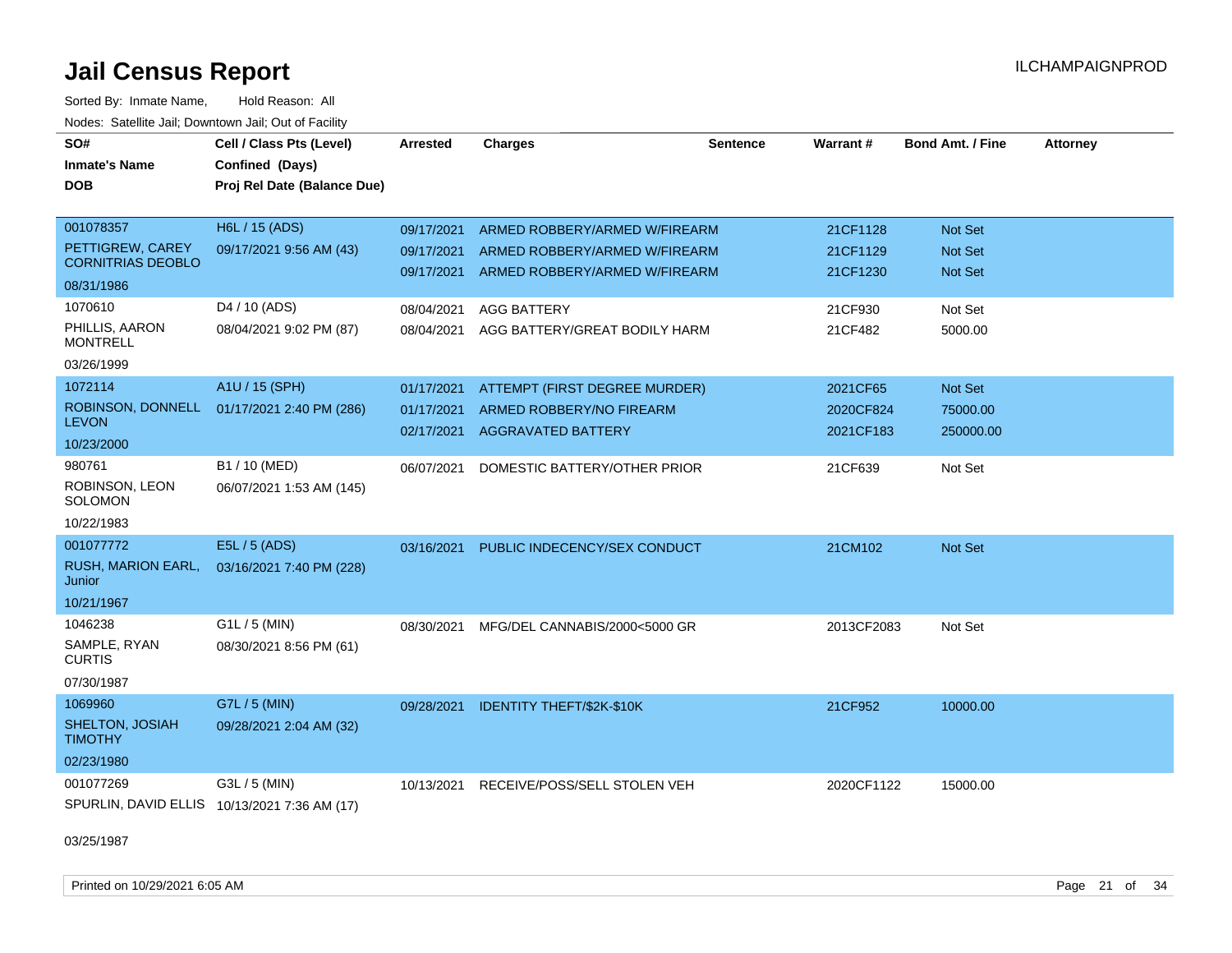| SO#                                   | Cell / Class Pts (Level)    | Arrested   | <b>Charges</b>                 | <b>Sentence</b> | Warrant#   | <b>Bond Amt. / Fine</b> | <b>Attorney</b> |
|---------------------------------------|-----------------------------|------------|--------------------------------|-----------------|------------|-------------------------|-----------------|
| <b>Inmate's Name</b>                  | Confined (Days)             |            |                                |                 |            |                         |                 |
| <b>DOB</b>                            | Proj Rel Date (Balance Due) |            |                                |                 |            |                         |                 |
|                                       |                             |            |                                |                 |            |                         |                 |
| 1051104                               | G6L / 5 (MIN)               | 05/26/2021 | DRIVING ON REVOKED LICENSE     |                 | 21TR4000   | Not Set                 |                 |
| STOVER, ANDREW<br><b>WADE</b>         | 05/27/2021 12:59 AM (156)   | 05/26/2021 | <b>BURGLARY</b>                |                 | 21CF667    | Not Set                 |                 |
| 07/20/1994                            |                             | 05/26/2021 | METH DELIVERY/5<15 GRAMS       |                 | 21CF598    | <b>Not Set</b>          |                 |
| 1024184                               |                             |            |                                |                 |            |                         |                 |
|                                       | H5L / 10 (ADS)              | 09/08/2021 | AGG ASLT PEACE OFF/FIRE/ER WRK |                 | 20CF1051   | No Bond                 |                 |
| SULLIVAN, CODY<br><b>MICHAEL</b>      | 09/08/2021 3:28 PM (52)     |            |                                |                 |            |                         |                 |
| 08/15/1994                            |                             |            |                                |                 |            |                         |                 |
| 1068839                               | F8L / 15 (MAX)              | 08/07/2020 | <b>HOMICIDE</b>                |                 | 2020-CF851 | 1000000.00              |                 |
| <b>TAYLOR, LONDON</b><br><b>JAVON</b> | 08/07/2020 10:30 AM (449)   |            |                                |                 |            |                         |                 |
| 08/16/1999                            |                             |            |                                |                 |            |                         |                 |
| 54881                                 | E1L / 10 (ADS)              | 05/18/2021 | AGGRAVATED ASSAULT/PUBLIC PROP |                 | 21CM185    | 100.00                  |                 |
| THOMAS, BRYANT                        | 05/18/2021 9:03 PM (165)    |            |                                |                 |            |                         |                 |
| 11/12/1973                            |                             |            |                                |                 |            |                         |                 |
| 1056971                               | I3 / 10 (ADS)               | 08/07/2021 | FELON POSS/USE WEAPON/FIREARM  |                 | 21CF948    | No Bond                 |                 |
| TRAVIS, DENZEL<br><b>DANTRELL</b>     | 08/07/2021 7:36 AM (84)     | 08/08/2021 | AGG BATTERY/PUBLIC PLACE       |                 | 2020CF647  | 25000.00                |                 |
| 03/21/1993                            |                             |            |                                |                 |            |                         |                 |
| 001078250                             | F8U / 10 (MED)              | 08/07/2021 | FELON POSS WEAPON/BODY ARMOR   |                 | 21CF950    | Not Set                 |                 |
| TRAVIS, JORDAN<br><b>TESHAUN</b>      | 08/07/2021 10:27 AM (84)    |            |                                |                 |            |                         |                 |
| 03/03/1996                            |                             |            |                                |                 |            |                         |                 |
| 30108                                 | J4L / 15 (ADS)              | 07/30/2021 | <b>MURDER</b>                  |                 | 21CF902    | 2000000.00              |                 |
| VANDYKE, DARYL<br><b>ANTHONY</b>      | 07/30/2021 8:29 PM (92)     |            |                                |                 |            |                         |                 |
| 10/04/1965                            |                             |            |                                |                 |            |                         |                 |
| 968681                                | D5 / 15 (ADS)               | 08/27/2021 | AGG CRIM SX AB/VIC 13<18/TRUST |                 | 2020CF499  | 250000.00               |                 |
| WADE, DEMETRIUS<br><b>DARYL</b>       | 08/27/2021 2:25 AM (64)     | 08/27/2021 | INDIRECT CRIMINAL CONTEMPT     | 5y (DOC)        | 2021CC16   | No Bond                 |                 |
| 01/07/1987                            |                             |            |                                |                 |            |                         |                 |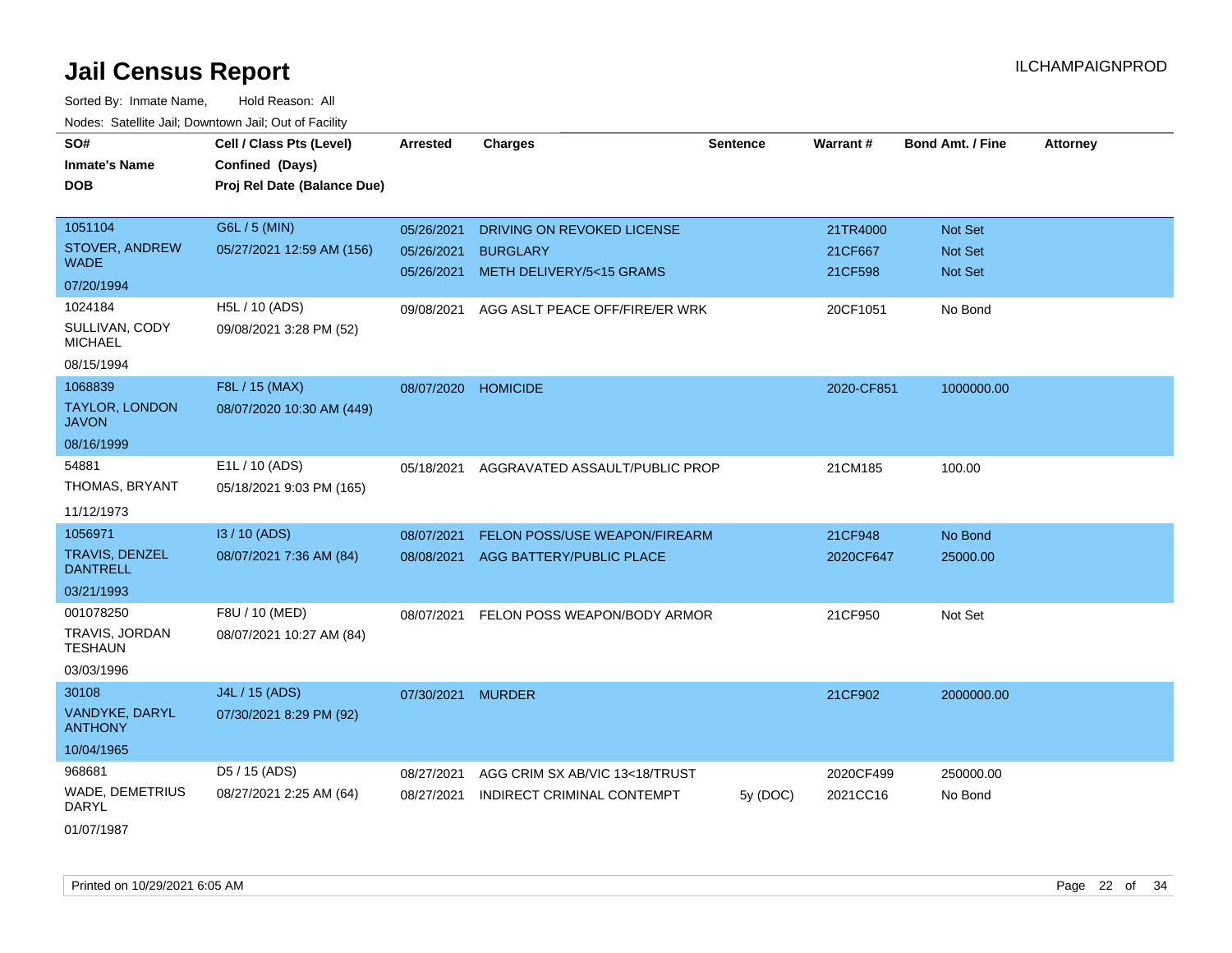Sorted By: Inmate Name, Hold Reason: All

Nodes: Satellite Jail; Downtown Jail; Out of Facility

| SO#                                        | Cell / Class Pts (Level)    | <b>Arrested</b> | <b>Charges</b>                 | <b>Sentence</b> | Warrant#    | <b>Bond Amt. / Fine</b> | <b>Attorney</b> |
|--------------------------------------------|-----------------------------|-----------------|--------------------------------|-----------------|-------------|-------------------------|-----------------|
| <b>Inmate's Name</b>                       | Confined (Days)             |                 |                                |                 |             |                         |                 |
| <b>DOB</b>                                 | Proj Rel Date (Balance Due) |                 |                                |                 |             |                         |                 |
|                                            |                             |                 |                                |                 |             |                         |                 |
| 1071205                                    | E3L / 10 (MED)              | 02/23/2021      | AGG BATTERY/PEACE OFFICER      |                 | 2020-CF-801 | No Bond                 |                 |
| <b>WATERS, WESLEY</b><br><b>DRUMMONE</b>   | 02/23/2021 4:18 PM (249)    |                 |                                |                 |             |                         |                 |
| 03/07/2000                                 |                             |                 |                                |                 |             |                         |                 |
| 001077508                                  | A1L / 15 (ADS)              | 12/10/2020      | MURDER/STRONG PROB KILL/INJURE |                 | 2020CF1293  | No Bond                 |                 |
| <b>WILLIAMS, CALVIN</b><br><b>TIMOTHY</b>  | 12/10/2020 8:55 PM (324)    |                 |                                |                 |             |                         |                 |
| 10/23/2002                                 |                             |                 |                                |                 |             |                         |                 |
| 1058072                                    | A2U / 15 (SPH)              | 02/25/2021      | <b>ARMED HABITUAL CRIMINAL</b> |                 |             | Not Set                 |                 |
| <b>WILLIAMS, KENNETH</b><br><b>BERNARD</b> | 02/25/2021 3:24 PM (247)    |                 |                                |                 |             |                         |                 |
| 10/04/1985                                 |                             |                 |                                |                 |             |                         |                 |
| 53518                                      | H3L / 15 (ADS)              | 08/19/2021      | AGGRAVATED BATTERY             |                 | 21CF1014    | Not Set                 |                 |
| <b>WILLIAMS, TORREY</b><br><b>TOSHIBA</b>  | 08/19/2021 10:10 AM (72)    | 09/01/2021      | PROBATION VIOLATION            |                 | 20CF381     | Not Set                 |                 |
| 03/30/1975                                 |                             |                 |                                |                 |             |                         |                 |
| 9326                                       | $12/5$ (ADS)                | 06/14/2021      | <b>BURGLARY</b>                |                 | 2020-CF-625 | <b>Not Set</b>          |                 |
| YOUNG, ANTHONY<br><b>PAUL</b>              | 06/14/2021 12:07 PM (138)   |                 |                                |                 |             |                         |                 |
| 03/13/1954                                 |                             |                 |                                |                 |             |                         |                 |
| <b>Total Downtown Jail: 52</b>             |                             | Males: 52       | Females: 0<br>Unknown: 0       |                 |             |                         |                 |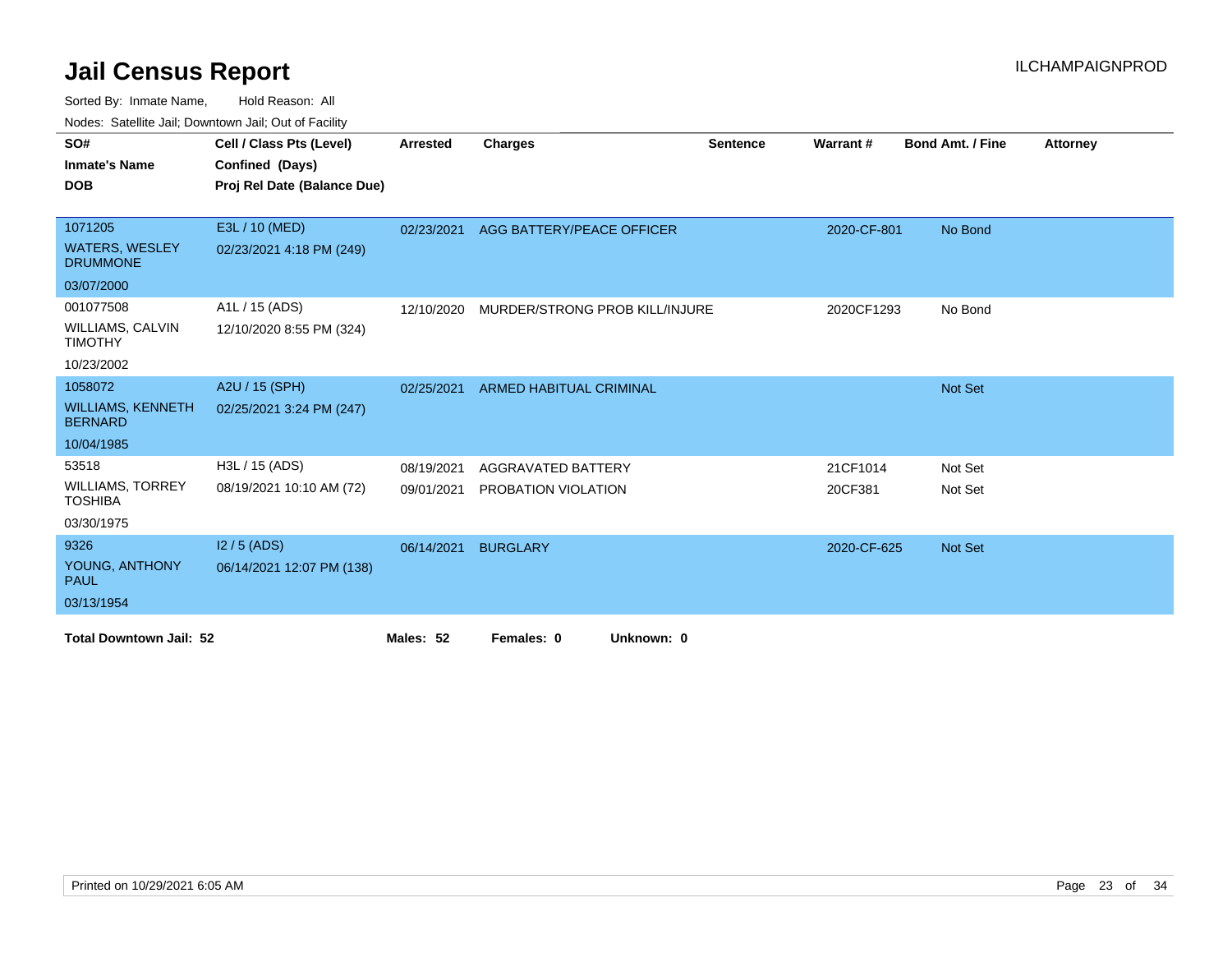|  | <b>Out of Facility</b> |  |
|--|------------------------|--|

| SO#<br><b>Inmate's Name</b><br><b>DOB</b>                         | Cell / Class Pts (Level)<br>Confined (Days)<br>Proj Rel Date (Balance Due) | <b>Arrested</b>                        | <b>Charges</b>                                                                              | <b>Sentence</b> | Warrant#                        | <b>Bond Amt. / Fine</b>              | <b>Attorney</b> |
|-------------------------------------------------------------------|----------------------------------------------------------------------------|----------------------------------------|---------------------------------------------------------------------------------------------|-----------------|---------------------------------|--------------------------------------|-----------------|
| 61095<br><b>AMOS, DERRICK</b><br><b>JAMES</b><br>06/12/1985       | <b>DEW / 10 (ADS)</b><br>05/02/2021 9:02 PM (181)                          | 05/02/2021                             | <b>HOME INVASION/CAUSE INJURY</b>                                                           |                 | 2021CF323                       | 100000.00                            |                 |
| 516062<br>BENNETT, JOHN<br><b>MICHAEL</b><br>04/30/1986           | DEW / 15 (MAX)<br>02/22/2021 10:47 AM (250)                                | 02/22/2021<br>02/22/2021               | PHONE HARASSMENT/2+<br>AGG DISCH FIR/VEH/PC OFF/FRMAN                                       |                 | 20CF194<br>21CF210              | 5000.00<br>No Bond                   |                 |
| 508342<br><b>BLAKELY, HARVEY</b><br>06/25/1985                    | <b>EHD</b><br>09/28/2021 11:29 AM (32)<br>11/11/2021 (0.00)                | 09/28/2021                             | DRIVING ON REVOKED LICENSE                                                                  |                 | 2020TR1282                      | <b>Not Set</b>                       |                 |
| 976538<br>09/05/1989                                              | EHD<br>BLISSIT, WYATT TYRES 10/12/2021 10:05 AM (18)<br>1/6/2022 (0.00)    | 10/12/2021                             | DOMESTIC BATTERY/OTHER PRIOR                                                                |                 | 2020CF1095                      | Not Set                              |                 |
| 33993<br><b>BOOKER, STEPHON</b><br><b>MONTELL</b><br>06/11/1971   | <b>DEW / 10 (MED)</b><br>06/14/2021 7:42 PM (138)                          | 06/14/2021<br>06/14/2021<br>06/14/2021 | AGGRAVATED DOMESTIC BATTERY<br>POSSESSING A CONTROLLED SUBSTANC<br><b>PAROLE REVOCATION</b> |                 | 21CF688<br>21CF657<br>CH2103612 | <b>Not Set</b><br>Not Set<br>No Bond |                 |
| 1074315<br><b>BRIGGS, PATRICK</b><br><b>MONTAY</b><br>08/05/2001  | DEW / 15 (MAX)<br>08/03/2021 4:56 PM (88)                                  | 07/27/2021                             | AGG DISCHARGE FIREARM/VEH/SCH                                                               |                 | 21CF927                         | Not Set                              |                 |
| 001078065<br><b>BROWN, CHARMAN</b><br><b>LAKEEF</b><br>11/30/2002 | <b>KAN / 10 (ADS)</b><br>06/17/2021 12:32 PM (135)                         | 06/17/2021                             | AGG BATTERY/DISCHARGE FIREARM                                                               |                 | 21CF704                         | 1000000.00                           |                 |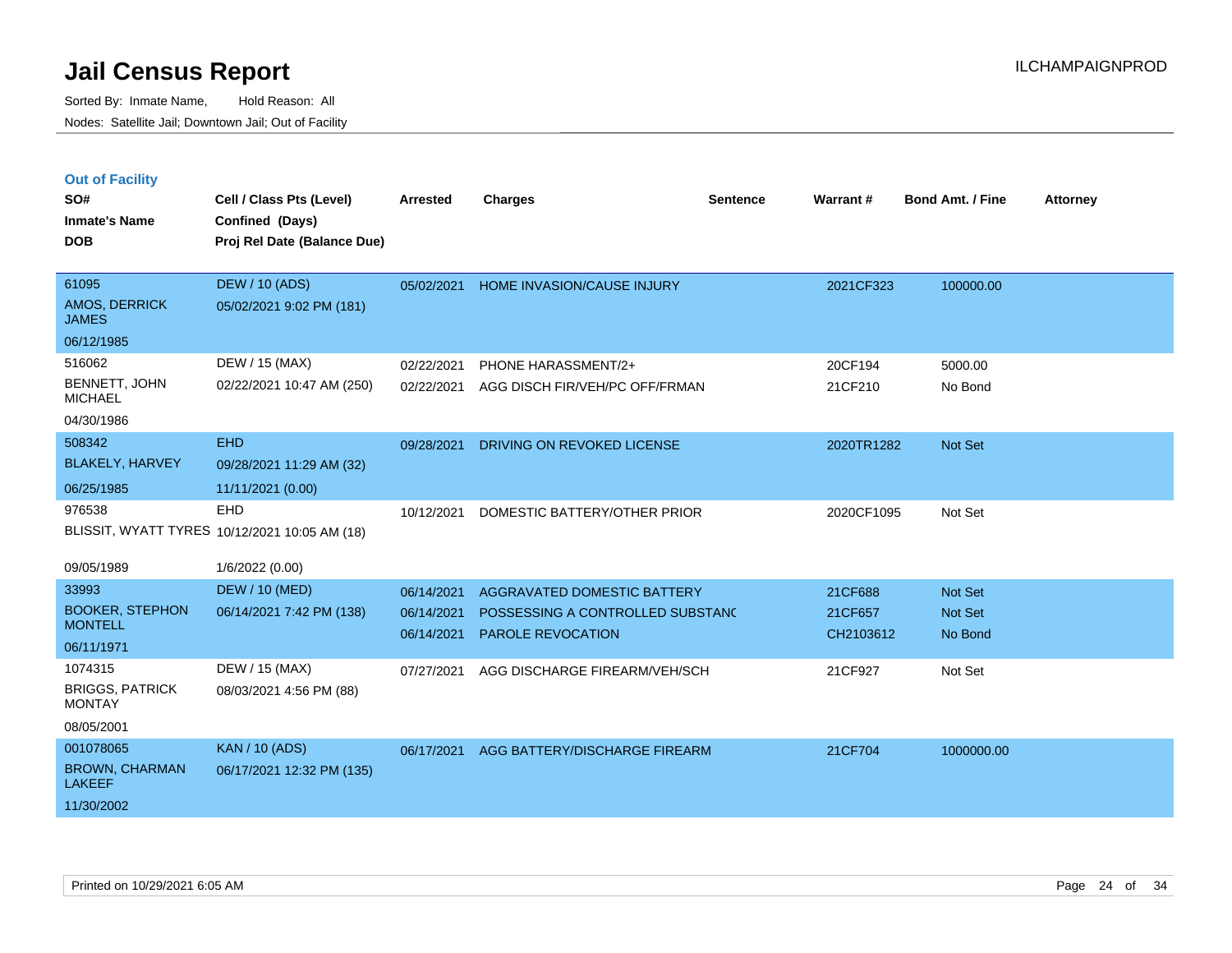| roaco. Odichile Jan, Downtown Jan, Out of Facility                |                                                                            |                          |                                                                |                 |                      |                         |                 |
|-------------------------------------------------------------------|----------------------------------------------------------------------------|--------------------------|----------------------------------------------------------------|-----------------|----------------------|-------------------------|-----------------|
| SO#<br><b>Inmate's Name</b><br><b>DOB</b>                         | Cell / Class Pts (Level)<br>Confined (Days)<br>Proj Rel Date (Balance Due) | <b>Arrested</b>          | <b>Charges</b>                                                 | <b>Sentence</b> | Warrant#             | <b>Bond Amt. / Fine</b> | <b>Attorney</b> |
| 1038554<br><b>BROWN, CORRION</b><br><b>DEVONTAE</b>               | <b>KAN / 15 (MAX)</b><br>08/18/2021 5:40 PM (73)                           | 08/18/2021<br>08/18/2021 | ARMED HABITUAL CRIMINAL<br>DELIVERY OF OR POSSESSION OF W/ INT |                 | 21CF1162<br>21CF1009 | Not Set<br>No Bond      |                 |
| 04/19/1995                                                        |                                                                            |                          |                                                                |                 |                      |                         |                 |
| 1060066<br><b>BROWN, JAMES</b><br>EDWARD, Junior<br>11/21/1994    | EHD<br>09/28/2021 10:52 AM (32)                                            | 09/28/2021               | DRIVING ON SUSPENDED LICENSE                                   |                 | 2020TR5855           | Not Set                 |                 |
| 1071662<br><b>BROWN, JAWON</b><br><b>EDWARD</b>                   | <b>KAN / 15 (MAX)</b><br>12/14/2020 6:02 PM (320)                          | 12/07/2020               | <b>FELON POSS/USE FIREARM PRIOR</b>                            |                 | 20CF1418             | 250000.00               |                 |
| 04/21/2000                                                        |                                                                            |                          |                                                                |                 |                      |                         |                 |
| 1038579<br><b>BROWN, MARKEL</b><br><b>RIKKI</b>                   | KAN / 15 (MAX)<br>08/18/2021 2:05 PM (73)                                  | 08/18/2021               | FELON POSS/USE WEAPON/FIREARM                                  |                 | 21CF1010             | Not Set                 |                 |
| 01/06/1995                                                        |                                                                            |                          |                                                                |                 |                      |                         |                 |
| 1003006<br><b>BROWN, ROCKEITH</b><br><b>JAVONTE</b><br>07/23/1991 | <b>KAN / 15 (MAX)</b><br>08/19/2021 12:55 AM (72)                          | 08/19/2021               | <b>FELON POSS/USE MACHINE GUN</b>                              |                 | 21CF1011             | No Bond                 |                 |
| 001078361                                                         | KAN / 10 (MED)                                                             |                          | 09/08/2021 AGG UUW/LOADED/NO FCCA/FOID                         |                 | 21CF1084             | Not Set                 |                 |
| BUFORD, DESHAWN<br><b>MICHAEL</b><br>02/23/1997                   | 09/08/2021 10:11 PM (52)                                                   |                          |                                                                |                 |                      |                         |                 |
| 987334                                                            | <b>DEW / 15 (MAX)</b>                                                      |                          | 03/10/2021 ATTEMPT (FIRST DEGREE MURDER)                       |                 | 19CF689              | <b>Not Set</b>          |                 |
| CAIN, ISAIAH<br><b>DEPRIEST</b>                                   | 03/10/2021 2:22 PM (234)                                                   |                          |                                                                |                 |                      |                         |                 |
| 12/23/1990                                                        |                                                                            |                          |                                                                |                 |                      |                         |                 |
| 992962<br>CAMPBELL, KEITH<br><b>KNAQEEB</b><br>07/22/1991         | DEW / 15 (ADS)<br>05/25/2021 1:19 PM (158)                                 | 05/25/2021               | MURDER/INTENT TO KILL/INJURE                                   |                 | 2018CF1045           | 1000000.00              |                 |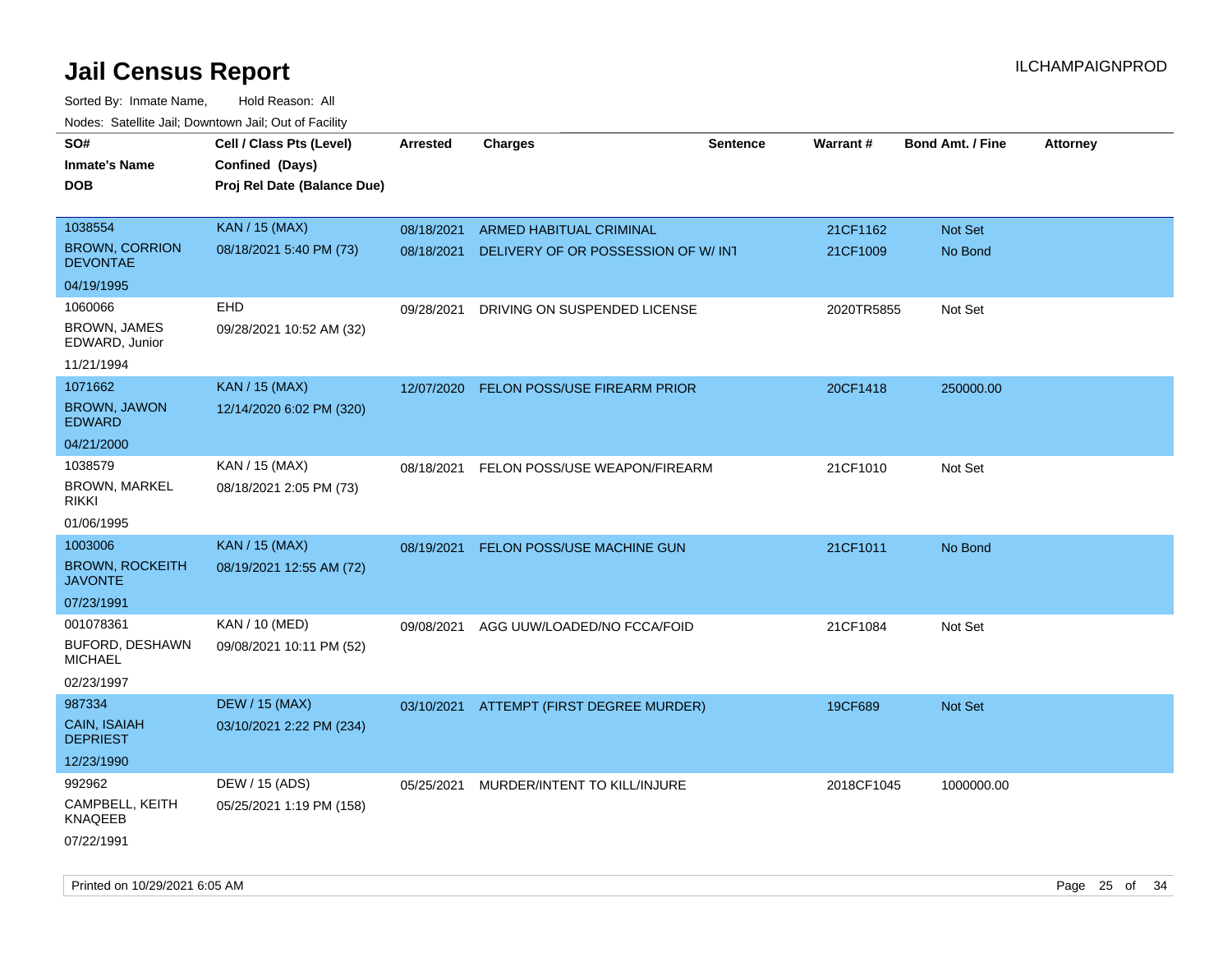Sorted By: Inmate Name, Hold Reason: All Nodes: Satellite Jail; Downtown Jail; Out of Facility

| SO#<br><b>Inmate's Name</b><br>DOB        | Cell / Class Pts (Level)<br>Confined (Days)<br>Proj Rel Date (Balance Due) | <b>Arrested</b> | <b>Charges</b>                 | <b>Sentence</b> | Warrant#   | <b>Bond Amt. / Fine</b> | <b>Attorney</b> |
|-------------------------------------------|----------------------------------------------------------------------------|-----------------|--------------------------------|-----------------|------------|-------------------------|-----------------|
|                                           |                                                                            |                 |                                |                 |            |                         |                 |
| 1064992                                   | <b>KAN / 15 (MAX)</b>                                                      | 09/20/2021      | ARMED VIOLENCE/CATEGORY I      |                 | 21CF1137   | Not Set                 |                 |
| <b>CARTER, KEJUAN</b><br><b>JAVONTE</b>   | 09/20/2021 11:42 PM (40)                                                   |                 |                                |                 |            |                         |                 |
| 06/27/1998                                |                                                                            |                 |                                |                 |            |                         |                 |
| 1068848                                   | KAN / 15 (MAX)                                                             | 02/06/2020      | MURDER/INTENT TO KILL/INJURE   |                 | 20CF-156   | No Bond                 |                 |
| CHATMAN, MICHAEL<br><b>DAISEAN</b>        | 02/06/2020 5:22 PM (632)                                                   |                 |                                |                 |            |                         |                 |
| 11/12/1999                                |                                                                            |                 |                                |                 |            |                         |                 |
| 778242                                    | <b>EHD</b>                                                                 | 10/19/2021      | DRIVING RVK/SUSP DUI/SSS 2ND   |                 | 2021CF33   | <b>Not Set</b>          |                 |
| CHILLIS, CENTRAIL<br><b>DERCO</b>         | 10/19/2021 9:26 AM (11)                                                    |                 |                                |                 |            |                         |                 |
| 06/07/1985                                | 11/17/2021 (0.00)                                                          |                 |                                |                 |            |                         |                 |
| 001078461                                 | <b>KAN / 10 (MED)</b>                                                      | 10/07/2021      | AGG UNLAWFUL USE WEAPON/PERSON |                 | 2021CF1209 | No Bond                 |                 |
| COLE, ERIC JOSE                           | 10/08/2021 12:25 AM (22)                                                   | 10/07/2021      | AGG DOMESTIC BATTERY/STRANGLE  |                 | 2021CF1208 | Not Set                 |                 |
| 01/24/2002                                |                                                                            | 10/08/2021      | HARASS WITNESS/FAMILY MBR/REP  |                 | 21CF1218   | Not Set                 |                 |
| 1066300                                   | <b>EHD</b>                                                                 | 10/12/2021      | AGG DUI/LIC SUSP OR REVOKED    |                 | 2021CF397  | Not Set                 |                 |
| <b>CONTRERAS-</b><br>RODRIGUEZ, DANIEL    | 10/12/2021 10:45 AM (18)                                                   |                 |                                |                 |            |                         |                 |
| 04/24/1999                                | 11/9/2021 (0.00)                                                           |                 |                                |                 |            |                         |                 |
| 57733                                     | KAN / 15 (SPH)                                                             | 02/25/2020      | <b>HOMICIDE</b>                |                 | 2020-CF250 | 2000000.00              |                 |
| <b>CRAIG, ANTOINE</b><br>DARRELL          | 02/25/2020 4:08 PM (613)                                                   | 02/25/2020      | FELON POSS/USE WEAPON/FIREARM  |                 | 19CF-1827  | 80000.00                |                 |
| 10/09/1982                                |                                                                            |                 |                                |                 |            |                         |                 |
| 001077939                                 | <b>DEW / 10 (MED)</b>                                                      | 05/10/2021      | FIREARM/FOID INVALID/NOT ELIG  |                 | 21CF526    | No Bond                 |                 |
| <b>CROSS, PATRICK</b><br><b>DONTRELLE</b> | 05/10/2021 7:31 PM (173)                                                   | 06/02/2021      | POSS STOLEN VEHICLE > \$25,000 |                 | 21CF612    | Not Set                 |                 |
| 11/07/2001                                |                                                                            |                 |                                |                 |            |                         |                 |
| 1076663                                   | DEW / 15 (MAX)                                                             | 07/15/2020      | *ARMED HABITUAL CRIMINAL       |                 | 2020-CF783 | 500000.00               |                 |
| DYE, KENNE YAKIEM                         | 07/15/2020 11:49 AM (472)                                                  |                 |                                |                 |            |                         |                 |

05/30/1988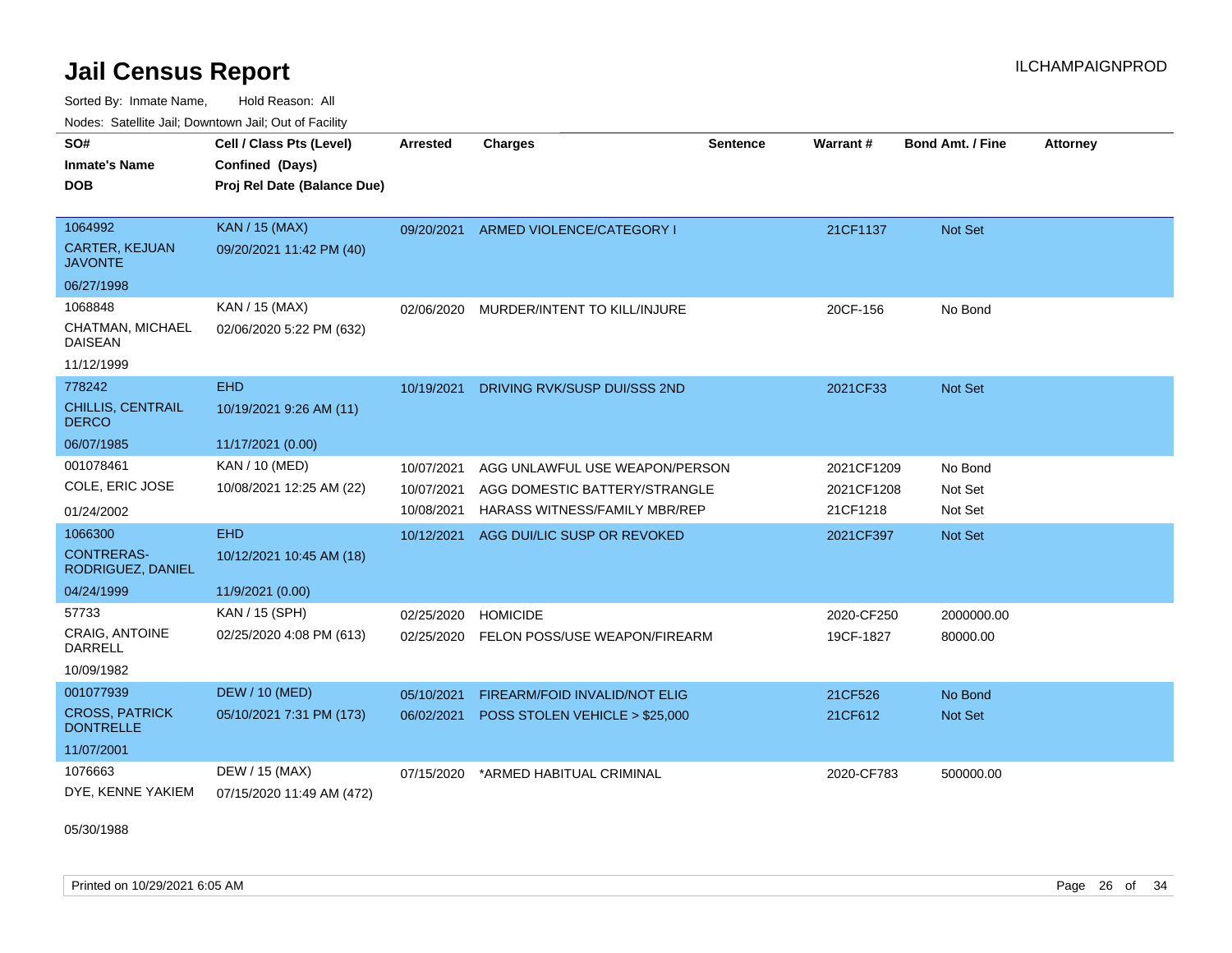Sorted By: Inmate Name, Hold Reason: All Nodes: Satellite Jail; Downtown Jail; Out of Facility

| SO#                                    | Cell / Class Pts (Level)                    | Arrested   | <b>Charges</b>                     | <b>Sentence</b> | <b>Warrant#</b> | <b>Bond Amt. / Fine</b> | <b>Attorney</b> |
|----------------------------------------|---------------------------------------------|------------|------------------------------------|-----------------|-----------------|-------------------------|-----------------|
| <b>Inmate's Name</b>                   | Confined (Days)                             |            |                                    |                 |                 |                         |                 |
| <b>DOB</b>                             | Proj Rel Date (Balance Due)                 |            |                                    |                 |                 |                         |                 |
|                                        |                                             |            |                                    |                 |                 |                         |                 |
| 27428                                  | <b>EHD</b>                                  | 09/21/2021 | DRIVING RVK/SUSP DUI/SSS 3RD       |                 | 2020CF1368      | <b>Not Set</b>          |                 |
| FRANKLIN, TYRONE<br>Senior             | 09/21/2021 9:27 AM (39)                     | 09/21/2021 | DRIVING RVK/SUSP DUI/SSS 3RD       |                 | 2021CF435       | Not Set                 |                 |
| 09/12/1966                             | 12/19/2021 (0.00)                           |            |                                    |                 |                 |                         |                 |
| 60154                                  | <b>EHD</b>                                  | 10/20/2021 | AGG DUI/LIC SUSP OR REVOKED        |                 | 2021cf261       | Not Set                 |                 |
| GARCIA-MEZA,<br>CARLOS                 | 10/20/2021 9:23 AM (10)                     |            |                                    |                 |                 |                         |                 |
| 03/06/1983                             | 1/16/2022 (0.00)                            |            |                                    |                 |                 |                         |                 |
| 001077363                              | <b>KAN / 25 (SPH)</b>                       | 10/30/2020 | <b>HOME INVASION/FIREARM</b>       |                 | 20CF1202        | 500000.00               |                 |
| <b>GARY, DAKOTA</b><br><b>TREVON</b>   | 10/30/2020 10:41 AM (365)                   |            |                                    |                 |                 |                         |                 |
| 12/31/2001                             |                                             |            |                                    |                 |                 |                         |                 |
| 1065946                                | <b>KAN / 10 (MED)</b>                       | 09/04/2021 | AGG BATTERY/DISCHARGE FIREARM      |                 | 21CF1057        | 750000.00               |                 |
| GODBOLT, DESMOND<br><b>DEVONTAE</b>    | 09/04/2021 1:17 AM (56)                     | 09/04/2021 | RESIST/OBSTRUCTING A PEACE OFFICEF |                 | 21CM407         | Not Set                 |                 |
| 11/15/1997                             |                                             |            |                                    |                 |                 |                         |                 |
| 1070256                                | <b>KAN / 10 (MED)</b>                       | 06/09/2021 | <b>BURGLARY W/O CAUSING DAMAGE</b> | 3y/6m (DOC)     | 18CF1193        | 5000.00                 |                 |
| <b>GORDON, TYRONE</b>                  | 06/09/2021 7:11 AM (143)                    | 06/09/2021 | RETAIL THEFT/DISP MERCH/<\$300     |                 | 19CM336         | 5000.00                 |                 |
| 03/16/2000                             |                                             |            |                                    |                 |                 |                         |                 |
| 1070118                                | KAN / 15 (MAX)                              | 08/31/2021 | AGGRAVATED DOMESTIC BATTERY        |                 | 21CF1049        | No Bond                 |                 |
| GRAHAM, CORTEZ<br><b>LAMON</b>         | 08/31/2021 9:32 PM (60)                     | 09/02/2021 | PROBATION VIOLATION                |                 | 21CF55          | Not Set                 |                 |
| 03/31/1976                             |                                             |            |                                    |                 |                 |                         |                 |
| 1000641                                | <b>KAN / 10 (MED)</b>                       | 09/14/2021 | ARMED HABITUAL CRIMINAL            |                 | 21CF1116        | No Bond                 |                 |
| <b>GRANT, CEDRIC</b><br><b>DYSHAWN</b> | 09/14/2021 6:32 PM (46)                     |            |                                    |                 |                 |                         |                 |
| 01/03/1991                             |                                             |            |                                    |                 |                 |                         |                 |
| 1076506                                | KAN / 15 (MAX)                              | 09/17/2021 | AGG UUW/PERSON/CM THREAT VIOL      |                 | 21CF1131        | Not Set                 |                 |
|                                        | GRAY, JAMARH EMERE 09/17/2021 10:41 AM (43) | 09/20/2021 | <b>DOMESTIC BATTERY</b>            |                 | 21CM430         | Not Set                 |                 |

06/21/2003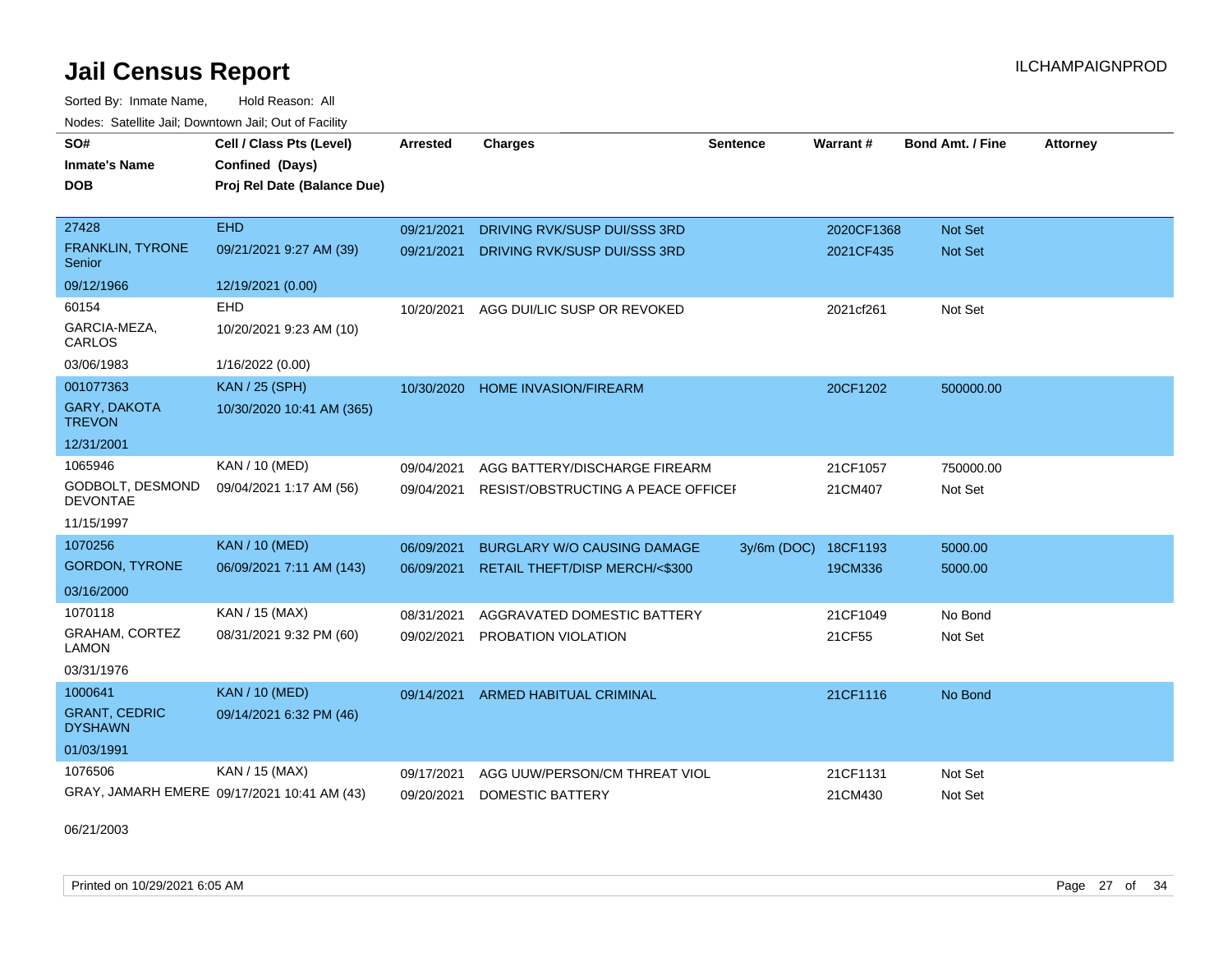| SO#                                       | Cell / Class Pts (Level)    | <b>Arrested</b> | <b>Charges</b>                | <b>Sentence</b> | Warrant#   | <b>Bond Amt. / Fine</b> | <b>Attorney</b> |
|-------------------------------------------|-----------------------------|-----------------|-------------------------------|-----------------|------------|-------------------------|-----------------|
| <b>Inmate's Name</b>                      | Confined (Days)             |                 |                               |                 |            |                         |                 |
| <b>DOB</b>                                | Proj Rel Date (Balance Due) |                 |                               |                 |            |                         |                 |
|                                           |                             |                 |                               |                 |            |                         |                 |
| 001078364                                 | <b>KAN / 15 (MAX)</b>       | 09/09/2021      | <b>HOME INVASION</b>          |                 | 21CF1081   | Not Set                 |                 |
| HAWKINS, ELIJA<br><b>TALON</b>            | 09/09/2021 2:03 AM (51)     |                 |                               |                 |            |                         |                 |
| 10/20/2001                                |                             |                 |                               |                 |            |                         |                 |
| 55580                                     | EHD                         | 09/28/2021      | DRIVING RVK/SUSP DUI/SSS 3RD  |                 | 2021CF133  | Not Set                 |                 |
| HORTON, RANDY<br>LAMAR                    | 09/28/2021 9:28 AM (32)     |                 |                               |                 |            |                         |                 |
| 12/18/1978                                | 11/11/2021 (0.00)           |                 |                               |                 |            |                         |                 |
| 61859                                     | <b>EHD</b>                  | 09/28/2021      | DRIVING ON REVOKED LICENSE    |                 | 2021TR2391 | Not Set                 |                 |
| HORTON-MILLER,<br><b>MAURICE DWAYNE</b>   | 09/28/2021 10:08 AM (32)    |                 |                               |                 |            |                         |                 |
| 06/08/1981                                | 11/20/2021 (0.00)           |                 |                               |                 |            |                         |                 |
| 1043704                                   | DEW / 15 (ADS)              | 07/13/2021      | ARMED ROBBERY/ARMED W/FIREARM |                 | 21CF815    | Not Set                 |                 |
| HOUSTON, STEVEN                           | 07/13/2021 5:56 AM (109)    | 07/13/2021      | PROBATION VIOLATION           |                 | 18CF1697   | 25000.00                |                 |
| CORDELL                                   |                             | 07/13/2021      | PROBATION VIOLATION           |                 | 19CF1295   | 25000.00                |                 |
| 01/24/1989                                |                             |                 |                               |                 |            |                         |                 |
| 001078383                                 | <b>KAN / 15 (MAX)</b>       | 09/14/2021      | UNLAWFUL USE OF A WEAPON      | 4y (DOC)        | 21CF1110   | Not Set                 |                 |
| <b>HUGHES, TYDERRIUS</b><br><b>DEQUON</b> | 09/14/2021 3:22 PM (46)     |                 |                               |                 |            |                         |                 |
| 12/16/1996                                |                             |                 |                               |                 |            |                         |                 |
| 001078146                                 | DEW / 15 (MAX)              | 07/09/2021      | AGG BATTERY/DISCHARGE FIREARM |                 | 21CF795    | 1000000.00              |                 |
| HUNT, TEIGAN<br><b>JAZAIREO</b>           | 07/09/2021 12:41 PM (113)   | 07/09/2021      | ARMED ROBBERY/ARMED W/FIREARM |                 | 21CF806    | Not Set                 |                 |
| 05/14/2003                                |                             |                 |                               |                 |            |                         |                 |
| 67077                                     | <b>EHD</b>                  | 10/12/2021      | DRIVING RVK/SUSP DUI/SSS 2ND  |                 | 2020CF1464 | <b>Not Set</b>          |                 |
| <b>INGRAM, ANTOINE</b>                    | 10/12/2021 9:19 AM (18)     |                 |                               |                 |            |                         |                 |
| 05/12/1983                                | 11/10/2021 (0.00)           |                 |                               |                 |            |                         |                 |
| 989743                                    | DEW / 15 (ADS)              | 04/13/2021      | AGG DISCHARGE FIREARM/VEH/SCH |                 | 21CF400    | Not Set                 |                 |
| JACKSON, STEVE<br>ALLEN                   | 04/13/2021 2:45 AM (200)    | 04/13/2021      | AGGRAVATED DOMESTIC BATTERY   |                 | 21CF399    | Not Set                 |                 |
| 06/04/1991                                |                             |                 |                               |                 |            |                         |                 |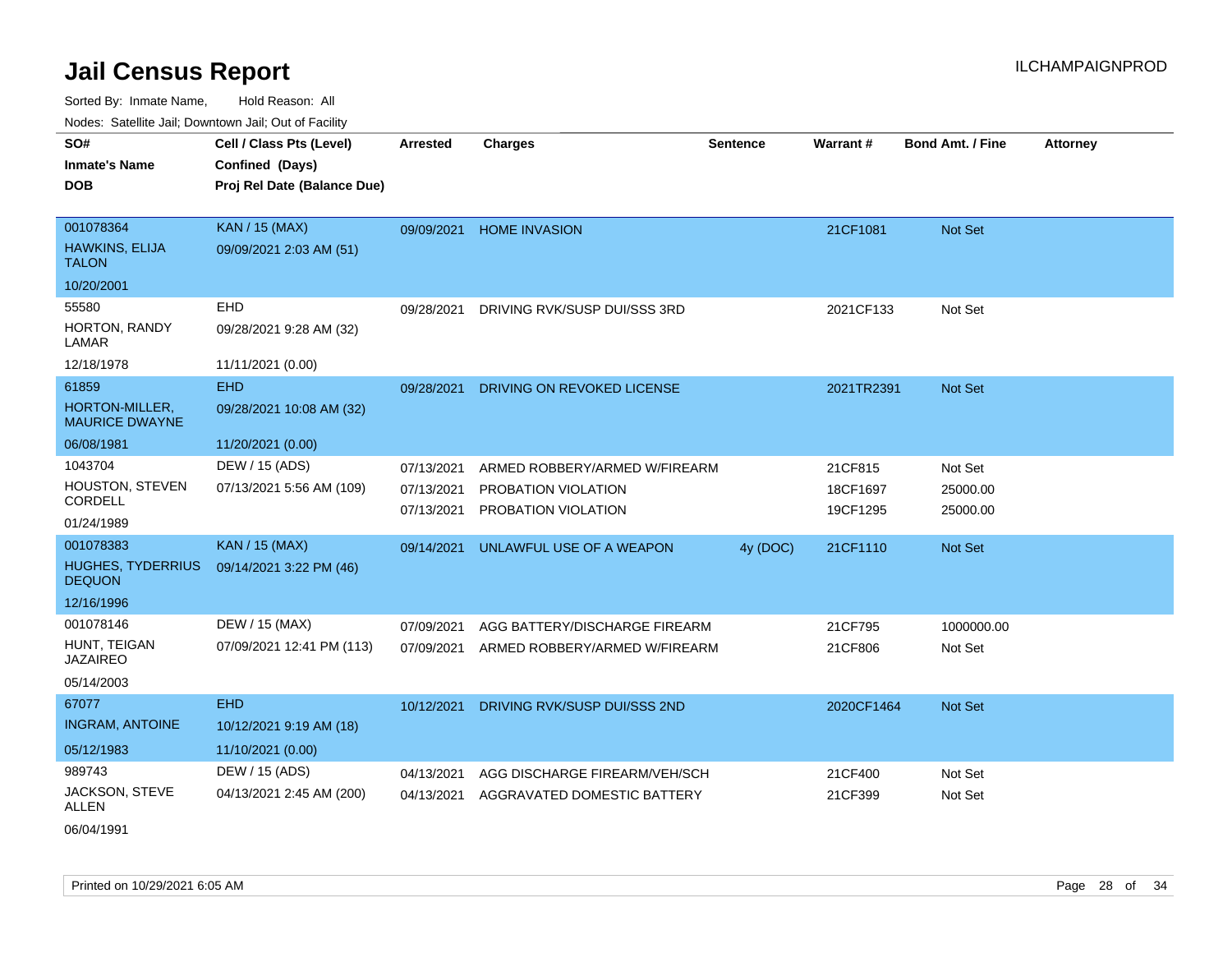| SO#                                     | Cell / Class Pts (Level)    | Arrested   | <b>Charges</b>                 | <b>Sentence</b> | Warrant#   | <b>Bond Amt. / Fine</b> | <b>Attorney</b> |
|-----------------------------------------|-----------------------------|------------|--------------------------------|-----------------|------------|-------------------------|-----------------|
| <b>Inmate's Name</b>                    | Confined (Days)             |            |                                |                 |            |                         |                 |
| <b>DOB</b>                              | Proj Rel Date (Balance Due) |            |                                |                 |            |                         |                 |
|                                         |                             |            |                                |                 |            |                         |                 |
| 50495                                   | <b>EHD</b>                  | 08/10/2021 | DRIVING RVK/SUSP DUI/SSS 10-14 |                 | 2020CF997  | Not Set                 |                 |
| <b>JENKINS, ARNOLD</b><br><b>FARRIS</b> | 08/10/2021 9:08 AM (81)     | 08/10/2021 | DRIVING RVK/SUSP DUI/SSS 10-14 |                 | 2019CF1363 | Not Set                 |                 |
| 04/19/1962                              | 2/4/2022 (0.00)             |            |                                |                 |            |                         |                 |
| 001077709                               | EHD                         | 07/06/2021 | DRIVING RVK/SUSP DUI/SSS 4-9   |                 | 2021CF167  | Not Set                 |                 |
| JINKINS, DEWAYNE<br><b>ALLEN</b>        | 07/06/2021 9:00 AM (116)    |            |                                |                 |            |                         |                 |
| 01/02/1967                              | 1/1/2022 (0.00)             |            |                                |                 |            |                         |                 |
| 1076450                                 | <b>DEW / 15 (MAX)</b>       | 06/25/2020 | MURDER/INTENT TO KILL/INJURE   |                 | 2020-CF703 | 750000.00               |                 |
| JONES, CARLOS<br><b>ANTONIO</b>         | 06/25/2020 2:13 PM (492)    | 11/02/2020 | <b>HOME INVASION/FIREARM</b>   |                 | 20CF1204   | 500000.00               |                 |
| 11/18/2001                              |                             |            |                                |                 |            |                         |                 |
| 001077877                               | DEW / 10 (MED)              | 04/24/2021 | AGG DISCHARGE FIREARM/OCC BLDG |                 | 21CF459    | Not Set                 |                 |
| <b>JORDAN, PATRICK</b><br><b>RODEL</b>  | 04/24/2021 3:53 PM (189)    |            |                                |                 |            |                         |                 |
| 10/22/2002                              |                             |            |                                |                 |            |                         |                 |
| 998873                                  | <b>EHD</b>                  | 10/12/2021 | DRIVING RVK/SUSP DUI/SSS 3RD   |                 | 2021CF235  | Not Set                 |                 |
| KINCAID, AMANDA<br><b>MICHELLE</b>      | 10/12/2021 11:31 AM (18)    |            |                                |                 |            |                         |                 |
| 01/07/1990                              | 1/9/2022 (0.00)             |            |                                |                 |            |                         |                 |
| 1017194                                 | KAN / 15 (MAX)              | 09/08/2021 | STALKING/CAUSE FEAR FOR SAFETY |                 | 20CF1392   | No Bond                 |                 |
| KNOX, LENELL                            | 09/08/2021 12:53 PM (52)    |            |                                |                 |            |                         |                 |
| 07/21/1993                              |                             |            |                                |                 |            |                         |                 |
| 1064445                                 | <b>DEW / 15 (MAX)</b>       | 04/23/2021 | AGG DISCHARGE FIREARM/OCC VEH  |                 | 2021CF295  | 500000.00               |                 |
| LARUE, TERENCE<br><b>TRAMEL</b>         | 04/23/2021 11:18 AM (190)   | 04/23/2021 | POSSESS 15<100 GRAMS COCAINE   |                 | 19CF1052   | 10000.00                |                 |
| 12/23/1998                              |                             | 04/23/2021 | FELON POSS/USE FIREARM/PAROLE  |                 | 21CF899    | Not Set                 |                 |
| 001078237                               | KAN / 15 (ADS)              | 08/03/2021 | AGG DISCHARGE FIREARM/OCC VEH  |                 | 21CF928    | No Bond                 |                 |
| LAWS, TERON<br>RAMONTE                  | 08/03/2021 6:29 PM (88)     |            |                                |                 |            |                         |                 |
| 04/03/2001                              |                             |            |                                |                 |            |                         |                 |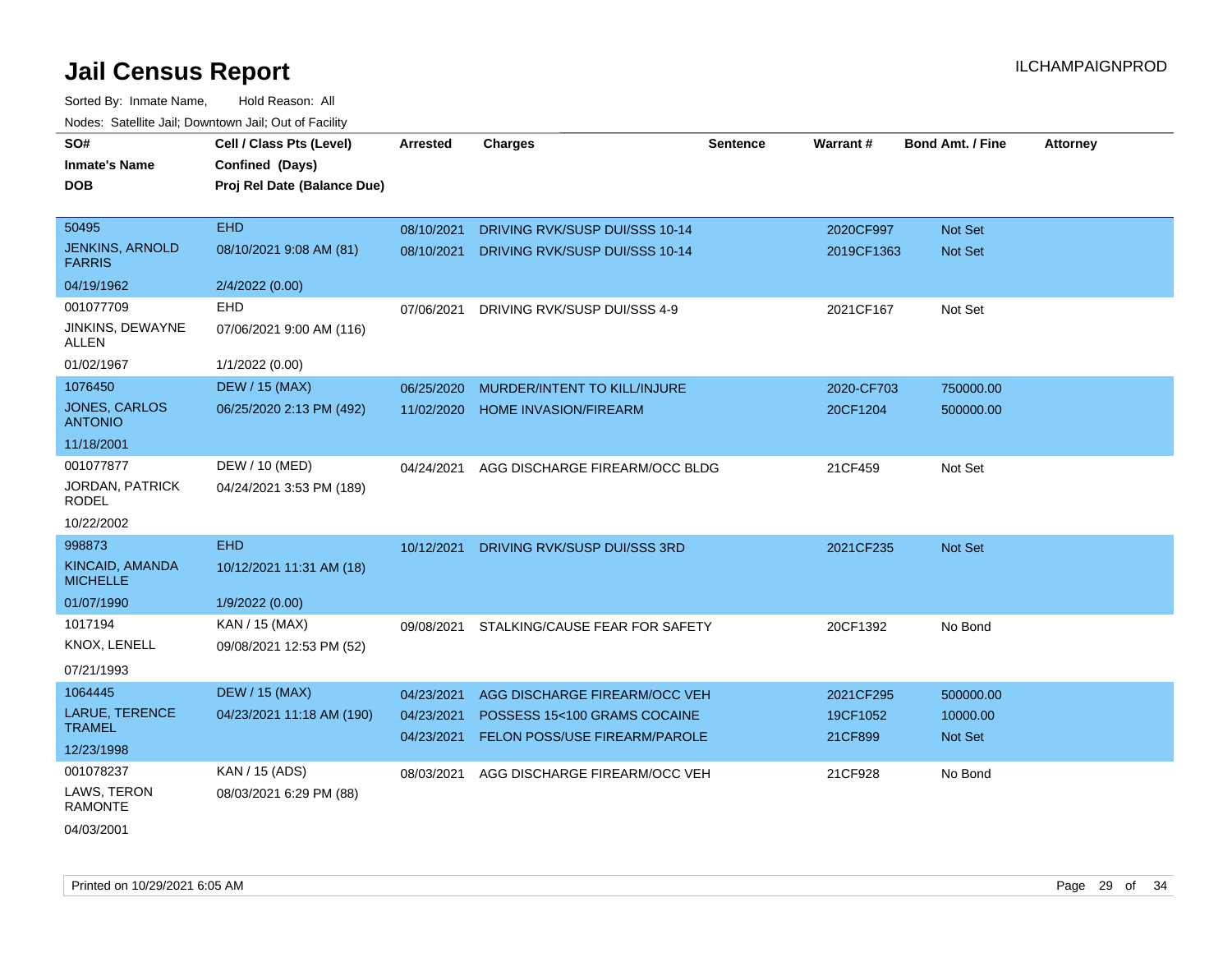| SO#                                             | Cell / Class Pts (Level)    | <b>Arrested</b> | <b>Charges</b>                            | <b>Sentence</b> | Warrant#     | <b>Bond Amt. / Fine</b> | <b>Attorney</b> |
|-------------------------------------------------|-----------------------------|-----------------|-------------------------------------------|-----------------|--------------|-------------------------|-----------------|
| <b>Inmate's Name</b>                            | Confined (Days)             |                 |                                           |                 |              |                         |                 |
| <b>DOB</b>                                      | Proj Rel Date (Balance Due) |                 |                                           |                 |              |                         |                 |
|                                                 |                             |                 |                                           |                 |              |                         |                 |
| 001078170                                       | <b>KAN / 10 (MED)</b>       |                 | 09/07/2021 AGG UNLAWFUL USE OF WEAPON/VEH |                 | 21CF1060     | Not Set                 |                 |
| LEMONS, DEANGELO<br><b>DEVELLE</b>              | 09/07/2021 12:49 AM (53)    |                 |                                           |                 |              |                         |                 |
| 05/29/2003                                      |                             |                 |                                           |                 |              |                         |                 |
| 56792                                           | DEW / 10 (MED)              | 02/02/2021      | ARMED HABITUAL CRIMINAL                   |                 | 2021CF141    | 500000.00               |                 |
| LILLARD, LAWRENCE<br><b>TYRONE</b>              | 02/02/2021 2:11 PM (270)    | 02/22/2021      | DRIVING ON REVOKED LICENSE                |                 | 21TR426      | 5000.00                 |                 |
| 10/20/1982                                      |                             |                 |                                           |                 |              |                         |                 |
| 001078407                                       | <b>EHD</b>                  | 09/21/2021      | DRIVING ON SUSPENDED LICENSE              |                 | 2019TR16777  | Not Set                 |                 |
| LOVE, BRANDON<br><b>TERRELL</b>                 | 09/21/2021 11:26 AM (39)    |                 |                                           |                 |              |                         |                 |
| 06/13/1994                                      | 12/19/2021 (0.00)           |                 |                                           |                 |              |                         |                 |
| 1071206                                         | <b>EHD</b>                  | 08/04/2021      | <b>AGGRAVATED BATTERY</b>                 |                 | 2020CF572    | Not Set                 |                 |
| MAIDEN, DARRELL<br><b>WAYNE JR</b>              | 08/04/2021 9:13 AM (87)     |                 |                                           |                 |              |                         |                 |
| 08/17/1998                                      | 10/30/2021 (0.00)           |                 |                                           |                 |              |                         |                 |
| 46837                                           | <b>KAN / 15 (MAX)</b>       | 09/07/2021      | <b>RESIDENTIAL BURGLARY</b>               |                 | 2019-CF-1207 | 25000.00                |                 |
| <b>MARCRUM, JEFFERY</b><br>LEE.                 | 09/07/2021 11:43 AM (53)    |                 |                                           |                 |              |                         |                 |
| 11/17/1968                                      |                             |                 |                                           |                 |              |                         |                 |
| 1029510                                         | DEW / 15 (MAX)              | 06/26/2021      | ATTEMPT DISARM PC OFF/CORR EMP            | 5y (DOC)        | 21CF751      | Not Set                 |                 |
| MESSER, CODY<br><b>JAMES</b>                    | 06/22/2021 1:47 AM (130)    |                 |                                           |                 |              |                         |                 |
| 05/24/1991                                      |                             |                 |                                           |                 |              |                         |                 |
| 1011046                                         | <b>KAN</b> / 15 (ADS)       |                 | 04/10/2021 ATTEMPT (FIRST DEGREE MURDER)  |                 | 21CF392      | Not Set                 |                 |
| <b>MILES, DARRION</b><br><b>ANTONIO KEVONTA</b> | 04/11/2021 12:46 AM (202)   |                 |                                           |                 |              |                         |                 |
| 03/18/1990                                      |                             |                 |                                           |                 |              |                         |                 |
| 001077278                                       | DEW / 15 (MAX)              | 10/06/2020      | MURDER/INTENT TO KILL/INJURE              |                 | 2020CF146    | 2000000.00              |                 |
| MILLER, D'ANDRE                                 | 10/06/2020 12:49 PM (389)   | 10/06/2020      | AGG FLEEING POLICE/21 MPH OVER            |                 | 2019CF1171   | 50000.00                |                 |
| 09/08/1986                                      |                             |                 |                                           |                 |              |                         |                 |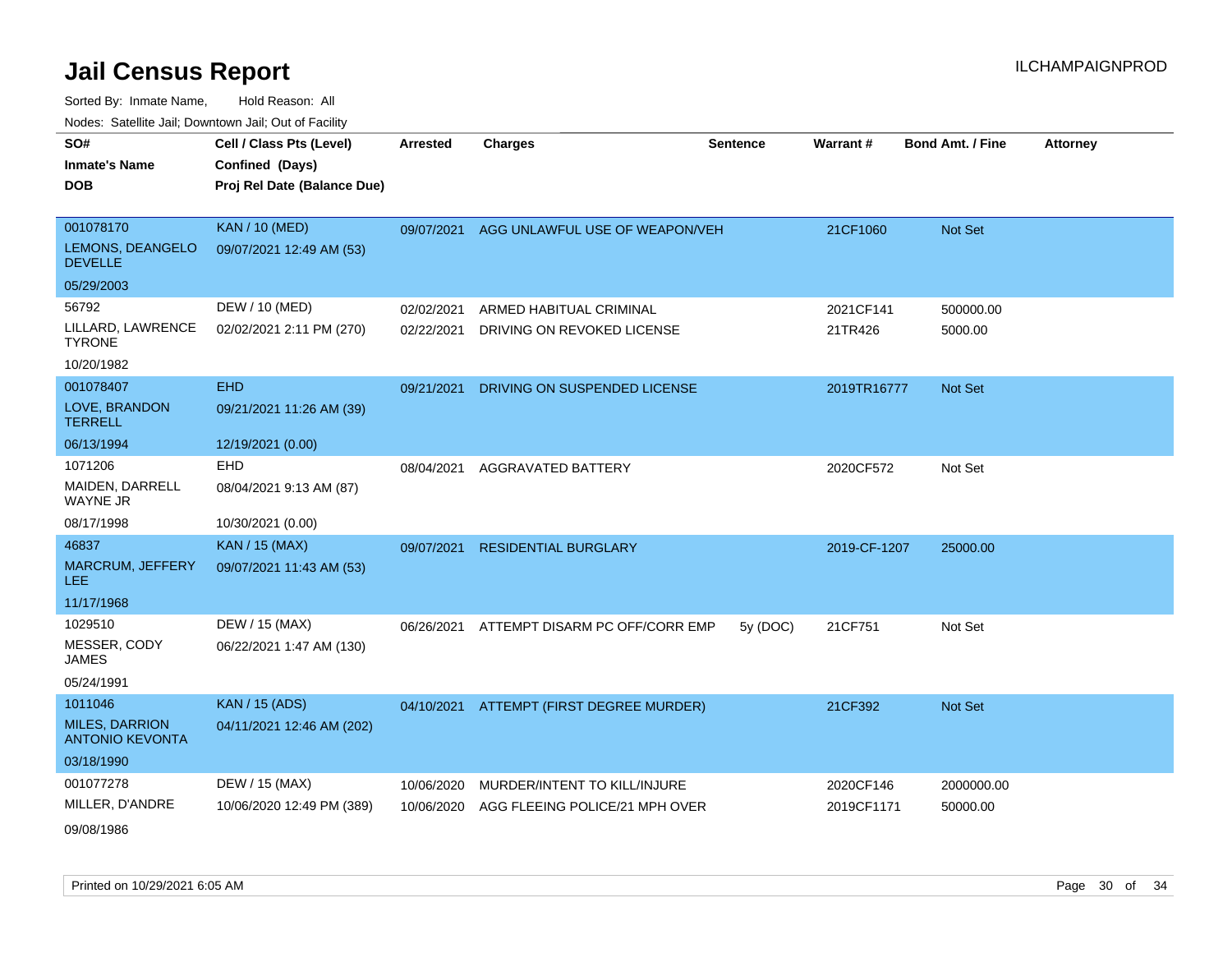Sorted By: Inmate Name, Hold Reason: All

Nodes: Satellite Jail; Downtown Jail; Out of Facility

| SO#<br><b>Inmate's Name</b><br><b>DOB</b>                   | Cell / Class Pts (Level)<br>Confined (Days)<br>Proj Rel Date (Balance Due) | <b>Arrested</b>          | <b>Charges</b>                                       | <b>Sentence</b> | Warrant#               | <b>Bond Amt. / Fine</b> | <b>Attorney</b> |
|-------------------------------------------------------------|----------------------------------------------------------------------------|--------------------------|------------------------------------------------------|-----------------|------------------------|-------------------------|-----------------|
| 963426<br>MITCHELL, MARCELL<br><b>MARTELL</b>               | <b>EHD</b><br>09/14/2021 9:03 AM (46)                                      |                          | 09/14/2021 ACCIDENT INJURY/DEATH/11-403              |                 | 2020CF1367             | Not Set                 |                 |
| 12/19/1987                                                  | 12/10/2021 (0.00)                                                          |                          |                                                      |                 |                        |                         |                 |
| 1026477<br>NEWBILL, DEVONTRE<br><b>LAMONT</b><br>11/22/1993 | KAN / 15 (ADS)<br>09/21/2021 2:27 AM (39)                                  | 09/21/2021<br>09/22/2021 | AGG DISCHARGE FIREARM/OCC VEH<br>PROBATION VIOLATION |                 | 21CF1138<br>20CF577    | Not Set<br>Not Set      |                 |
| 1072907<br>NIKOLAEV, YEVGENIY                               | <b>KAN</b><br>07/14/2021 10:10 PM (108)                                    | 07/14/2021               | ATTEMPT (FIRST DEGREE MURDER)                        |                 | 2021-CF-832            | 2000000.00              |                 |
| 10/06/1983                                                  |                                                                            |                          |                                                      |                 |                        |                         |                 |
| 001077928<br>PATTON, MICHAEL<br><b>RYAN</b>                 | <b>EHD</b><br>09/01/2021 9:43 AM (59)                                      | 09/01/2021               | AGG DOMESTIC BATTERY/STRANGLE                        |                 | 2021CF515              | Not Set                 |                 |
| 08/15/1994                                                  | 12/31/2021 (0.00)                                                          |                          |                                                      |                 |                        |                         |                 |
| 001078063                                                   | <b>DEW / 15 (MAX)</b><br>PERRY, ROBERT Junior 06/15/2021 4:37 PM (137)     | 06/15/2021<br>06/15/2021 | AGG CRIM SEX ASSAULT/WEAPON<br><b>ROBBERY</b>        |                 | 2021CF678<br>2021CF159 | 1000000.00<br>25000.00  |                 |
| 12/21/1990                                                  |                                                                            |                          |                                                      |                 |                        |                         |                 |
| 001077614<br><b>DEVON</b><br>09/22/2002                     | KAN / 15 (MAX)<br>ROBINSON, DONTRELL 01/17/2021 3:08 PM (286)              | 01/17/2021               | ATTEMPT (FIRST DEGREE MURDER)                        |                 | 21CF66                 | Not Set                 |                 |
| 1061216                                                     | <b>KAN / 10 (MED)</b>                                                      |                          |                                                      |                 |                        |                         |                 |
| <b>RUNGE, ANDRE</b><br><b>MARSEAN</b>                       | 06/22/2021 4:42 PM (130)                                                   | 06/22/2021               | <b>HOME INVASION/FIREARM</b>                         |                 | 21CF727                | Not Set                 |                 |
| 12/05/1997                                                  |                                                                            |                          |                                                      |                 |                        |                         |                 |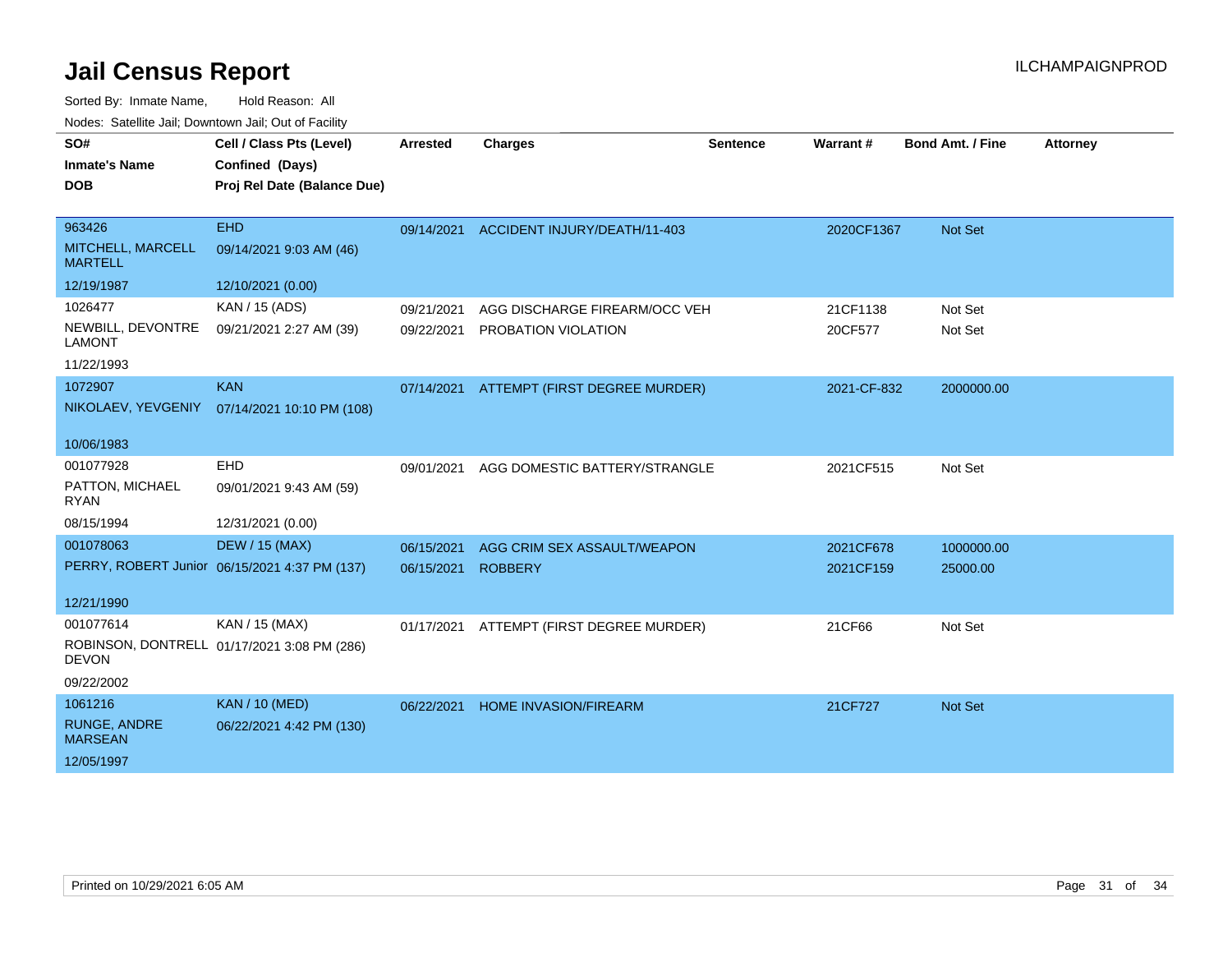| SO#<br><b>Inmate's Name</b><br><b>DOB</b> | Cell / Class Pts (Level)<br>Confined (Days)<br>Proj Rel Date (Balance Due) | Arrested   | <b>Charges</b>                        | <b>Sentence</b> | Warrant#    | <b>Bond Amt. / Fine</b> | <b>Attorney</b> |
|-------------------------------------------|----------------------------------------------------------------------------|------------|---------------------------------------|-----------------|-------------|-------------------------|-----------------|
|                                           |                                                                            |            |                                       |                 |             |                         |                 |
| 650295                                    | <b>PIA / 50 (MAX)</b>                                                      | 04/22/2020 | <b>CRIMINAL SEXUAL ASSAULT</b>        |                 | 2020-CF407  | 750000.00               |                 |
| SANDAGE, JERALD<br><b>EUGENE</b>          | 04/22/2020 6:30 AM (556)                                                   | 04/22/2020 | <b>CRIMINAL SEXUAL ASSAULT</b>        |                 | 2020-CF408  | 750000.00               |                 |
|                                           |                                                                            | 04/22/2020 | <b>CRIMINAL SEXUAL ABUSE</b>          |                 | 2020-CF409  | 750000.00               |                 |
| 06/07/1971                                |                                                                            | 04/22/2020 | <b>CRIMINAL SEXUAL ASSAULT</b>        |                 | 2020-CF410  | 750000.00               |                 |
|                                           |                                                                            | 04/22/2020 | <b>OFFICIAL MISCONDUCT</b>            |                 | 2019-CF1811 | 25000.00                |                 |
| 1062194                                   | DEW / 15 (MAX)                                                             | 02/27/2020 | MURDER/OTHER FORCIBLE FELONY          |                 | 20CF-247    | 1000000.00              |                 |
| SIMMONS, MICHAEL<br>JAMAL                 | 02/27/2020 1:11 PM (611)                                                   | 09/23/2020 | AGG BATTERY/DISCHARGE FIREARM         |                 | 20CF1061    | Not Set                 |                 |
| 11/03/1997                                |                                                                            |            |                                       |                 |             |                         |                 |
| 001077868                                 | <b>DEW / 15 (MAX)</b>                                                      | 04/21/2021 | ARMED ROBBERY/ARMED W/FIREARM         |                 | 21CF445     | Not Set                 |                 |
| SPEARMENT,<br><b>KENTRELL</b>             | 04/21/2021 9:48 PM (192)                                                   | 08/19/2021 | FLEEING/ATTEMPT ELUDE OFFICER         |                 | 2021TR1053  | 1000.00                 |                 |
| 01/21/2002                                |                                                                            |            |                                       |                 |             |                         |                 |
| 001077854                                 | EHD                                                                        | 09/15/2021 | DRIVING RVK/SUSP DUI/SSS 4-9          |                 | 2021CF306   | Not Set                 |                 |
| STUKINS, DANNY RAY                        | 09/15/2021 10:17 AM (45)                                                   |            |                                       |                 |             |                         |                 |
| 07/05/1985                                | 3/13/2022 (0.00)                                                           |            |                                       |                 |             |                         |                 |
| 1046632                                   | <b>KAN / 15 (MAX)</b>                                                      |            | 09/14/2021 ARMED VIOLENCE/CATEGORY II |                 | 21CF912     | 750000.00               |                 |
|                                           | TATE, JAVON MARQUIS 09/14/2021 12:10 PM (46)                               |            |                                       |                 |             |                         |                 |
| 08/10/1996                                |                                                                            |            |                                       |                 |             |                         |                 |
| 949990                                    | DEW / 15 (MAX)                                                             | 07/27/2021 | WARRANT OUT OF COUNTY                 |                 | 21TR49      | 1500.00                 |                 |
| THATCH, CALVIN<br><b>ANTHONY</b>          | 07/27/2021 5:12 PM (95)                                                    | 07/27/2021 | AGG DISCHARGE FIREARM/OCC VEH         |                 | 2021CF829   | 750000.00               |                 |
| 07/09/1986                                |                                                                            |            |                                       |                 |             |                         |                 |
| 001077662                                 | <b>DEW / 15 (MAX)</b>                                                      | 02/03/2021 | ARMED ROBBERY/ARMED W/FIREARM         |                 | 21CF123     | 250000.00               |                 |
| <b>TIPSORD, NOAH LEE</b>                  | 02/03/2021 4:33 PM (269)                                                   |            |                                       |                 |             |                         |                 |
| 08/14/1998                                |                                                                            |            |                                       |                 |             |                         |                 |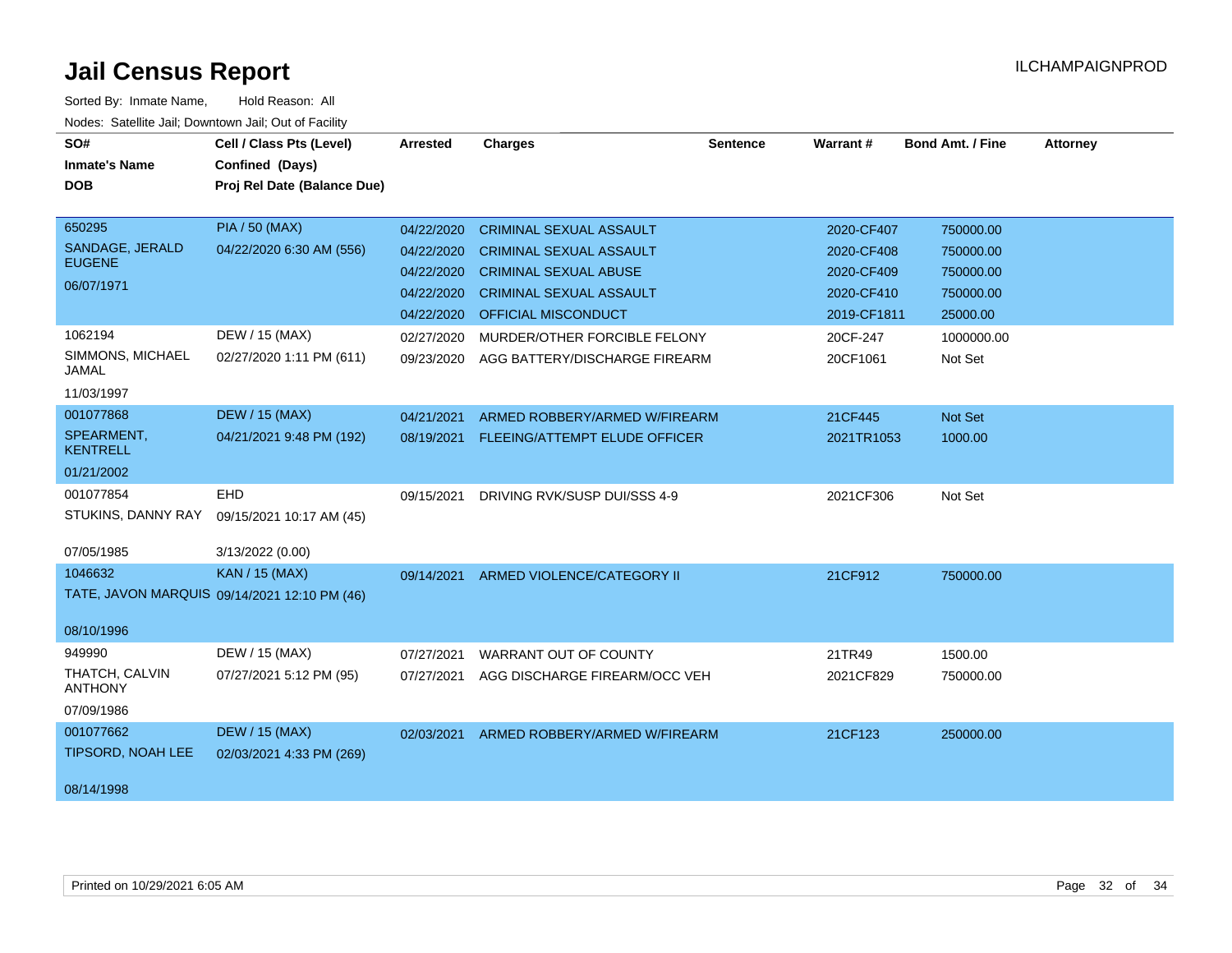| SO#                                            | Cell / Class Pts (Level)    | <b>Arrested</b> | <b>Charges</b>                           | <b>Sentence</b> | Warrant#   | <b>Bond Amt. / Fine</b> | <b>Attorney</b> |
|------------------------------------------------|-----------------------------|-----------------|------------------------------------------|-----------------|------------|-------------------------|-----------------|
| <b>Inmate's Name</b>                           | Confined (Days)             |                 |                                          |                 |            |                         |                 |
| <b>DOB</b>                                     | Proj Rel Date (Balance Due) |                 |                                          |                 |            |                         |                 |
|                                                |                             |                 |                                          |                 |            |                         |                 |
| 1033031                                        | <b>KAN / 15 (MAX)</b>       |                 | 08/19/2020 *AGG BATTERY W/FIREARM/PERSON |                 | 2020-CF923 | 500000.00               |                 |
| <b>TOMS, ANDREW</b><br><b>CHUCKY</b>           | 08/19/2020 5:59 PM (437)    |                 |                                          |                 |            |                         |                 |
| 09/28/1978                                     |                             |                 |                                          |                 |            |                         |                 |
| 27007                                          | KAN / 15 (MAX)              | 09/19/2021      | DOMESTIC BATTERY/OTHER PRIOR             |                 | 21CF1133   | No Bond                 |                 |
| <b>TUELL, ROBERT</b><br><b>STEPHEN</b>         | 09/19/2021 9:51 AM (41)     |                 |                                          |                 |            |                         |                 |
| 09/25/1967                                     |                             |                 |                                          |                 |            |                         |                 |
| 001078263                                      | <b>KAN / 10 (ADS)</b>       | 08/11/2021      | <b>AGG BATTERY/PUBLIC PLACE</b>          |                 | 2020CF420  | 7500.00                 |                 |
| <b>TURK, BRANDON</b><br><b>LARSHAWN</b>        | 08/11/2021 6:23 PM (80)     | 08/11/2021      | RECEIVE/POSS/SELL STOLEN VEH             |                 | 2020CF928  | 200000.00               |                 |
| 10/18/1995                                     |                             |                 |                                          |                 |            |                         |                 |
| 64700                                          | KAN / 10 (MED)              | 09/07/2021      | UNLAWFUL USE OF A WEAPON                 |                 | 21CF1074   | Not Set                 |                 |
| TURNER, ADAM<br><b>ANTONIO</b>                 | 09/08/2021 12:49 AM (52)    |                 |                                          |                 |            |                         |                 |
| 08/29/1985                                     |                             |                 |                                          |                 |            |                         |                 |
| 001078386                                      | <b>KAN / 10 (MED)</b>       | 09/14/2021      | POSSESSION OF STOLEN FIREARM             |                 | 2021CF1099 | 250000.00               |                 |
| <b>TURNER, AMARIO</b>                          | 09/14/2021 11:42 PM (46)    |                 |                                          |                 |            |                         |                 |
| 09/23/2002                                     |                             |                 |                                          |                 |            |                         |                 |
| 1050636                                        | KAN / 15 (MAX)              | 09/24/2021      | FELON POSS/USE WEAPON/FIREARM            |                 | 21CF1154   | Not Set                 |                 |
| <b>TURNER, TIMOTHY</b><br><b>SEANTEZ</b>       | 09/24/2021 9:18 PM (36)     |                 |                                          |                 |            |                         |                 |
| 09/27/1994                                     |                             |                 |                                          |                 |            |                         |                 |
| 1040925                                        | <b>KAN / 10 (MED)</b>       | 10/05/2021      | AGG BATTERY/DISCHARGE FIREARM            |                 | 2021CF1105 | 1000000.00              |                 |
| <b>WEATHERALL,</b><br><b>JOHNNY EARL JAMES</b> | 10/05/2021 4:17 PM (25)     |                 |                                          |                 |            |                         |                 |
| 04/29/1994                                     |                             |                 |                                          |                 |            |                         |                 |